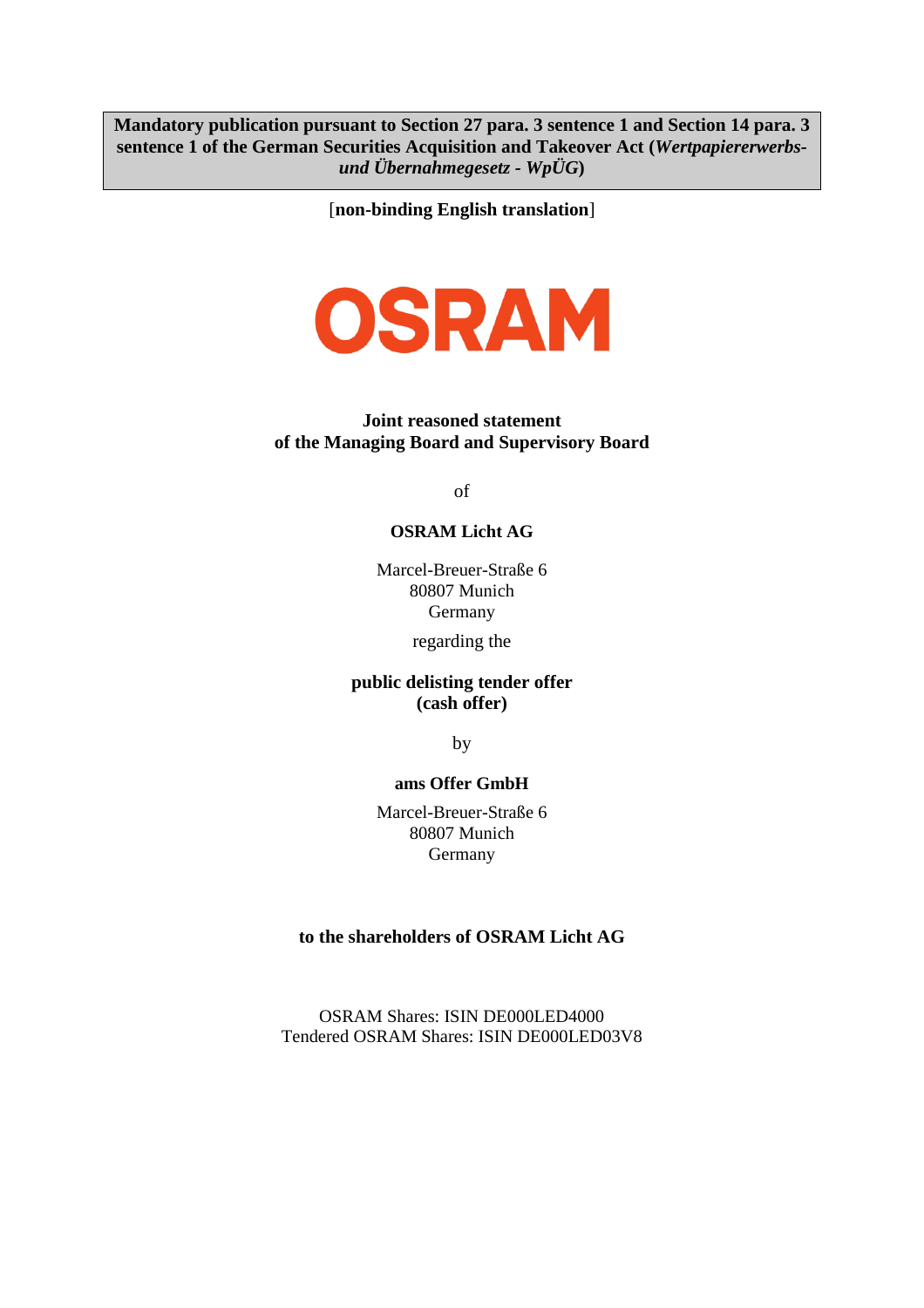#### **TABLE OF CONTENTS**

| I.   |    |                                                                                                                                                |  |  |  |
|------|----|------------------------------------------------------------------------------------------------------------------------------------------------|--|--|--|
|      | 1. |                                                                                                                                                |  |  |  |
|      | 2. |                                                                                                                                                |  |  |  |
|      | 3. | Publication of this Reasoned Statement and of additional reasoned statements                                                                   |  |  |  |
|      | 4. |                                                                                                                                                |  |  |  |
|      | 5. |                                                                                                                                                |  |  |  |
|      | 6. |                                                                                                                                                |  |  |  |
|      |    | 6.1                                                                                                                                            |  |  |  |
|      |    | 6.2                                                                                                                                            |  |  |  |
|      |    | 6.3                                                                                                                                            |  |  |  |
| II.  |    | INFORMATION ABOUT THE COMPANY AND THE OSRAM GROUP  10                                                                                          |  |  |  |
|      | 1. |                                                                                                                                                |  |  |  |
|      | 2. | Overview of the OSRAM Group and persons acting jointly with OSRAM11                                                                            |  |  |  |
|      | 3. |                                                                                                                                                |  |  |  |
|      | 4. | Overview of the business activities of the OSRAM Group  11                                                                                     |  |  |  |
|      |    | 4.1                                                                                                                                            |  |  |  |
|      |    | 4.2                                                                                                                                            |  |  |  |
|      | 5. | Members of the Managing Board and Supervisory Board 13                                                                                         |  |  |  |
|      | 6. |                                                                                                                                                |  |  |  |
|      | 7. |                                                                                                                                                |  |  |  |
| III. |    |                                                                                                                                                |  |  |  |
|      | 1. |                                                                                                                                                |  |  |  |
|      | 2. |                                                                                                                                                |  |  |  |
|      | 3. |                                                                                                                                                |  |  |  |
|      | 4. |                                                                                                                                                |  |  |  |
|      | 5. |                                                                                                                                                |  |  |  |
|      | 6. | Persons acting jointly with the Bidder within the meaning of Section 2 para. 5                                                                 |  |  |  |
|      | 7. | OSRAM Shares currently held by the Bidder or persons acting jointly with<br>the Bidder and their subsidiaries, attribution of voting rights 18 |  |  |  |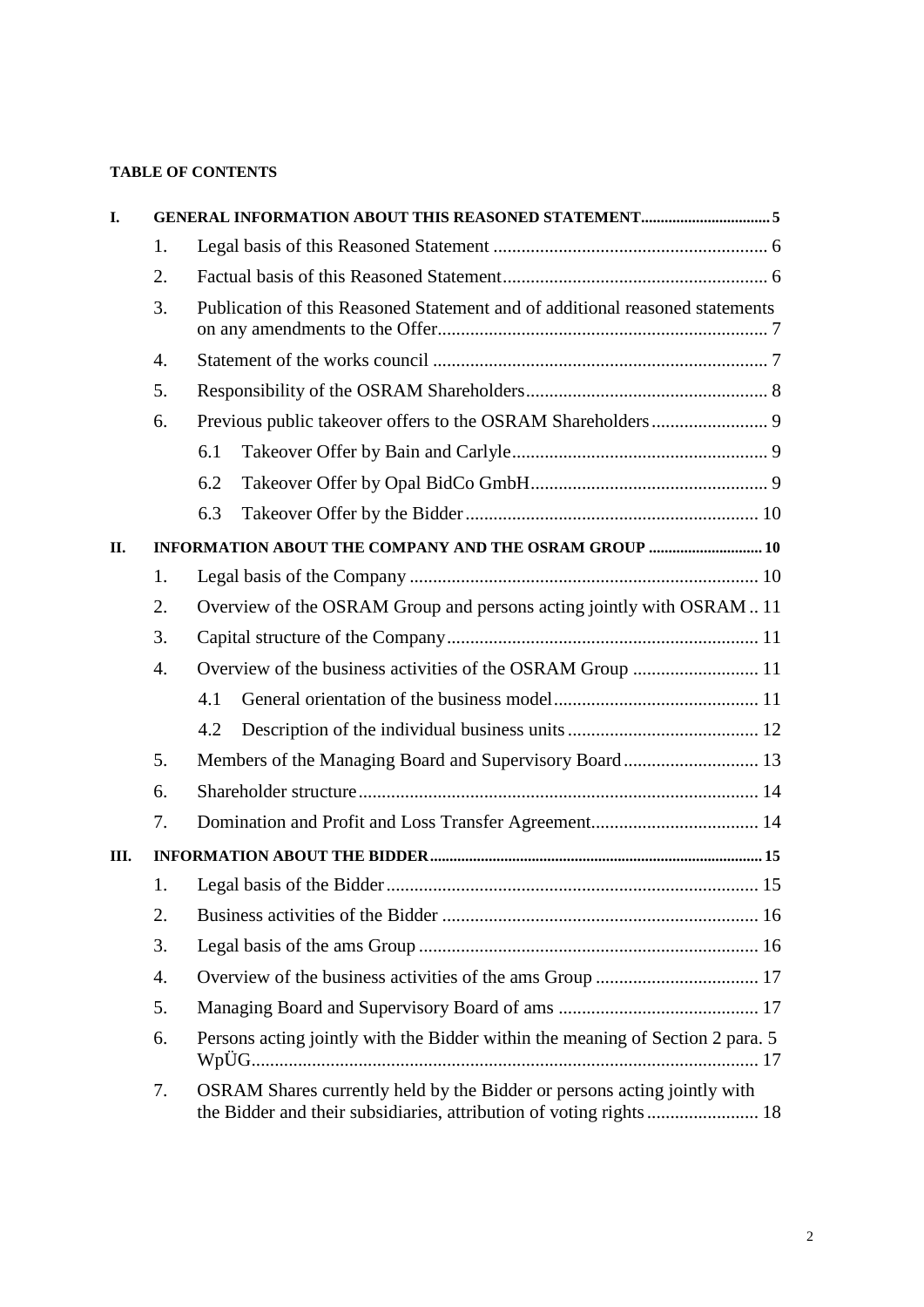|      | 8. |     |                                                                                                                              |  |  |
|------|----|-----|------------------------------------------------------------------------------------------------------------------------------|--|--|
|      | 9. |     |                                                                                                                              |  |  |
| IV.  |    |     |                                                                                                                              |  |  |
|      | 1. |     |                                                                                                                              |  |  |
|      | 2. |     |                                                                                                                              |  |  |
|      | 3. |     |                                                                                                                              |  |  |
|      | 4. |     |                                                                                                                              |  |  |
|      | 5. |     |                                                                                                                              |  |  |
|      | 6. |     |                                                                                                                              |  |  |
|      | 7. |     |                                                                                                                              |  |  |
|      | 8. |     |                                                                                                                              |  |  |
| V.   |    |     |                                                                                                                              |  |  |
|      | 1. |     |                                                                                                                              |  |  |
|      | 2. |     |                                                                                                                              |  |  |
|      | 3. |     |                                                                                                                              |  |  |
|      | 4. |     | Assessment of the financing by the Managing Board and Supervisory                                                            |  |  |
| VI.  |    |     |                                                                                                                              |  |  |
|      | 1. |     |                                                                                                                              |  |  |
|      | 2. |     |                                                                                                                              |  |  |
|      |    | 2.1 |                                                                                                                              |  |  |
|      |    | 2.2 |                                                                                                                              |  |  |
|      | 3. |     |                                                                                                                              |  |  |
|      |    | 3.1 |                                                                                                                              |  |  |
|      |    | 3.2 |                                                                                                                              |  |  |
|      |    | 3.3 |                                                                                                                              |  |  |
|      |    | 3.4 |                                                                                                                              |  |  |
|      |    | 3.5 |                                                                                                                              |  |  |
|      |    | 3.6 |                                                                                                                              |  |  |
|      |    | 3.7 | Overall assessment of the fairness of the consideration by the Managing                                                      |  |  |
| VII. |    |     | <b>OBJECTIVES AND INTENTIONS PURSUED BY THE BIDDER AND THEIR</b><br>ASSESSMENT BY THE MANAGING BOARD AND SUPERVISORY BOARD32 |  |  |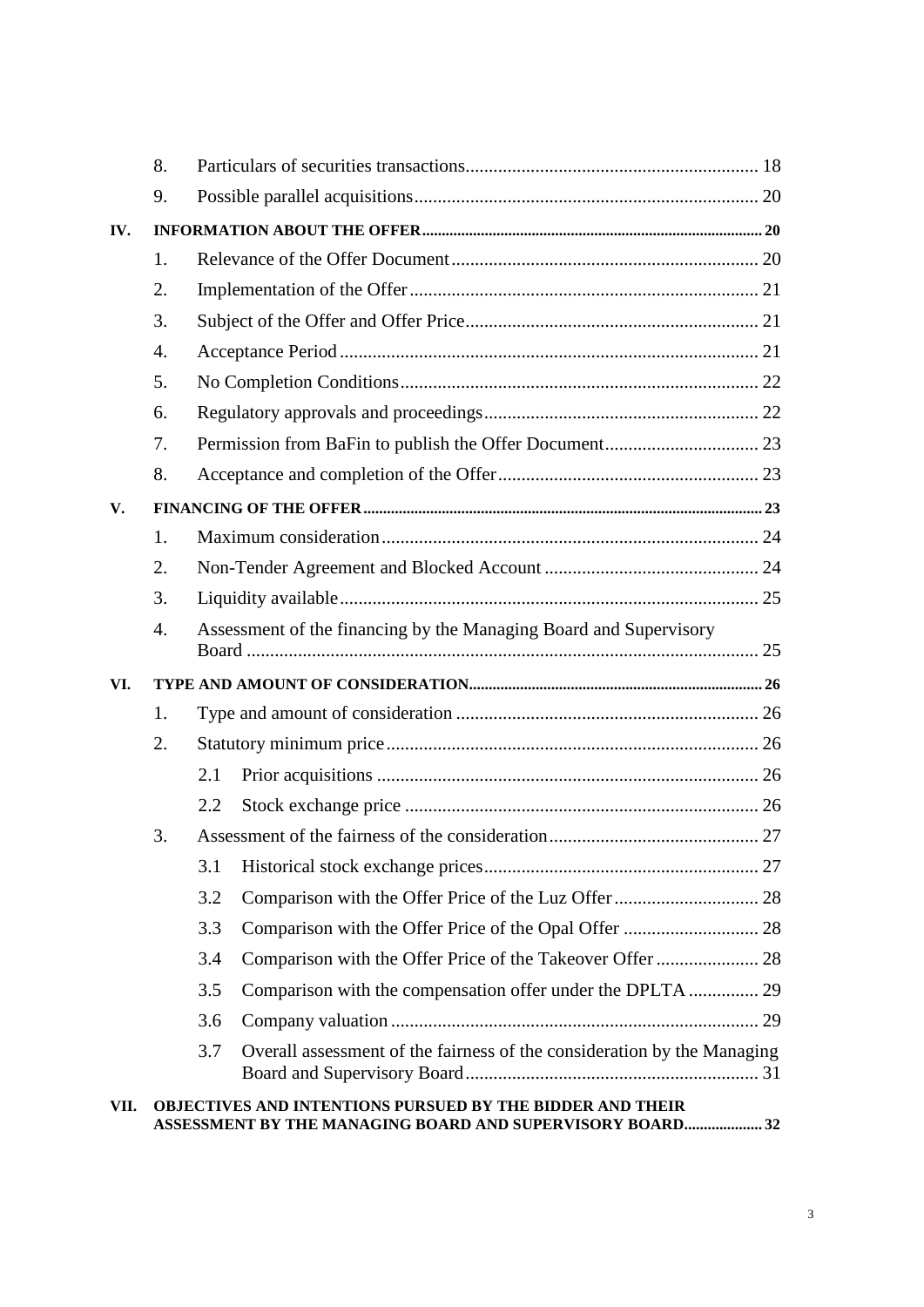|     | 1.                                                                                                                                                |      |                                                                |  |
|-----|---------------------------------------------------------------------------------------------------------------------------------------------------|------|----------------------------------------------------------------|--|
|     |                                                                                                                                                   | 1.1  |                                                                |  |
|     |                                                                                                                                                   | 1.2. |                                                                |  |
|     | 2.<br>Assessment by the Managing Board and Supervisory Board of the intentions<br>of the Bidder and the expected consequences for OSRAM and OSRAM |      |                                                                |  |
|     |                                                                                                                                                   |      |                                                                |  |
|     |                                                                                                                                                   | 2.1  |                                                                |  |
|     |                                                                                                                                                   | 2.2. |                                                                |  |
|     |                                                                                                                                                   |      |                                                                |  |
|     | 1.                                                                                                                                                |      |                                                                |  |
|     | 2.                                                                                                                                                |      |                                                                |  |
| IX. | INTERESTS OF THE MEMBERS OF THE MANAGING BOARD AND SUPERVISORY                                                                                    |      |                                                                |  |
| X.  |                                                                                                                                                   |      |                                                                |  |
| XI. |                                                                                                                                                   |      |                                                                |  |
|     |                                                                                                                                                   |      |                                                                |  |
|     |                                                                                                                                                   |      | STATEMENT OF THE GROUP WORKS COUNCIL OF OSRAM LICHT AG AND THE |  |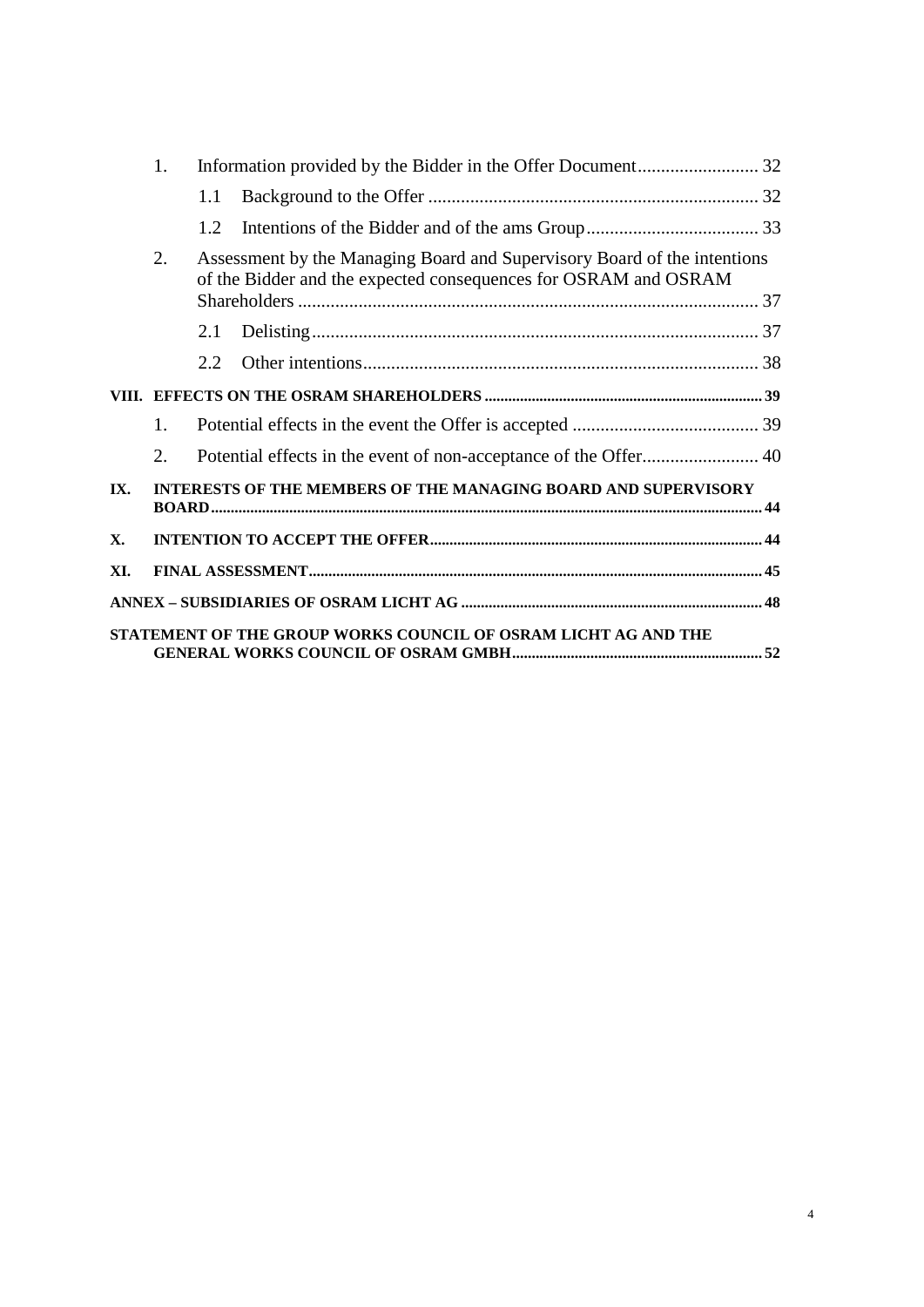#### <span id="page-4-0"></span>**I. GENERAL INFORMATION ABOUT THIS REASONED STATEMENT**

On 21 May 2021, ams Offer GmbH, a limited liability company (*Gesellschaft mit beschränkter Haftung*) established under German law, having its seat in Munich, Germany, with business address at Marcel-Breuer-Straße 6, 80807 Munich, Germany, registered in the commercial register (*Handelsregister*) of the local court (*Amtsgericht*) of Munich under HRB 252979 (the *Bidder*), submitted, in accordance with Section 39 para. 2 sentence 3 no. 1 of the German Stock Exchange Act (*Börsengesetz - BörsG*) in conjunction with Section 14 para. 2 sentence 1, para. 3 sentence 1 of the German Securities Acquisition and Takeover Act (*Wertpapiererwerbs- und Übernahmegesetz –*  $Wp\ddot{U}G$ , through the publication of the offer document within the meaning of Section 11 WpÜG (the *Offer Document*), a public delisting tender offer (the *Offer* or *Delisting Offer*) to the shareholders of OSRAM Licht AG, a stock corporation (*Aktiengesellschaft*) established under German law, having its seat in Munich, with business address at Marcel-Breuer-Straße 6, 80807 Munich, Germany, registered in the commercial register (*Handelsregister*) of the local court (*Amtsgericht*) of Munich under HRB 199675 (*OSRAM* or the *Company* and, together with its subsidiaries, the *OSRAM Group*) in order to facilitate a delisting of the shares in OSRAM. The Bidder is a wholly-owned subsidiary of ams AG with business address at Tobelbader Straße 30, 8141 Premstätten, Austria (*ams* and, together with its subsidiaries, the *ams Group*).

The Offer is addressed to all shareholders of the Company (the *OSRAM Shareholders***)**  and concerns the acquisition of all no-par value registered shares held by them (WKN LED400 / ISIN DE000LED4000) not directly held by the Bidder, each representing a pro-rata amount of EUR 1.00 of the share capital and in each case together with all ancillary rights associated with these shares at the time of the settlement of the Offer (in particular the respective dividend or compensation entitlement) (each an *OSRAM Share* and collectively, the *OSRAM Shares*), against a cash consideration of EUR 52.30 per OSRAM Share (cash offer).

The OSRAM Shares are admitted to trading on the regulated market (*Regulierter Markt*) of the Frankfurt Stock Exchange (*Frankfurter Wertpapierbörse*) and on the regulated market (*Regulierter Markt*) of the Munich Stock Exchange (*Börse München*). In addition, the OSRAM Shares are included in the Berlin Second Regulated Market. In addition, OSRAM Shares may be traded via the electronic trading system (Exchange Electronic Trading System, *XETRA*) of Deutsche Börse AG, Frankfurt am Main, Germany. Furthermore, the OSRAM Shares are traded on the open market (*Freiverkehr*) of the stock exchanges in Dusseldorf, Hamburg, Hanover and Stuttgart as well as via Tradegate Exchange. On 3 May 2021, the Bidder issued an instruction to the Managing Board of the Company (the *Managing Board*) under the domination and profit and loss transfer agreement entered into on 22 September 2020 by OSRAM as the controlled company and the Bidder as the controlling company pursuant to Section 291 German Stock Corporation Act (*Aktiengesetz* - *AktG*), amended by amendment agreement on 2 November 2020, which was approved by the Extraordinary General Meeting of OSRAM on 3 November 2020 and entered in the commercial register (*Handelsregister*)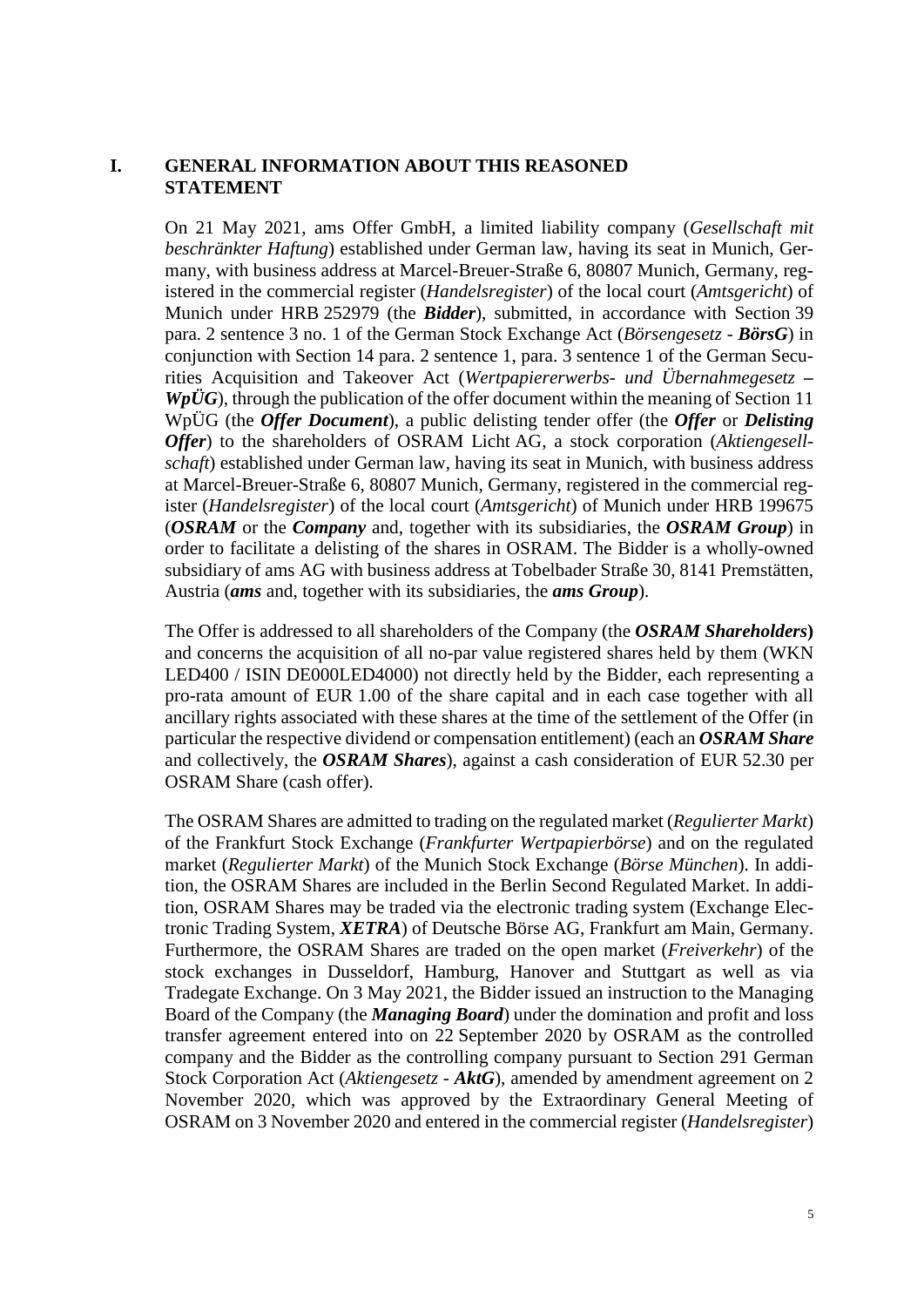on 3 March 2021 (the *DPLTA*), to apply for the revocation of the admission of all OSRAM Shares to trading on the regulated markets of the Frankfurt Stock Exchange and the Munich Stock Exchange pursuant to Section 39 para. 2 sentence 1 BörsG (the *Delisting*, and the relevant applications the *Delisting Applications*) before the end of the Acceptance Period (as defined in Section 5.2 of the Offer Document). The Managing Board of OSRAM was also instructed by the Bidder to take all reasonable steps and actions to end any inclusion of OSRAM Shares for trading on the open market (*Freiverkehr*) of any stock exchange to the extent such inclusion was originally brought about by OSRAM.

The Managing Board forwarded the Offer Document without undue delay, after its transmission pursuant to Section 14 para. 4 sentence 1 WpÜG by the Bidder on 21 May 2021, to the supervisory board of the Company (*Supervisory Board*) and the group works council of OSRAM as the competent works council.

In connection with the following reasoned statement within the meaning of Section 27 WpÜG regarding the Offer (the *Reasoned Statement* or the *Statement*), the Managing Board and Supervisory Board point out the following:

## <span id="page-5-0"></span>**1. Legal basis of this Reasoned Statement**

Pursuant to Section 27 para. 1 sentence 1, para. 3 sentence 1 WpÜG, the Managing Board and Supervisory Board must, without undue delay after transmission of the Offer Document pursuant to Section 14 para. 4 sentence 1 WpÜG, issue and publish a reasoned statement on the offer and on each amendment to it. The statement can be issued jointly by the Managing Board and Supervisory Board. The Managing Board and Supervisory Board have decided to issue a joint statement in relation to the Bidder's Offer.

In their Statement, the Managing Board and Supervisory Board must, pursuant to Section 27 para. 1 sentence 2 WpÜG, comment in detail on (i) the type and amount of the consideration offered, (ii) the expected consequences of a successful Offer for the Company, the employees and their representatives, the employment conditions and the locations of the Company, (iii) the objectives pursued by the Bidder with the Offer and (iv) the intentions of the members of the Managing Board and Supervisory Board, to the extent that they are holders of securities of the Company, to accept the Offer.

#### <span id="page-5-1"></span>**2. Factual basis of this Reasoned Statement**

Except as otherwise stated, references to time in this Reasoned Statement are references to local time in Frankfurt am Main, Germany. To the extent that expressions such as "currently", "at the present time", "at the moment", "now", "at present" or "today" or similar terms are used in this Reasoned Statement, they refer, except as otherwise explicitly stated, to the date of publication of this Reasoned Statement.

References in this Reasoned Statement to a "**banking day**" relate to a day on which the banks in Frankfurt am Main, Germany, are open for general business with retail customers. References to a "**trading day**" relate to a day on which the stock exchanges in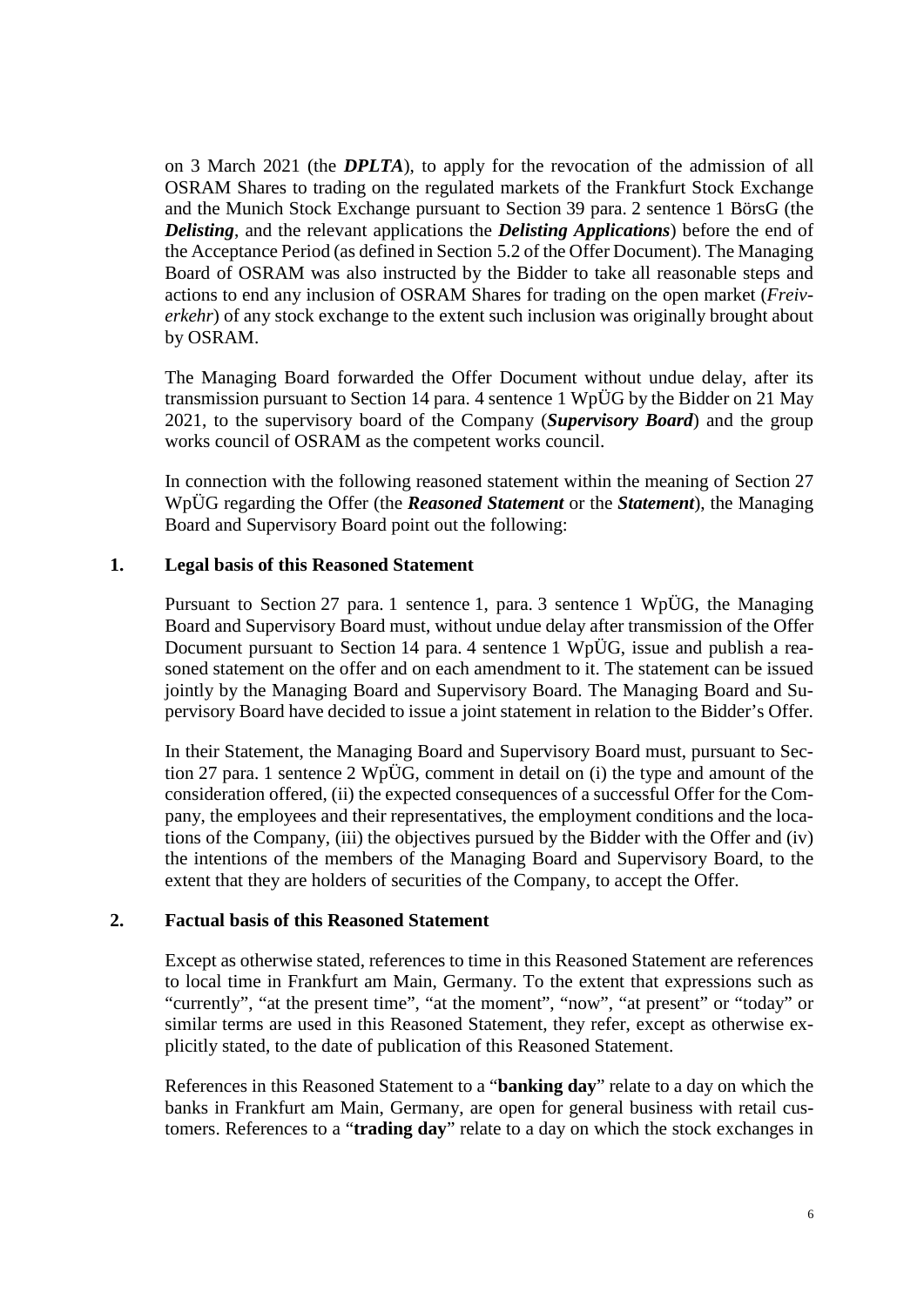Frankfurt am Main, Germany, are open for trade. References to "**EUR**" relate to the euro currency. References to "**subsidiaries**" relate to subsidiaries within the meaning of Section 2 para. 6 WpÜG.

This Reasoned Statement contains forecasts, estimates, assessments, forward-looking statements and declarations of intent. Such statements are, in particular, indicated by terms such as "expects", "believes", "is of the opinion", "attempts", "estimates", "intends", "plans", "assumes" and "endeavours". Such statements, forecasts, estimates, assessments, forward-looking statements and declarations of intent are based on the information available to the Managing Board and Supervisory Board on the date of publication of this Reasoned Statement and reflect their estimates or intentions at that time. The corresponding facts may develop differently than expected by this Reasoned Statement following the publication of this Reasoned Statement. Assumptions may also turn out to be incorrect in the future. The Managing Board and Supervisory Board are under no obligation to update this Reasoned Statement unless such an updating of it is required by statutory provisions.

The information contained herein about the Bidder and the Offer is based on information provided in the Offer Document and other publicly available information (unless expressly indicated otherwise). The Managing Board and Supervisory Board point out that they are not able to verify or to fully verify the information provided by the Bidder in the Offer Document nor to guarantee the implementation of the Bidder's intentions.

## <span id="page-6-0"></span>**3. Publication of this Reasoned Statement and of additional reasoned statements on any amendments to the Offer**

The Statement and possible additions thereto as well as any statements regarding possible amendments to the Offer are or will be published on the internet under the heading "Investor Relations" on the website of the Company at www.osram-group.com in accordance with Section 27 para. 3 and Section 14 para. 3 sentence 1 WpÜG. Copies of the Reasoned Statement are also available free of charge from OSRAM Licht AG, Investor Relations, Marcel-Breuer-Straße 6, 80807 Munich, Germany, telephone: +49 89 6213 4259, fax: +49 89 6213 3629 (enquiries by email to *ir@osram.com* specifying the full postal address). The publication and availability of copies free of charge will be announced in the Federal Gazette (*Bundesanzeiger*).

This Reasoned Statement and possible additions thereto as well as any additional statements regarding possible amendments to the Offer are or will be published in German and in a non-binding English translation. The Managing Board and Supervisory Board assume no liability for the correctness and completeness of the English translation. Only the German version shall be binding.

#### <span id="page-6-1"></span>**4. Statement of the works council**

Pursuant to Section 27 para. 2 WpÜG, the competent works council of the Company may send a statement on the Offer to the Managing Board, which the Managing Board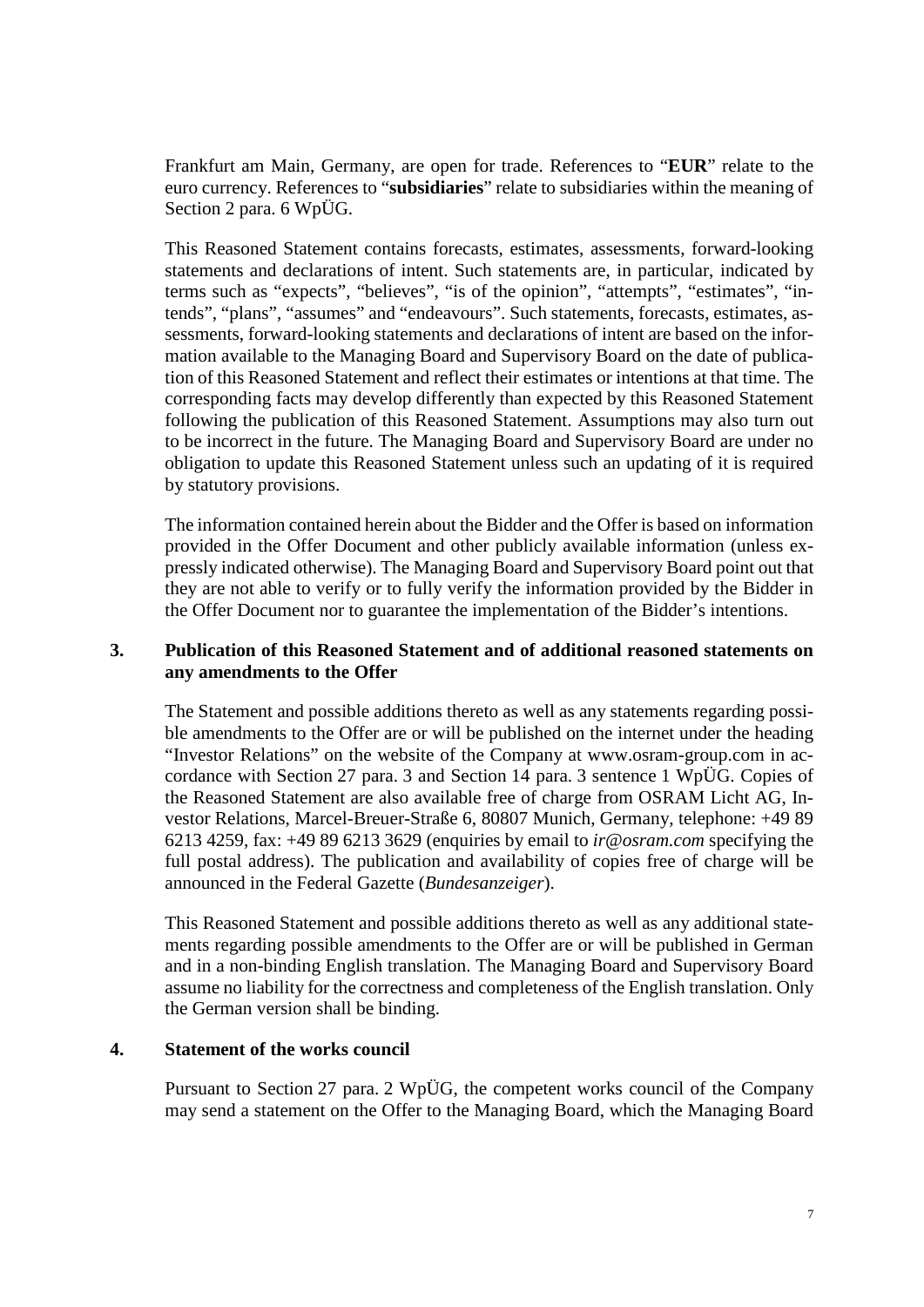must, pursuant to Section 27 para. 2 WpÜG, attach to its own statement, without prejudice to its obligation pursuant to Section 27 para. 3 sentence 1 WpÜG. The statement of the competent group works council of the Company and the general works council of OSRAM GmbH is attached to this Statement on the pages following the Annex.

#### <span id="page-7-0"></span>**5. Responsibility of the OSRAM Shareholders**

The Managing Board and Supervisory Board point out that the description of the Bidder's Offer in this Reasoned Statement does not claim to be exhaustive and that, as for the content and completion of the Offer, solely the provisions of the Offer Document are authoritative.

The Managing Board and Supervisory Board point out that the statements and assessments in this Reasoned Statement are not binding on the OSRAM Shareholders. Each OSRAM Shareholder must make their own decision whether to accept the Offer and, if so, for how many OSRAM Shares, taking into account the overall circumstances, their individual situation (including their personal tax situation) and their individual assessment of the future development of the value and stock exchange price of the OSRAM Shares.

In deciding whether or not to accept the Offer, the OSRAM Shareholders should make use of all available sources of information and pay sufficient regard to their personal circumstances. In particular, the specific financial or tax situation of individual OSRAM Shareholders may in individual cases result in assessments that differ from those presented by the Managing Board and Supervisory Board. The Managing Board and Supervisory Board therefore recommend that the OSRAM Shareholders obtain on their own responsibility independent tax and legal advice, if necessary, and assume no liability for the decision taken by an OSRAM Shareholder in respect of the Offer.

In Section 1.1 of the Offer Document, the Bidder states that the Offer will be implemented solely in accordance with German law and certain applicable provisions of the securities law of the United States of America (the *United States*). In Section 1.2 of the Offer Document, the Bidder further states that OSRAM Shareholders whose place of residence, seat or habitual abode is in the United States (*U.S. Shareholders*) should note that the Offer is being made in the United States in reliance on, and in compliance with, applicable provisions of Section 14(e) and Regulation 14E of the U.S. Securities Exchange Act of 1934, as amended. According to Section 1.2 of the Offer Document, the Offer refers to shares of a German company and is subject to the statutory provisions of the Federal Republic of Germany regarding the implementation of and disclosure requirements for such an offer, which, according to the Bidder, differ substantially from the corresponding legal provisions of the United States. Apart from that, the completion of the Offer will comply with the relevant German rules, which differ from the completion procedure customary in the United States, particularly with regard to the time of the payment of the consideration.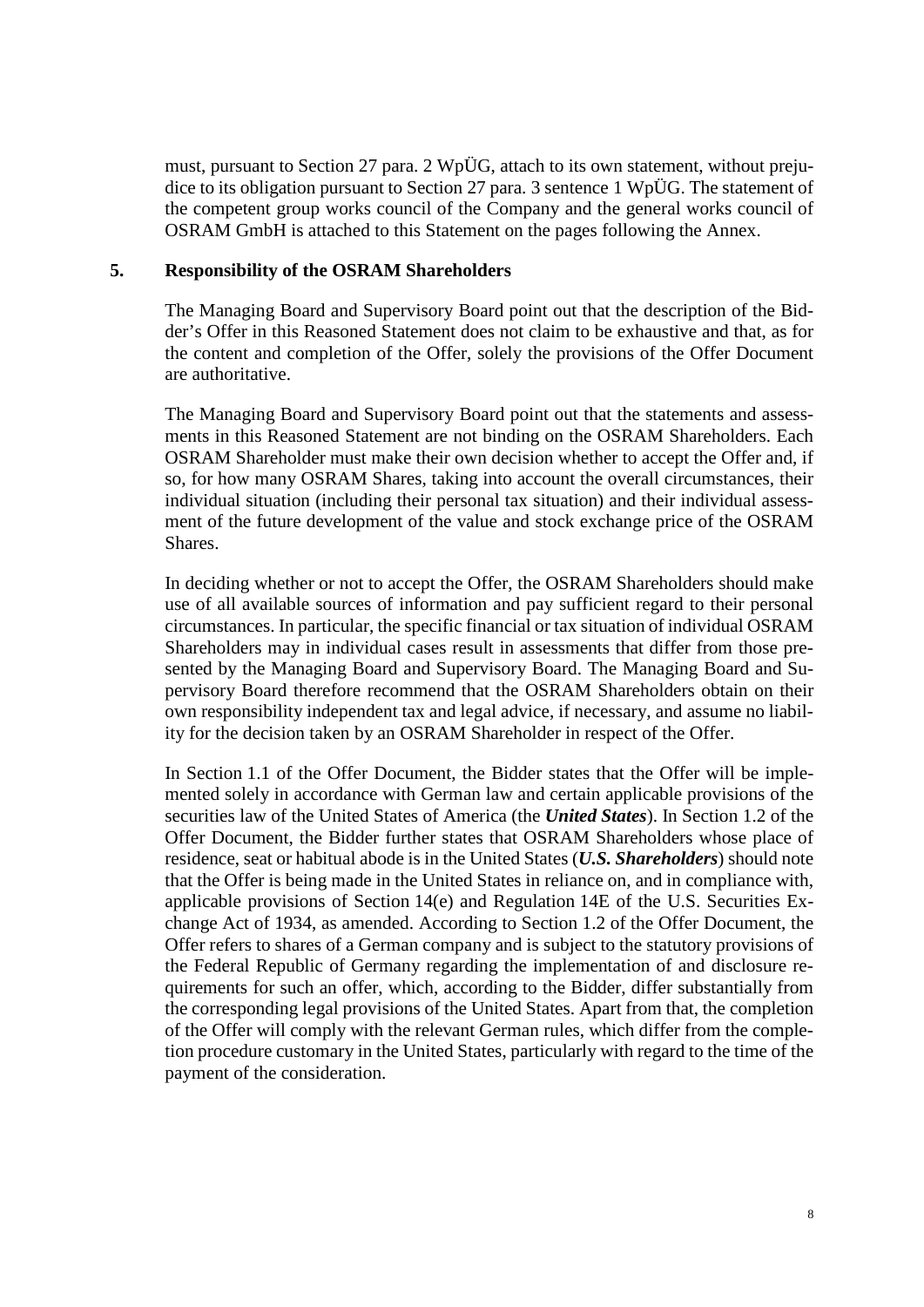According to Section 1.2 of the Offer Document, neither the U.S. Securities and Exchange Commission nor any state securities commission in the United States have approved or disapproved the Offer or passed upon the adequacy or completeness of the Offer Document or any other documentation relating to the Offer. It may be difficult for U.S. Shareholders to enforce their rights and claims under U.S. federal securities laws because both the Bidder and OSRAM have their seat outside the United States and all of the relevant officers and directors of OSRAM are resident outside of the United States. According to Section 1.2 of the Offer Document, U.S. Shareholders may also not be able to sue a company seated outside of the United States for violations of U.S. securities laws. Furthermore, it may be difficult to enforce the decisions of a U.S. court against a company seated outside of the United States.

For holders of American Depositary Receipts (*ADRs*), Section 11.8 of the Offer Document includes more notices and information.

The Managing Board and Supervisory Board point out that they are not able to verify whether the OSRAM Shareholders meet all the legal obligations applicable to them personally on acceptance of the Offer. The Managing Board and Supervisory Board recommend, in particular, that anyone who receives the Offer Document outside the Federal Republic of Germany or wishes to accept the Offer but is subject to securities laws of jurisdictions other than the Federal Republic of Germany should inform himself about these laws and comply with them.

## <span id="page-8-0"></span>**6. Previous public takeover offers to the OSRAM Shareholders**

#### <span id="page-8-1"></span>6.1 Takeover Offer by Bain and Carlyle

On 22 July 2019, Luz (C-BC) Bidco GmbH, an entity jointly controlled by investment funds advised by or affiliated with Bain Capital Private Equity (*Bain Capital*) and The Carlyle Group (*Carlyle*), made a voluntary public takeover offer to the OSRAM Shareholders with an offer consideration of EUR 35.00 (the *Luz Offer*).

The Luz Offer was accepted for 650,278 OSRAM Shares in total, corresponding to approx. 0.69% of all OSRAM Shares (without taking into account the treasury shares held by OSRAM), meaning that the required minimum acceptance threshold of the Luz Offer (70%) was not reached and the Luz Offer was not completed.

#### <span id="page-8-2"></span>6.2 Takeover Offer by Opal BidCo GmbH

On 3 September 2019, Opal BidCo GmbH, a wholly-owned subsidiary of ams, made a voluntary public takeover offer to the OSRAM Shareholders with an offer consideration of EUR 38.50 (the *Opal Offer*). On 27 September 2019, the offer consideration was subsequently increased to EUR 41.00 per OSRAM Share due to the acquisition of OSRAM Shares pursuant to Section 31 para. 4 WpÜG.

The number of OSRAM Shares to be taken into account with regard to calculation of the minimum acceptance threshold for the Opal Offer was 48,513,030 OSRAM shares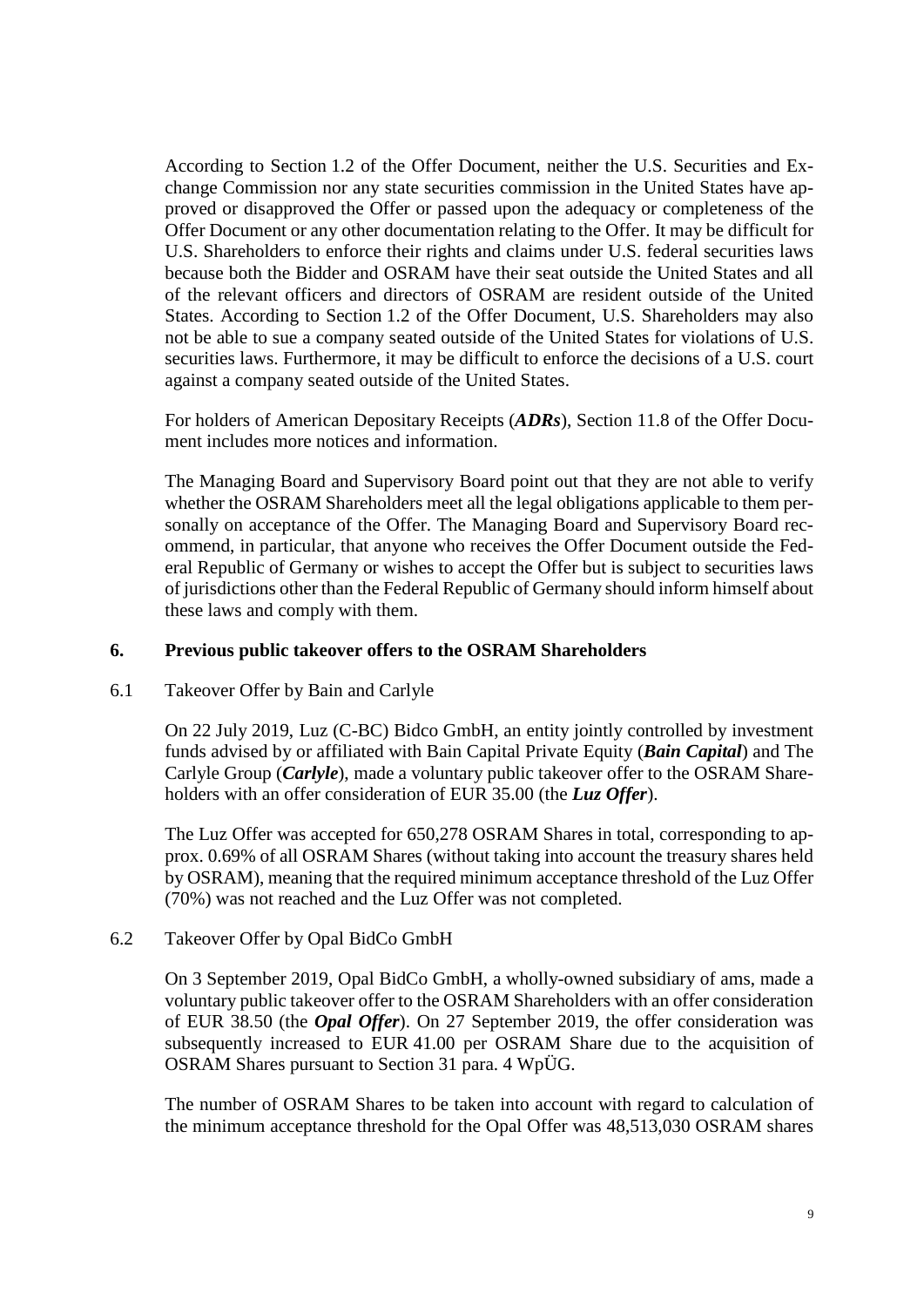at the end of the acceptance period for the Opal Offer, corresponding in total to approximately 51.58% of the outstanding OSRAM Shares. Hence, the required 62.5% minimum acceptance threshold of the Opal Offer was not reached and the Opal Offer was therefore not completed either.

<span id="page-9-0"></span>6.3 Takeover Offer by the Bidder

On 7 November 2019, the Bidder made a voluntary public takeover offer to the OSRAM Shareholders with an offer consideration of EUR 41.00 (the *Takeover Offer*).

On 11 November 2019, the Managing Board and Supervisory Board issued their joint reasoned statement regarding the Takeover Offer.

The Takeover Offer was accepted for 36,936,158 OSRAM Shares in total, corresponding to approx. 38.14% of the share capital and the voting rights of the Company. Taking into account the 19,359,929 OSRAM Shares already held by the Bidder and its affiliated companies at the time of the Takeover Offer, the required 55% minimum acceptance threshold of the Takeover Offer, less the 2,796,275 OSRAM treasury shares held by OSRAM, i.e. at least 51,728,490 OSRAM Shares at the time of the publication of the Offer Document for the Takeover Offer, was thus exceeded. After all relevant merger control clearances had been obtained, the Takeover Offer was completed on 9 July 2020.

## <span id="page-9-1"></span>**II. INFORMATION ABOUT THE COMPANY AND THE OSRAM GROUP**

#### <span id="page-9-2"></span>**1. Legal basis of the Company**

OSRAM is a stock corporation (*Aktiengesellschaft*) established under German law, with registered office in Munich, registered in the commercial register (*Handelsregister*) of the local court (*Amtsgericht*) of Munich under HRB 199675. The business address of OSRAM is Marcel-Breuer-Straße 6, 80807 Munich, Germany. From 1 January 2022 onwards, the OSRAM fiscal year shall be the calendar year. The fiscal year that began on 1 October 2020 runs until 30 September 2021. The period from 1 October 2021 to 31 December 2021 is an abbreviated fiscal year.

The object of the Company according to its articles of association comprises

"(1) heading a group of enterprises that operate, in particular, in the following areas of activity:

- a) the development, design, manufacture, and distribution
	- i. of electronic components, electronic systems and software, and lighting, illumination, and photonic, especially light-converting, products, systems, and solutions, including lamps, luminaires, operating and manufacturing devices and machinery, control systems, pre-materials, parts and accessories for such products, systems, and solutions, as well as products, systems, and solutions in associated or related areas of activity, and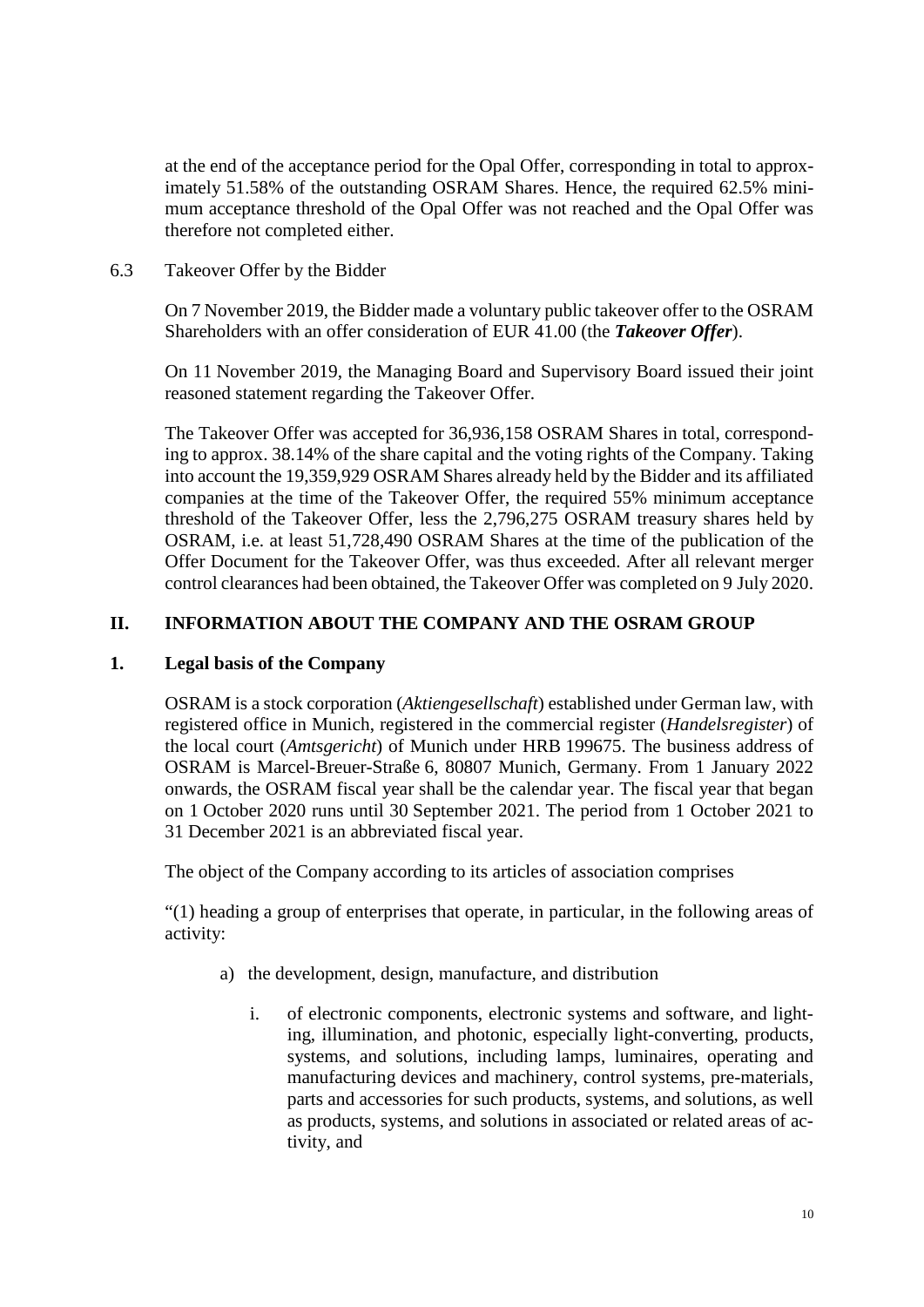- ii. of components and systems for vehicles of any kind;
- b) the provision of consulting, servicing and other services in the areas of activity specified in (a).

(2) The company may itself also operate in the areas of activity specified in paragraph 1. It is authorised to engage in any action, implement any measure, or operate any business that is associated with the object of the company or appropriate to supporting the object of the company, either directly or indirectly. The company may also establish, acquire, or hold investments in other enterprises, either in Germany or other countries, especially such enterprises in which the object of the enterprise covers, either partially or as a whole, the areas of activity specified in paragraph (1), and may lead or manage such enterprises or limit itself to the administration of the investment. The Company may have its operations, including the investments that it holds, managed entirely or partially by affiliated companies or may transfer or outsource its operations to such affiliated companies and enter into corporate agreements. The company is also permitted to set up branches and permanent establishments in Germany and in other countries. The company may limit its operations to a portion of the areas of activity specified in paragraph 1."

As described in Section [I.](#page-4-0) of this Statement, the OSRAM Shares are admitted to trading on several German stock exchanges. The OSRAM Shares are included in the SDAX share index.

## <span id="page-10-0"></span>**2. Overview of the OSRAM Group and persons acting jointly with OSRAM**

A list of all subsidiaries of OSRAM is attached to this Statement as an **Annex**. Pursuant to Section 2 para. 5 sentence 3 WpÜG, these are persons considered to be acting jointly with OSRAM and with each other. OSRAM itself is a direct subsidiary of the Bidder. For this reason, the Bidder and ams as well as the other subsidiaries of ams (excluding the OSRAM Group and the Bidder) listed in Annex 1 to the Offer Document are also persons acting jointly with OSRAM within the meaning of Section 2 para. 5 sentence 2 WpÜG in conjunction with Section 2 para. 5 sentence 3 WpÜG.

## <span id="page-10-1"></span>**3. Capital structure of the Company**

Section 7.2 of the Offer Document accurately summarises the legal basis and share capital of the Company, the existing authorised and conditional capitals, the authorisation granted to the Managing Board to acquire treasury shares including the use of such authorisation and the number of treasury shares held by the Company.

#### <span id="page-10-2"></span>**4. Overview of the business activities of the OSRAM Group**

#### <span id="page-10-3"></span>4.1 General orientation of the business model

Over its history dating back more than 110 years, OSRAM has become one of the world's leading photonics companies. OSRAM offers lighting technology in the areas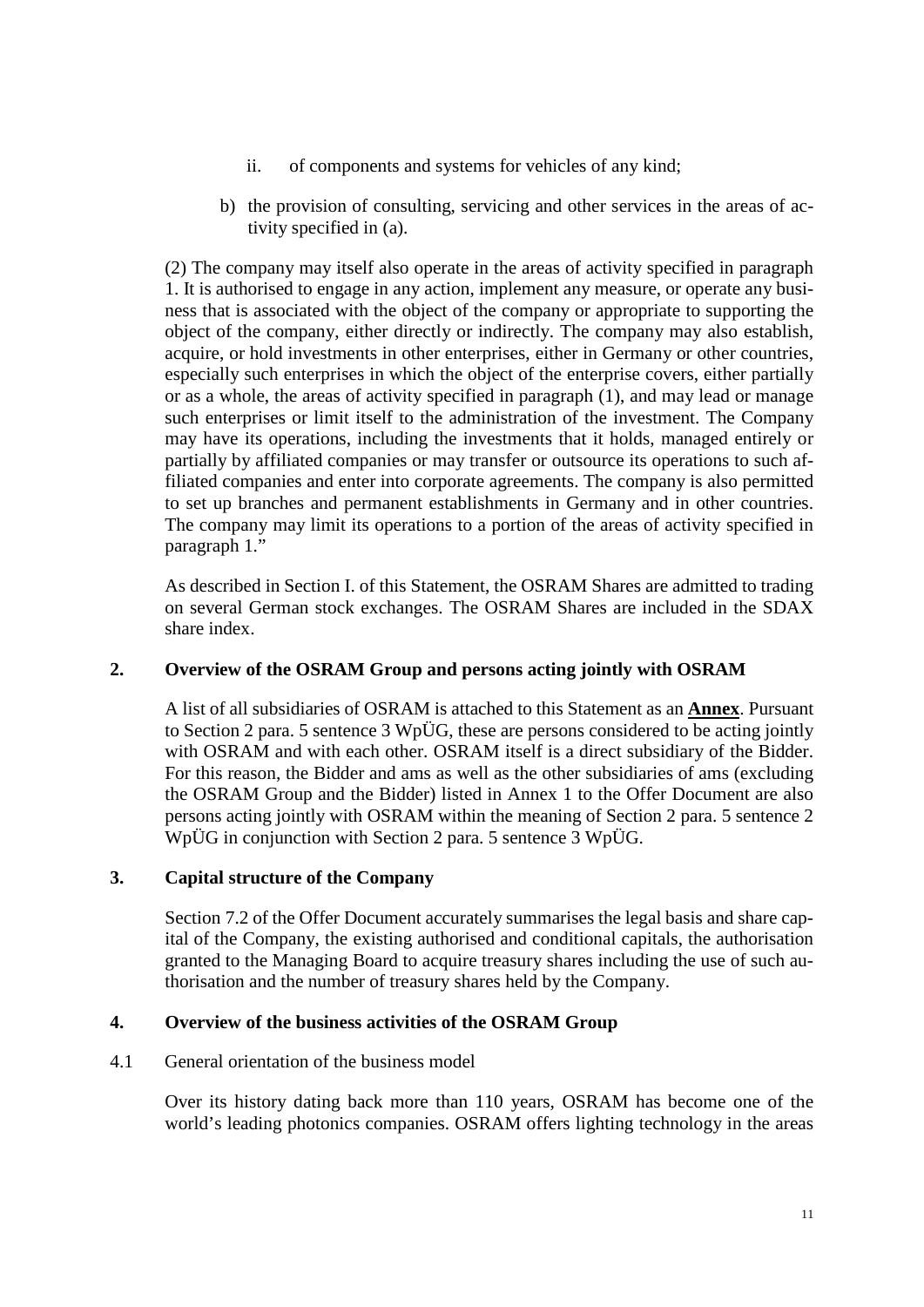of automotive and specialty lighting, light management systems, and lighting solutions. The product portfolio includes, in particular, high-tech applications using semiconductor-based technologies, such as LEDs or lasers. In the 2019/2020 Financial Year, the OSRAM Group generated revenue of EUR 3,039 billion and a net loss of approx. EUR 271 million. In the first six months of the 2020/2021 Financial Year, the OSRAM Group reported revenue of approx. EUR 1,687 billion and a net loss of approx. EUR 323 million. As of 30 September 2020, the OSRAM Group employed a total of approx. 21,400 employees and as at 31 March 2021 a total of approx. 20,800 employees.

Since the DPLTA came into effect in March 2021, there have been significant functional interdependencies between the OSRAM Group and the ams Group in some business units and central functions. For instance, the ams Group's operative business now also comprises the sensor solutions described in this Section II.4.

Going forward, OSRAM will further strengthen its strategic focus on digitalisation and markets of the future. For this purpose, the Managing Board decided in November 2018 to further develop OSRAM's strategy and to initiate a far-reaching restructuring and transformation process, which also includes a realignment of OSRAM's business units (the *Transformation Process*). The business units shall now concentrate on optical semiconductors, automotive and digital applications. This focused line-up enables OSRAM to align itself even more closely with its markets, following the aim of evolving from a vertically integrated lighting expert towards a high-tech photonics player. Photonics is essentially the generation, transmission, and detection of visible and invisible light and has a wide variety of possible applications. These include visualisation, such as in virtual reality headsets, and sensor technology where infrared and laser light, for example, is used as the basis for self-driving vehicles. OSRAM aims to make use of the entire range of potential applications for light. Digitalisation and the lighting market's shift toward semiconductor-based technologies are creating new opportunities that OSRAM intends to fully exploit. In the opinion of the Managing Board and of the Supervisory Board, the Transformation Process which has been initiated is necessary to ensure the future business success of OSRAM in the challenging market environment in which it operates.

#### <span id="page-11-0"></span>4.2 Description of the individual business units

The operating activities according to the business model are organised in three business units: Opto Semiconductors (*OS*), Automotive (*AM*) and Digital (*DI*).

The OS business unit develops and manufactures optical semiconductors, which are important elements in lighting, visualisation and sensor technology. The product range of the OS division offers a wide array of LEDs in the visible and infrared areas in the low power, mid-power, high power und ultra-high-power performance classes for general lighting, automotive, consumer and industrial applications as well as laser diodes and optical sensors. The most important markets for the components include the automotive industry, smartphones and wearables, general lighting, horticulture and industrial markets.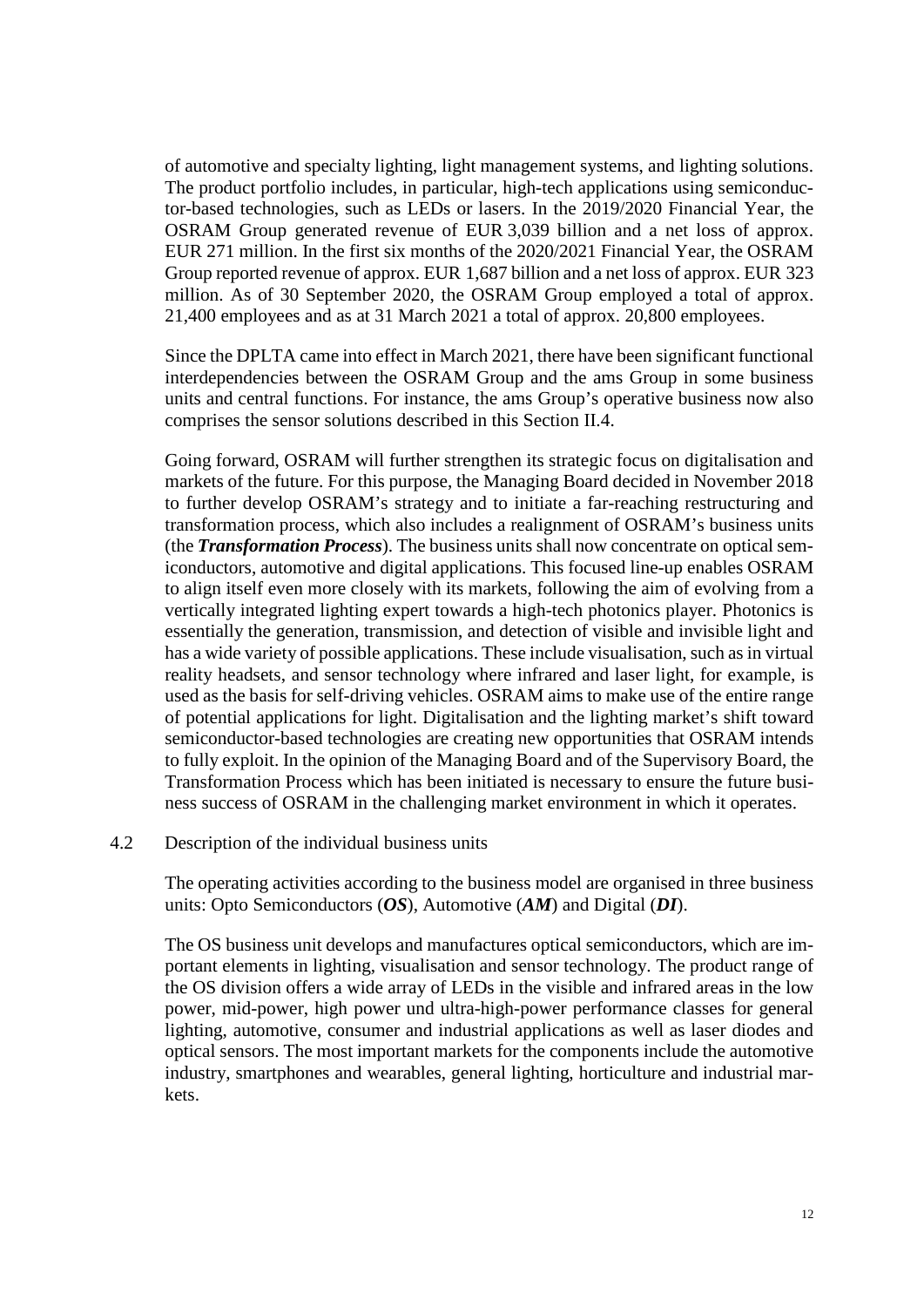The AM business unit develops, produces and distributes lamps, light modules and sensors in the OEM business to vehicle manufacturers and their suppliers and in addition is involved in automotive lighting and product categories beyond lighting in the replacement parts business. Automotive lighting products include both conventional and LED and laser-based solutions. The joint venture with Continental AG also forms part of the AM business unit. The joint venture develops and distributes intelligent lighting solutions for automotive use, for example intelligent matrix light for front headlights. The joint venture will be unwound with the legacy businesses largely being returned to their former owners OSRAM and Continental. Furthermore, OSRAM expanded its position in automotive lighting in 2016 by taking over Novità Technologies, a manufacturer of LED12 modules for rear and fog lights as well as daylight running lights based in the United States of America (USA). With its minority investments in the LiDAR2 companies LeddarTech, Blickfeld and Recogni, OSRAM has also strengthened its position in the field of autonomous driving.

The DI business unit bundles the parts of OSRAM's business that benefit most from progressive digitalisation. This ranges from electronic components to light systems and hard and software for light management as well as products which go beyond light. The Boston-based subsidiary Digital Lumens, for example, addresses industrial customers with energy-efficient lighting and sensor and software-based added-value services such as measuring and monitoring environmental parameters (temperature etc.). The DI business unit also includes entertainment applications, which cover shows as well as stage, studio and film sets. Traxon, a specialist in effective façade illumination, is also in the DI business unit. Fluence Bioengineering, a Texan specialist and leading company in light for indoor plant cultivation, was also acquired by OSRAM. By illuminating different wavelengths, that is with so-called "light recipes", growers can influence and optimise crop yields, nutrients and flavour. Lamps for cinematic projection and light solutions for medical and industrial applications are also found in the DI business unit. These also include high-intensity UV lamps used to sterilise surfaces, gasses or fluids, and textile-integrated lighting. OSRAM is known to be planning to sell its lighting components business and has started the process to get a suitable buyer.

#### <span id="page-12-0"></span>**5. Members of the Managing Board and Supervisory Board**

The Managing Board of the Company consists of three members, namely Ingo Bank (Chief Executive Officer), Kathrin Dahnke (Chief Financial Officer) and Babette Fröhlich (Chief Human Resources Officer).

Pursuant to Section 7 para. 1 of the Company's Articles of Association, the Supervisory Board of the Company consists of twelve members, with equal numbers of shareholder and employee representatives in accordance with applicable law. The current members of the Supervisory Board are Dr Thomas Stockmeier (Chairman of the Supervisory Board), Klaus Abel (employee representative, Deputy Chairman), Johann Peter Metzler (Deputy Chairman), Christin Eisenschmid, Johann Christian Eitner, Dr Margarete Haase, Ulrich Hüwels, Alexander Müller (employee representative), Olga Redda (employee representative), Ulrike Salb (employee representative), Irene Weininger (employee representative) and Thomas Wetzel (employee representative).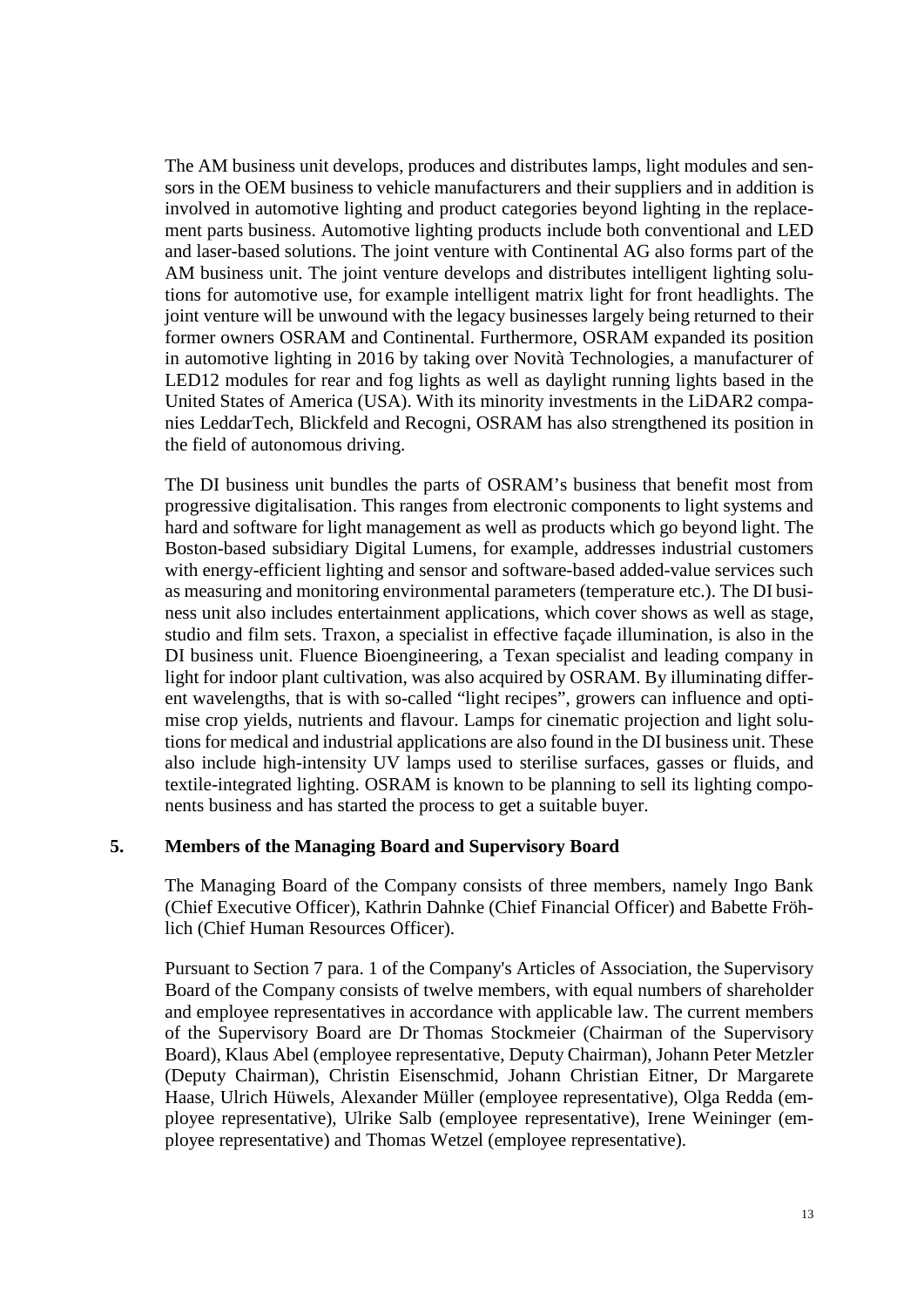#### <span id="page-13-0"></span>**6. Shareholder structure**

According to the voting rights notifications received by OSRAM pursuant to Sections 33 et seqq. of the German Securities Trading Act (*Wertpapierhandelsgesetz – WpHG*) until the date of publication of the Reasoned Statement and which are published on the website of OSRAM at https://www.osram-group.com under *Investor Relations,* and according to own data surveys, the following shareholders hold, directly or indirectly, 3.00% or more of the voting rights in OSRAM:

The Bidder 69.46% according to Section 6.7 of the Offer Document; Bank of America Corporation 4.89% according to the most recent voting rights notification of 18 December 2019; Barclays Plc 4.79% according to the most recent voting rights notification of 3 October 2019; Citigroup Inc. 3.97% according to the most recent voting rights notification of 11 June 2020; BlackRock, Inc. 3.90% according to the most recent voting rights notification of 24 June 2020; Emmanuel Boussard 4.10% according to the most recent voting rights notification of 13 November 2020; Credit Suisse Group AG 3.71% according to the most recent voting rights notification of 26 June 2019; BG Master Fund ICAV 3.48% according to the most recent voting rights notification of 13 November 2020; DNCA Finance 3.05% according to the most recent voting rights notification of 19 July 2019.

The above information partly includes voting rights attributed pursuant to Section 34 WpHG as well as instruments within the meaning of Section 38 WpHG. In addition, the number of voting rights last notified may have changed since the aforementioned notifications were submitted to the Company without requiring the relevant OSRAM Shareholder to submit a corresponding voting rights notification if no notifiable thresholds pursuant to Section 33 para. 1 sentence 1 WpHG have been reached or crossed.

#### <span id="page-13-1"></span>**7. Domination and Profit and Loss Transfer Agreement**

Under the DPLTA (as defined in Section [I](#page-4-0) of this Statement), the Bidder is obligated to balance any net losses of OSRAM each year. OSRAM on the other hand is obliged to transfer its entire annual profit to the Bidder. The Bidder may also issue instructions to the Managing Board of OSRAM, generally or on a case by case basis. The DPLTA provides for a recurring annual dividend payment (*Ausgleichszahlung*) of EUR 2.57 gross per OSRAM Share which currently corresponds to EUR 2.24 net. In addition, the DPLTA provides for a right to tender (*Andienungsrecht*) against compensation (*Abfindung*) of EUR 45.54 per OSRAM Share. The compensation (*Abfindung*) shall carry interest at an annual rate of five percentage points above the base interest rate pursuant to Section 247 of the German Civil Code (*Bürgerliches Gesetzbuch - BGB*). Amounts paid as recurring dividend (*Ausgleich*) until such tendering, will be offset against the interest payments for the compensation (*Abfindung*). The acceptance period for the compensation offer under the DPLTA (of originally two months following the date of the publication of the DPLTA's registration in the commercial register of OSRAM) has been prolonged in accordance with Section 305 para. 4 sentence 3 AktG due to the initiation of appraisal proceedings and will end two months after the date of the announcement by OSRAM of the end of the appraisal proceedings.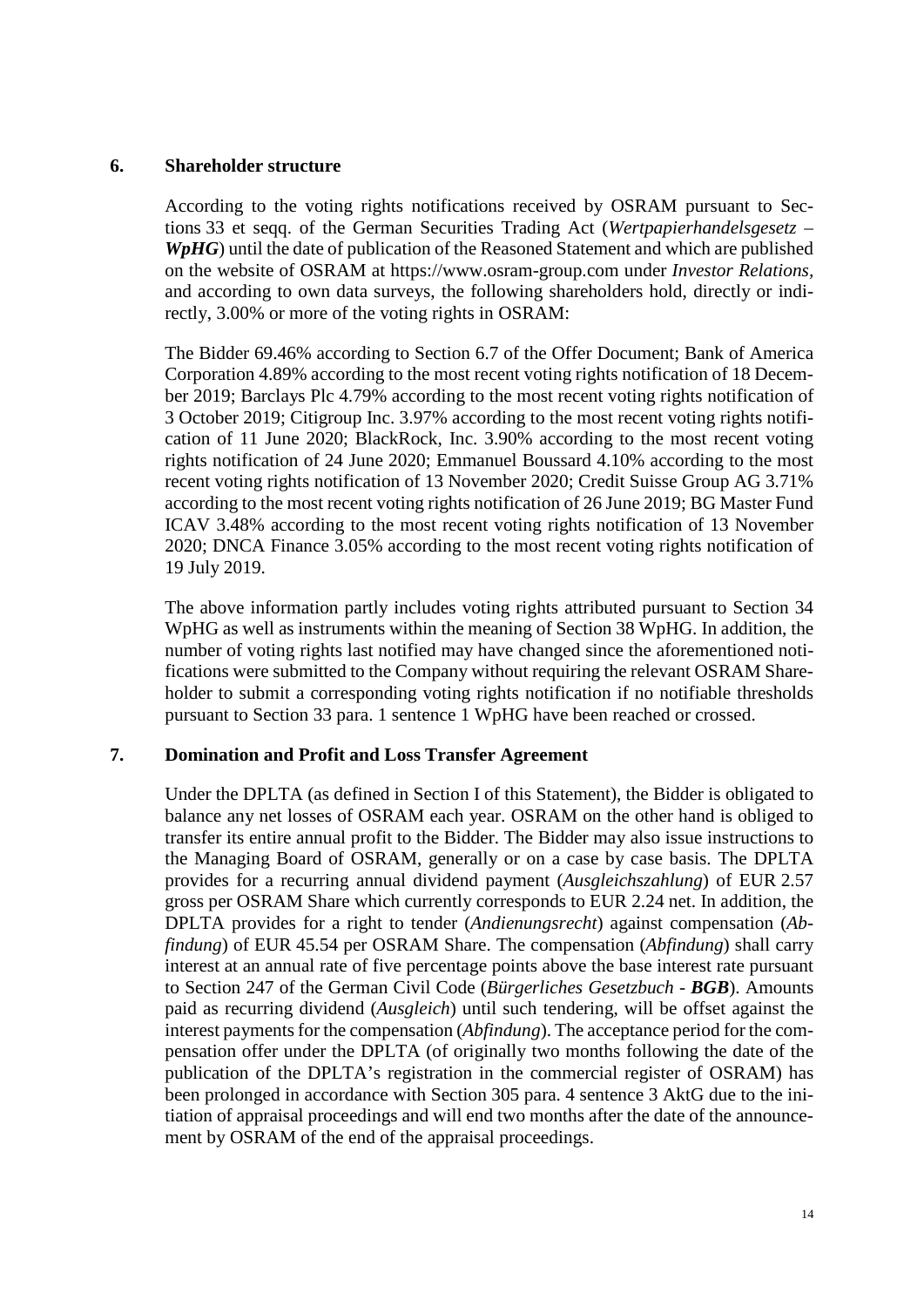At the time of the publication of the Offer Document, the Bidder in connection with the DPLTA has acquired a total of 40,689 OSRAM Shares since entry into force of the DPLTA, in each case against compensation of EUR 45.54 plus statutory interest at an annual interest rate of five percentage points above the base interest rate pursuant to Section 247 BGB, which corresponds to approx. 0.04% of the share capital and of the voting rights in OSRAM. In the context of the settlement of a litigation the Bidder has agreed that the interest payment is not calculated from the date following entry into force of the DPLTA (cf. Section 305 para. 3 sentence 3 AktG) but from the day following the general meeting in the course of which the OSRAM Shareholders have adopted the resolution on the DPLTA (i.e. from and including 4 November 2020).

Therefore, since the DPLTA took effect on 3 March 2021 and the time of the publication of the Offer Document, the agreed or paid interest on the cash compensation was between EUR 0.87 and at a maximum of EUR 1.01 per OSRAM Share tendered under the DPLTA and the overall agreed or paid cash compensation was between EUR 46.41 and at a maximum of EUR 46.55 per OSRAM Share tendered under the DPLTA.

## <span id="page-14-0"></span>**III. INFORMATION ABOUT THE BIDDER**

The Bidder has published the following information in the Offer Document, unless otherwise specified. The Managing Board and Supervisory Board have not been able to verify or to fully verify this information. The Managing Board and Supervisory Board therefore assume no responsibility for its correctness.

#### <span id="page-14-1"></span>**1. Legal basis of the Bidder**

In respect of the legal basis of the Bidder, the Offer Document contains the following information in Section 6.1:

The Bidder is a limited liability company (*Gesellschaft mit beschränkter Haftung*) incorporated under the laws of the Federal Republic of Germany on 13 August 2019, having its seat in Munich, Germany, and being registered in the commercial register (*Handelsregister*) of the local court (*Amtsgericht*) of Munich under HRB 252979. The Bidder's business address is at Marcel-Breuer-Straße 6, 80807 Munich, Germany. The Bidder's issued and paid in share capital amounts to EUR 25,100.00. The Bidder's business purpose is the development, manufacture and distribution of products and services in the field of microelectronics, in particular integrated circuits (microsystems) and other microelectronic products, and the provision of related services, trading in such products and brokering such transactions, and the acquisition of relevant production machinery and equipment. Apart from that, the Bidders' business purpose comprises the management of own assets, acquiring and holding participations, and the provision of services to affiliated companies, in particular management services. The Bidder's financial year is the calendar year. The Bidder is a wholly-owned subsidiary of ams.

The Bidder's managing directors at the time of publication of the Offer Document are Alexander Everke, Mark Hamersma and Dr Franz Fazekas.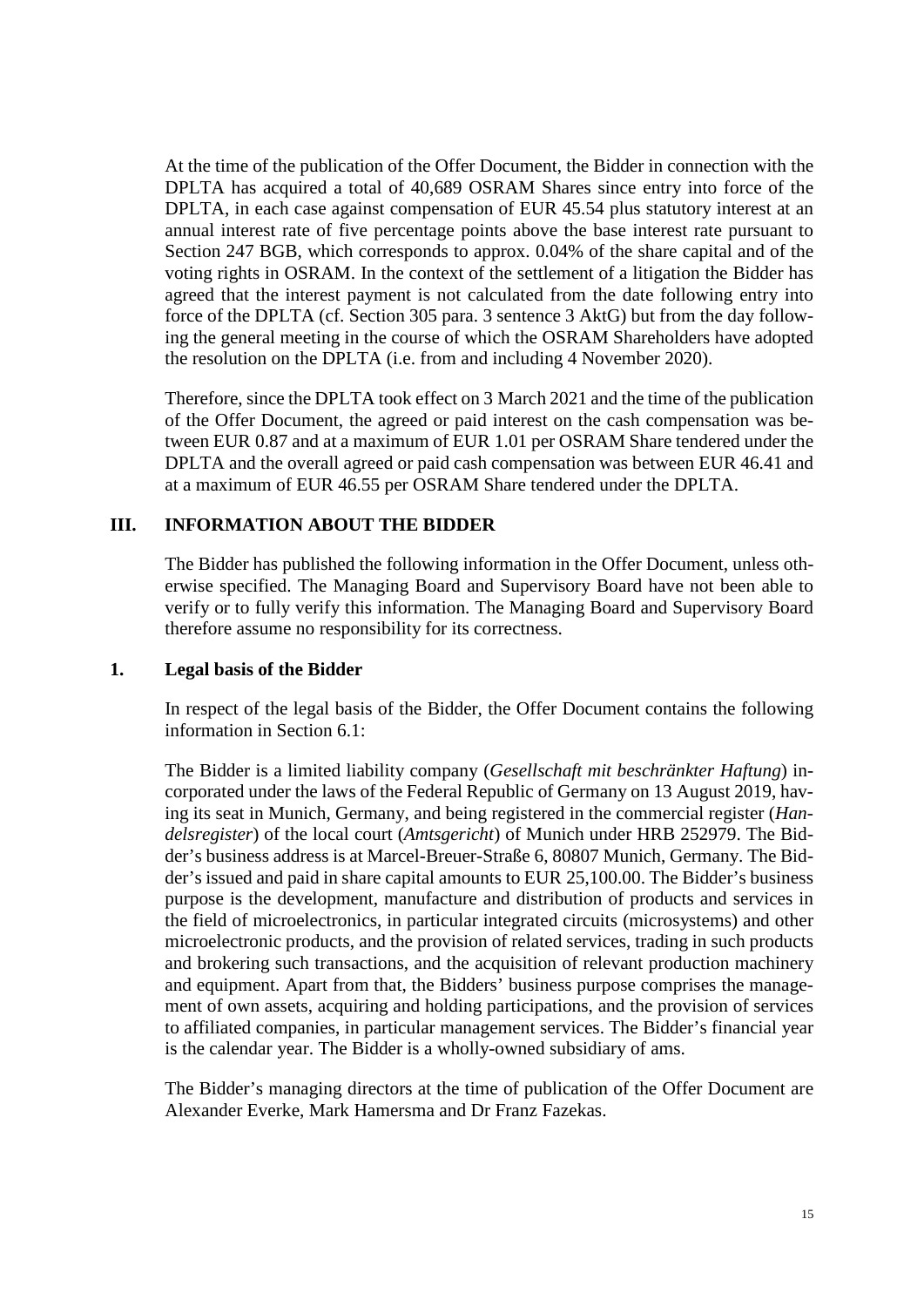## <span id="page-15-0"></span>**2. Business activities of the Bidder**

In respect of the business activities of the Bidder, Section 6.2 of the Offer Document contains the following information:

Until 18 October 2019, the Bidder had not commenced any business activity. On 18 October 2019, the Bidder published its decision to submit the Takeover Offer to all shareholders of OSRAM. On 7 November 2019, the Bidder published the Takeover Offer, which was completed on 9 July 2020. Under the Takeover Offer, the Bidder acquired 36,936,158 OSRAM Shares, corresponding to approximately 38.14% of the share capital and of the voting rights of OSRAM. On the same date, on 9 July 2020, ams contributed the total of 28,007,603 OSRAM Shares held by it – corresponding to approximately 28.92% of the share capital and of the voting rights of OSRAM – to the Bidder by way of a capital increase against contribution in kind. A further 2,284,474 OSRAM Shares, corresponding to approximately 2.36% of the share capital and voting rights of OSRAM, were acquired by the Bidder by way of additional share purchases between 6 July 2020 and the date of the publication of the Offer Document. Finally, at the time of the publication of the Offer Document, the Bidder has acquired, by accepting the compensation offer of the DPLTA (as defined in Section [I](#page-4-0) of this Reasoned Statement), an additional total of 40,689 OSRAM Shares since entry into force of the DPLTA, corresponding to approximately 0.04% of the share capital of OSRAM. As of the date of the publication of the Offer Document, the Bidder directly holds 67,268,924 OSRAM Shares; this corresponds to approximately 69.46% of the share capital and voting rights in OSRAM.

Since completion of the Takeover Offer on 9 July 2020, the Bidder has been acting as an intermediate holding in the ams Group. On 22 September 2020, the Bidder as controlling entity entered into the DPLTA (as defined in Section [I](#page-4-0) of this Reasoned Statement) with OSRAM as controlled entity. The Bidder also holds all shares in ams R&D Spain, S.L. It does not hold any other shares or interests. The Bidder has 14 employees.

## <span id="page-15-1"></span>**3. Legal basis of the ams Group**

According to Section 6.3 of the Offer Document, ams is a stock corporation incorporated under the laws of the Republic of Austria, having its registered seat in Premstätten, Austria, registered with the commercial register (*Firmenbuch*) of the civil district court of Graz (*Landesgericht für Zivilrechtssachen Graz*) under FN 34109k.

At the time of publication of the Offer Document, the share capital of ams amounts to EUR 274,289,280 and is divided into 274,289,280 no-par value bearer shares, each representing a pro rata amount of the registered share capital of EUR 1.00.

The shares in ams (ISIN AT0000A18XM4) are listed on the main segment of the SIX Swiss Exchange and are also traded on the regulated unofficial markets of the Berlin, Frankfurt am Main and Stuttgart stock exchanges and on the global market of the Vienna stock exchange.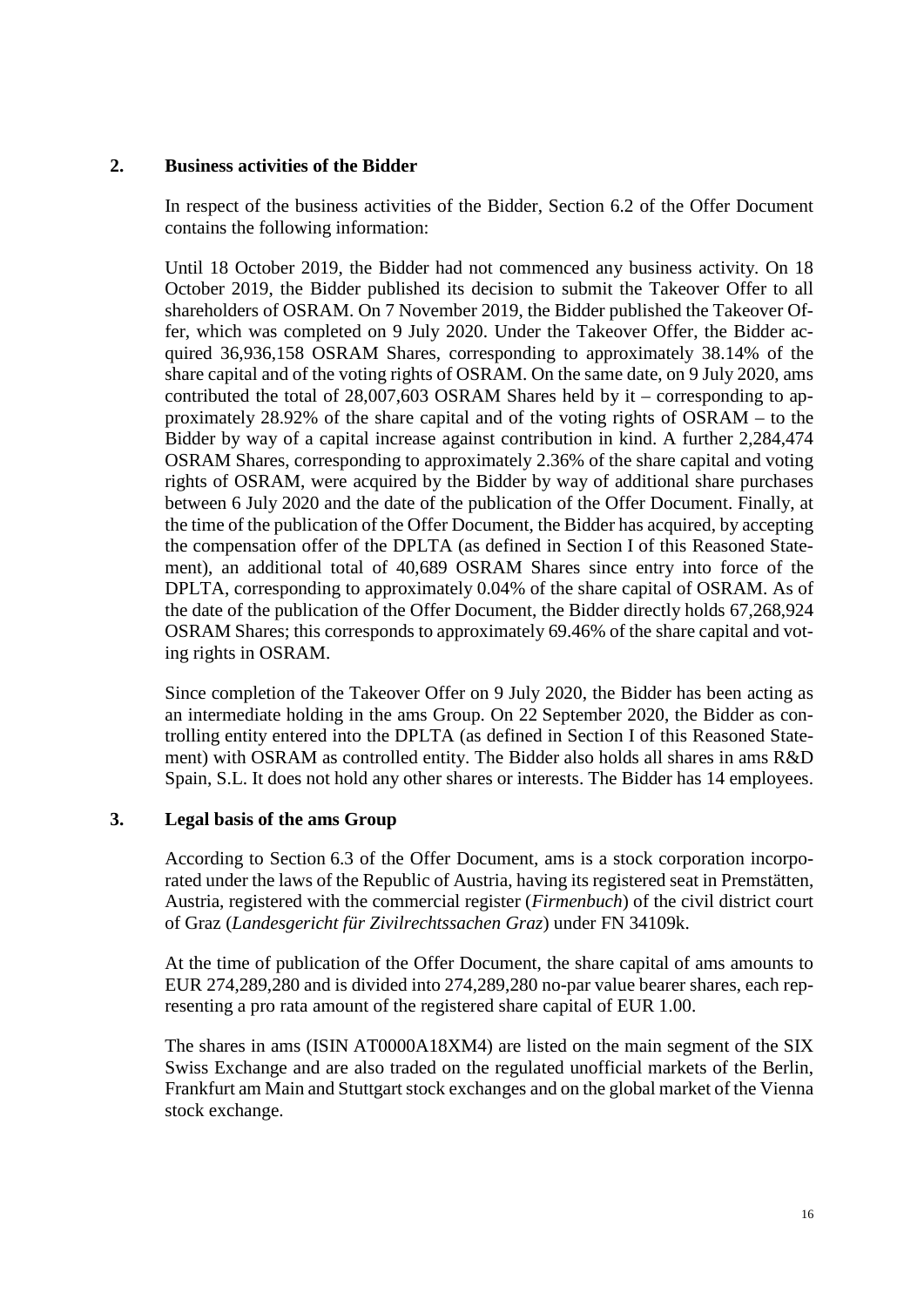The financial year of ams corresponds to the calendar year.

#### <span id="page-16-0"></span>**4. Overview of the business activities of the ams Group**

According to Section 6.4 of the Offer Document, the ams Group is a worldwide leader in sensor solutions which develops and manufactures high-performance sensor solutions, sensor integrated circuits (ICs), related algorithms and software. The ams Group's operations focus on the design, development and manufacture of high-performance sensor solutions, including detector, sensor interface and sensor processor integrated circuits, active and passive optical components, including driver ICs, and related sensing software algorithms and selective application software and include now also the OSRAM sensor solutions described in Section II.4 above. The range of products and services offered by the ams Group (without OSRAM) is divided into the three strategic areas of optical sensor applications, image sensor applications and audio sensor applications.

Since the DPLTA became effective in March 2021, the operative business of the ams Group also comprises the sensor solutions of OSRAM described in Section [II.4](#page-10-2) of this Statement.

In the financial year ending on 31 December 2020, the ams Group generated revenue of approx. EUR 3,504 billion and a net result of approx. EUR -87 million. In the first three months of financial year 2021 which will end on 31 December 2021, the ams Group reported revenue of approx. EUR 1,549 billion and a net profit of approx. EUR 89 million.

For further details regarding the business activities of the ams Group, reference is made to Section 6.4 of the Offer Document.

#### <span id="page-16-1"></span>**5. Managing Board and Supervisory Board of ams**

According to Section 6.5.1 of the Offer Document, the Managing Board (*Vorstand*) of ams consists of the following members: Alexander Everke (Chief Executive Officer), Dr Thomas Stockmeier (Chief Technology Officer), Ingo Bank (Chief Financial Officer) and Mark Hamersma (Chief Business Development Officer).

The supervisory board of ams consists, according to Section 6.5.2 of the Offer Document, of the following members: Hans-Jörg Kaltenbrunner (Chairman), Michael Grimm, Dr Monika Henzinger, Brian Krzanich, Kin Wah Loh, Yen Yen Tan, Günter Kneffel, Andreas Pein and Sabine Radesey.

## <span id="page-16-2"></span>**6. Persons acting jointly with the Bidder within the meaning of Section 2 para. 5 WpÜG**

In respect of the persons acting jointly with the Bidder, Section 6.6 of the Offer Document contains the following statements: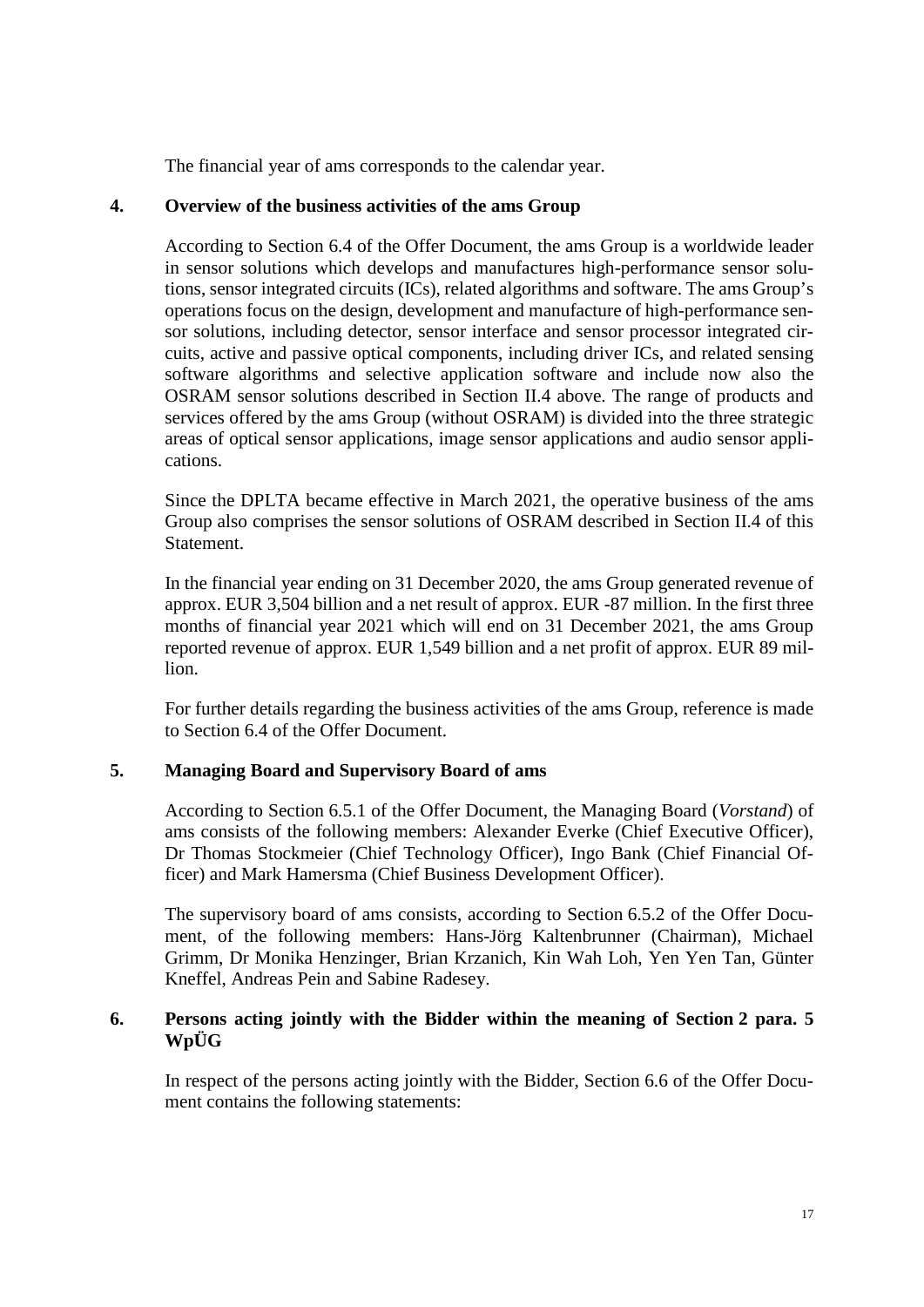At the time of publication of the Offer Document, ams directly controls the Bidder and is therefore regarded as a person acting jointly with the Bidder pursuant to Section 2 para. 5 WpÜG. OSRAM is a subsidiary of the Bidder and is therefore regarded as a person acting jointly with the Bidder pursuant to Section 2 para. 5 sentence 3 WpÜG in conjunction with Section 2 para. 5 sentence 1 WpÜG.

In addition, the further subsidiaries of ams (excluding the OSRAM Group and the Bidder) set out in Annex 1 and the subsidiaries of OSRAM set out in Annex 2 to the Offer Document (and in the Annex to this Statement) are, at the time of publication of the Offer Document, regarded as persons acting jointly with the Bidder and each other pursuant to Section 2 para. 5 sentence 3 WpÜG in conjunction with Section 2 para. 5 sentence 1 WpÜG.

Apart from this, there are, according to Section 6.6 of the Offer Document, no further persons acting jointly with the Bidder pursuant to Section 2 para. 5 WpÜG.

## <span id="page-17-0"></span>**7. OSRAM Shares currently held by the Bidder or persons acting jointly with the Bidder and their subsidiaries, attribution of voting rights**

According to Section 6.7 of the Offer Document, at the time of the publication of the Offer Document the Bidder directly held 67,268,924 OSRAM Shares; this equals approximately 69.46% of OSRAM Shares and of voting rights in OSRAM which are attributed to ams pursuant to Section 30 para. 1 sentence 1 no. 1, sentence 3 WpÜG. Further, at the time of the publication of the Offer Document, OSRAM held 2,664,388 treasury shares equalling approximately 2.75% of the registered share capital of OSRAM. Apart from this, neither the Bidder nor persons acting jointly with the Bidder within the meaning of Section 2 para. 5 WpÜG nor their subsidiaries hold any further shares or voting rights in OSRAM and no further voting rights based on OSRAM Shares are attributed to them pursuant to Section 30 WpÜG. Furthermore, according to Section 6.7 of the Offer Document, neither the Bidder nor persons acting jointly with the Bidder within the meaning of Section 2 para. 5 WpÜG nor their subsidiaries hold, directly or indirectly any instruments relating to voting rights in OSRAM which would have to be notified pursuant to Section 38 or Section 39 WpHG.

#### <span id="page-17-1"></span>**8. Particulars of securities transactions**

According to Section 6.8.1 of the Offer Document, in the period commencing sixmonths prior to the publication of the decision to make the Offer on 3 May 2021 and ending with the publication of the Offer Document on 21 May 2021, the Bidder acquired OSRAM Shares as follows:

| Form of acqui-<br>sition | <b>Purchase date</b> | <b>Number of OSRAM</b><br><b>Shares</b><br>purchased | Highest price paid in<br>EUR |
|--------------------------|----------------------|------------------------------------------------------|------------------------------|
| <b>Purchases</b>         | 22 March 2021        | 118,164                                              | 52.30                        |
| <b>Purchases</b>         | 23 March 2021        | 37,943                                               | 52.30                        |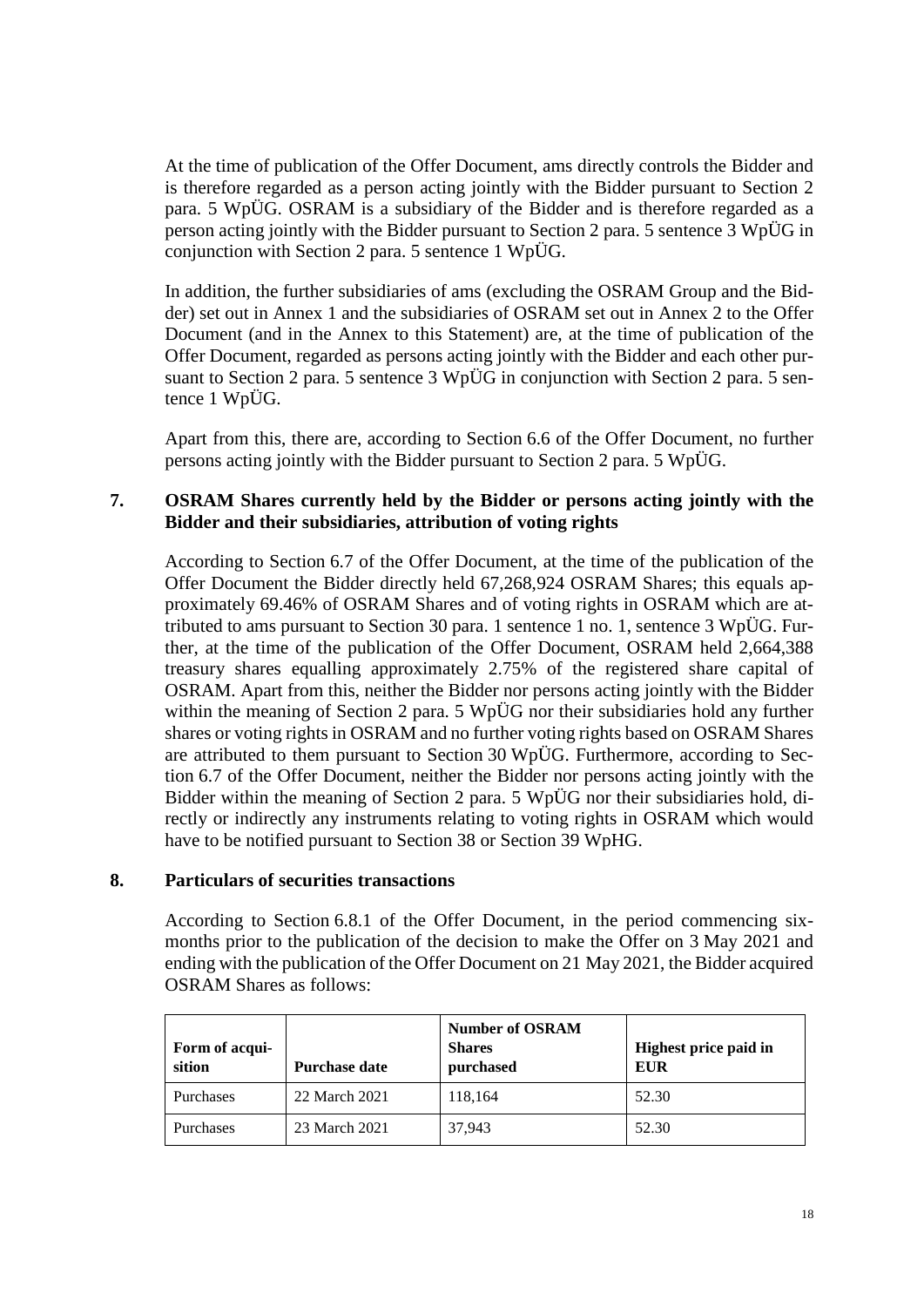| Form of acqui-<br>sition | <b>Purchase date</b> | <b>Number of OSRAM</b><br><b>Shares</b><br>purchased | Highest price paid in<br><b>EUR</b> |
|--------------------------|----------------------|------------------------------------------------------|-------------------------------------|
| Purchases                | 24 March 2021        | 39,543                                               | 52.30                               |
| Purchases                | 25 March 2021        | 27,683                                               | 52.30                               |
| Purchases                | 26 March 2021        | 23,662                                               | 52.30                               |
| Purchases                | 29 March 2021        | 251                                                  | 52.30                               |
| Purchases                | 14 April 2021        | 25,754                                               | 52.30                               |
| Purchases                | 15 April 2021        | 9,217                                                | 52.30                               |
| Purchases                | 16 April 2021        | 638                                                  | 52.30                               |
| Purchases                | 19 April 2021        | 24,809                                               | 52.30                               |
| Purchases                | 20 April 2021        | 59,640                                               | 52.30                               |
| Purchases                | 21 April 2021        | 27,023                                               | 52.30                               |
| Purchases                | 22 April 2021        | 6,597                                                | 52.30                               |
| Purchases                | 23 April 2021        | 10,722                                               | 52.30                               |
| Purchases                | 26 April 2021        | 14,396                                               | 52.30                               |
| Purchases                | 27 April 2021        | 9,009                                                | 52.30                               |
| Purchases                | 28 April 2021        | 9,600                                                | 52.30                               |
| Purchases                | 29 April 2021        | 43,970                                               | 52.30                               |
| Purchases                | 30 April 2021        | 107,354                                              | 52.20                               |
| Purchases                | 3 May 2021           | 26,348                                               | 52.15                               |

According to Section 6.8.1 of the Offer Document, each purchase date refers to the day on which the relevant purchase contracts were entered into. The OSRAM Shares were delivered to the Bidder in each case on the second trading day after the purchase contracts had been entered into, e.g. on 24 March 2021 for purchases listed under the purchase date 22 March 2021.

As of the time of the publication of the Offer Document, the Bidder in connection with the DPLTA (as defined in Section [I](#page-4-0) of this Statement) has, according to Section 6.8.2 of the Offer Document, additionally acquired an overall number of 40,689 OSRAM Shares since the DPLTA became effective, equalling approximately 0.04% of the registered share capital and voting rights in OSRAM, in each case against cash compensation in the amount of EUR 45.54 plus statutory interest at the annual rate of five percentage points over the base rate according to Section 247 BGB. In the context of the settlement of a litigation the Bidder has agreed that the interest payment is not calculated from the date following entry into force of the DPLTA (cf. Section 305 para. 3 sentence 3 AktG) but from the day following the general meeting in the course of which the OSRAM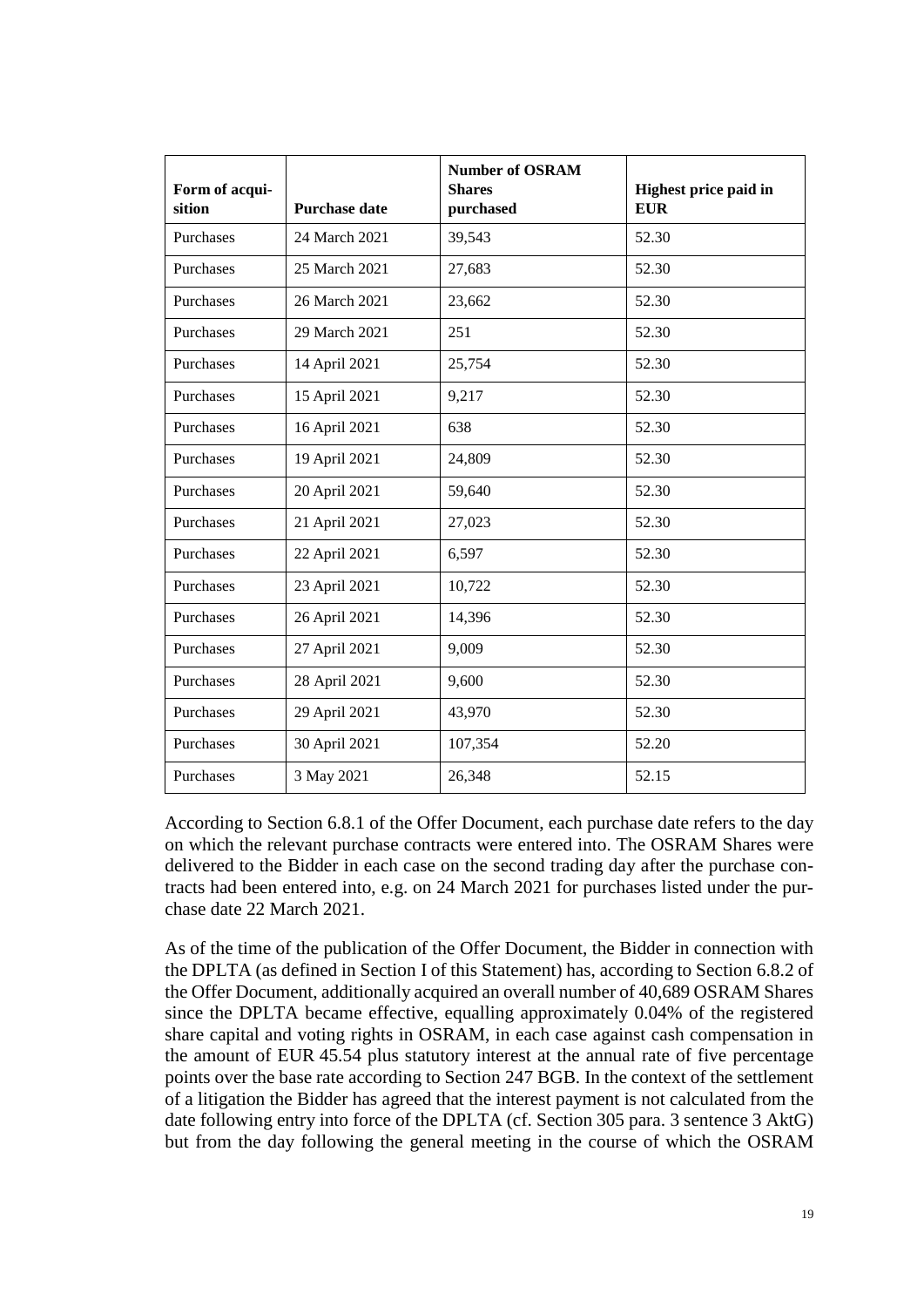Shareholders have adopted the resolution on the DPLTA (i.e. from and including 4 November 2020). According to Section 6.8.2 of the Offer Document, since entry into force of the DPLTA on 3 March 2021 and the time of the publication of the Offer Document, the agreed or paid interest on the cash compensation was therefore between EUR 0.87 and a maximum of EUR 1.01 per OSRAM Share tendered under the DPLTA and the overall cash compensation agreed or paid was between EUR 46.41 and a maximum of EUR 46.55 per OSRAM Share tendered under the DPLTA.

Beyond that, according to Section 6.8 of the Offer Document, neither the Bidder nor persons acting jointly with the Bidder within the meaning of Section 2 para. 5 WpÜG nor their subsidiaries acquired securities of OSRAM, or concluded agreements as a result of which the transfer of ownership in securities of OSRAM may be demanded, in the aforementioned period.

#### <span id="page-19-0"></span>**9. Possible parallel acquisitions**

According to Section 6.9 of the Offer Document, the Bidder and ams, to the extent permissible under applicable law, reserve the right to directly or indirectly acquire further OSRAM Shares outside of the Delisting Offer on or off the stock exchange. Any such purchases would be made outside the United States and in compliance with applicable law. To the extent necessary under the laws of the Federal Republic of Germany, the United States or other relevant jurisdictions, information about these further acquisitions or respective further agreements would be published in accordance with applicable legal provisions, in particular Section 23 para. 2 WpÜG in conjunction with Section 14 para. 3 sentence 1 WpÜG, in the German Federal Gazette (*Bundesanzeiger*) and on the internet at www.offer-ams-osram.de. The relevant information would also be published in a non-binding English translation on the internet at www.offer-ams-osram.de.

#### <span id="page-19-1"></span>**IV. INFORMATION ABOUT THE OFFER**

#### <span id="page-19-2"></span>**1. Relevance of the Offer Document**

The following is a description of selected information from the Bidder's Offer. For more information and details (in particular, details of the acceptance periods, the acceptance procedures and the withdrawal rights), OSRAM Shareholders are referred to the statements in the Offer Document. The information below merely summarises information included in the Offer Document. The Managing Board and Supervisory Board point out that the description of the Offer in the Statement does not claim to be exhaustive and that, as for the content and completion of the Offer, solely the provisions of the Offer Document are authoritative. It is the responsibility of all OSRAM Shareholders to read the Offer Document and to take measures that are appropriate for them. The Offer Document is published by way of announcement on the internet at www.offer-ams-osram.de and by holding copies of the Offer Document for distribution free of charge, with a corresponding announcement in the Federal Gazette (*Bundesanzeiger*). Complimentary copies of the Offer Document for distribution in the Federal Republic of Germany are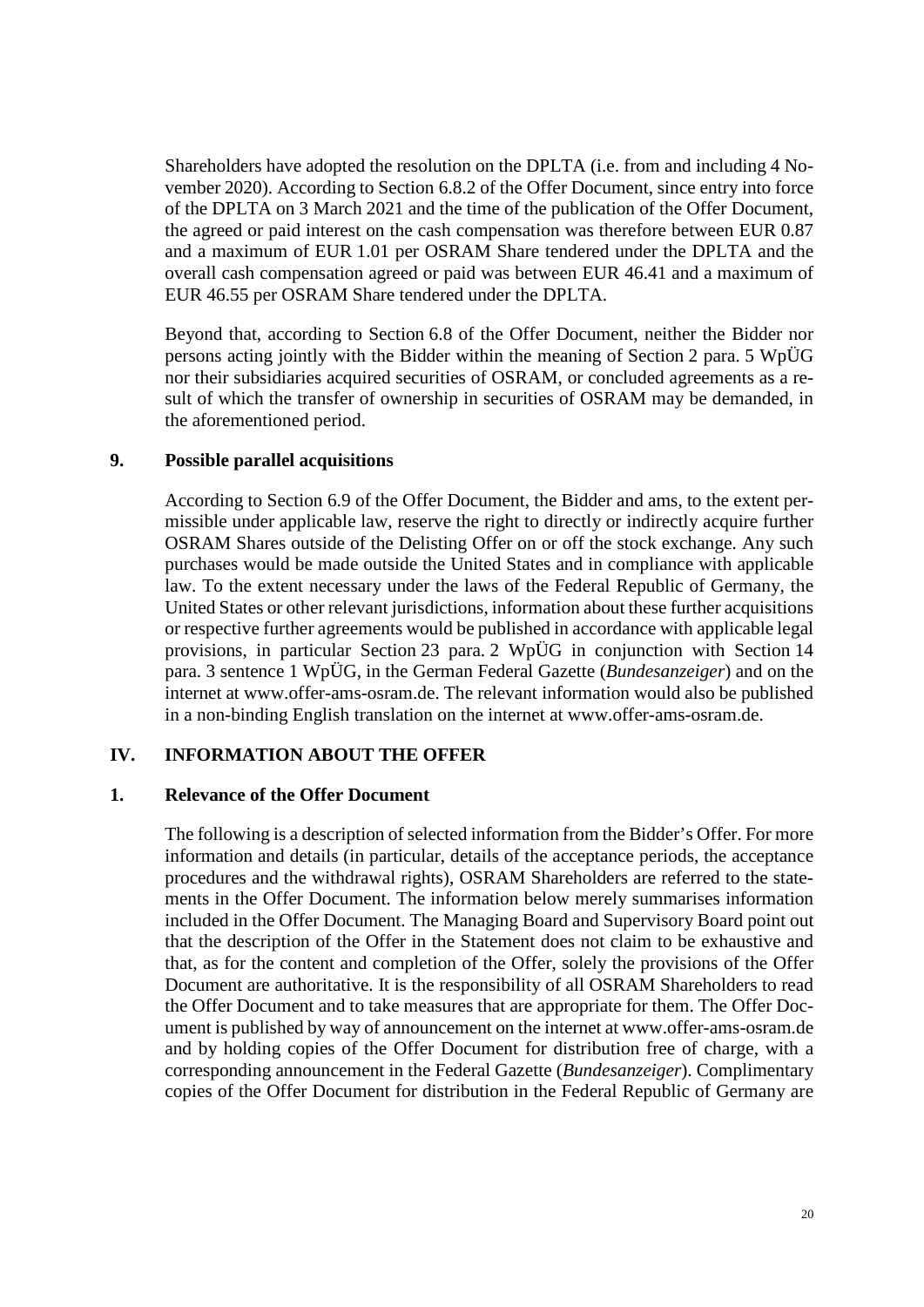held at UBS Europe SE, Germany, fax: +49-69-2179-8896, email: christian.rickers-noell@ubs.com. Further details regarding the publication and dissemination of the Offer Document can be found in Section 1.4 of the Offer Document.

## <span id="page-20-0"></span>**2. Implementation of the Offer**

The Offer is being implemented by the Bidder in the form of a public delisting tender offer (cash offer) for the acquisition of all OSRAM Shares not directly held by the Bidder pursuant to Sections 10 et seqq. WpÜG in conjunction with Section 39 para. 2 BörsG.

The Offer is being implemented as a public delisting tender offer under the laws of the Federal Republic of Germany, and in particular in accordance with the BörsG, the WpÜG and the Regulation of the Content of the Offer Document, the Consideration to be granted in Takeover Offers and Mandatory Takeover Offers and the Exemption from the Obligation to Publish and Launch an Offer (*WpÜG Angebotsverordnung – WpÜG Offer Regulation*) as well as certain applicable securities law provisions of the United States of America.

The Managing Board and Supervisory Board have not undertaken any review of their own of the Offer's compliance with the relevant statutory provisions.

## <span id="page-20-1"></span>**3. Subject of the Offer and Offer Price**

Subject to the terms and conditions set forth in the Offer Document, the Bidder offers to acquire all OSRAM Shares (ISIN DE000LED4000) not directly held by the Bidder, each representing a pro-rata amount of EUR 1.00 of the share capital, and in each case together with all ancillary rights associated with these shares at the time of the settlement of the Offer (in particular the respective dividend or compensation entitlement), against a cash consideration in the amount of

#### **EUR 52.30 per OSRAM Share**

## (the *Offer Price* or the *Offer Consideration*).

The Offer is not directed at holders of ADRs issued in relation to OSRAM Shares (the *OSRAM ADRs*). However, holders of OSRAM ADRs are permitted to tender the underlying OSRAM Shares in respect of the ADRs into the Offer following their withdrawal from the ADR programme (see Section 11.8 of the Offer Document).

#### <span id="page-20-2"></span>**4. Acceptance Period**

The period for acceptance of the Offer according to Section 5.1 of the Offer Document (including any extensions according to Section 5.2 of the Offer Document – for more details see below – the *Acceptance Period*) began upon publication of the Offer Document on 21 May 2021 and ends on 18 June 2021, 24:00 hrs (local time Frankfurt am Main, Germany). In the circumstances set out below, the period for acceptance of the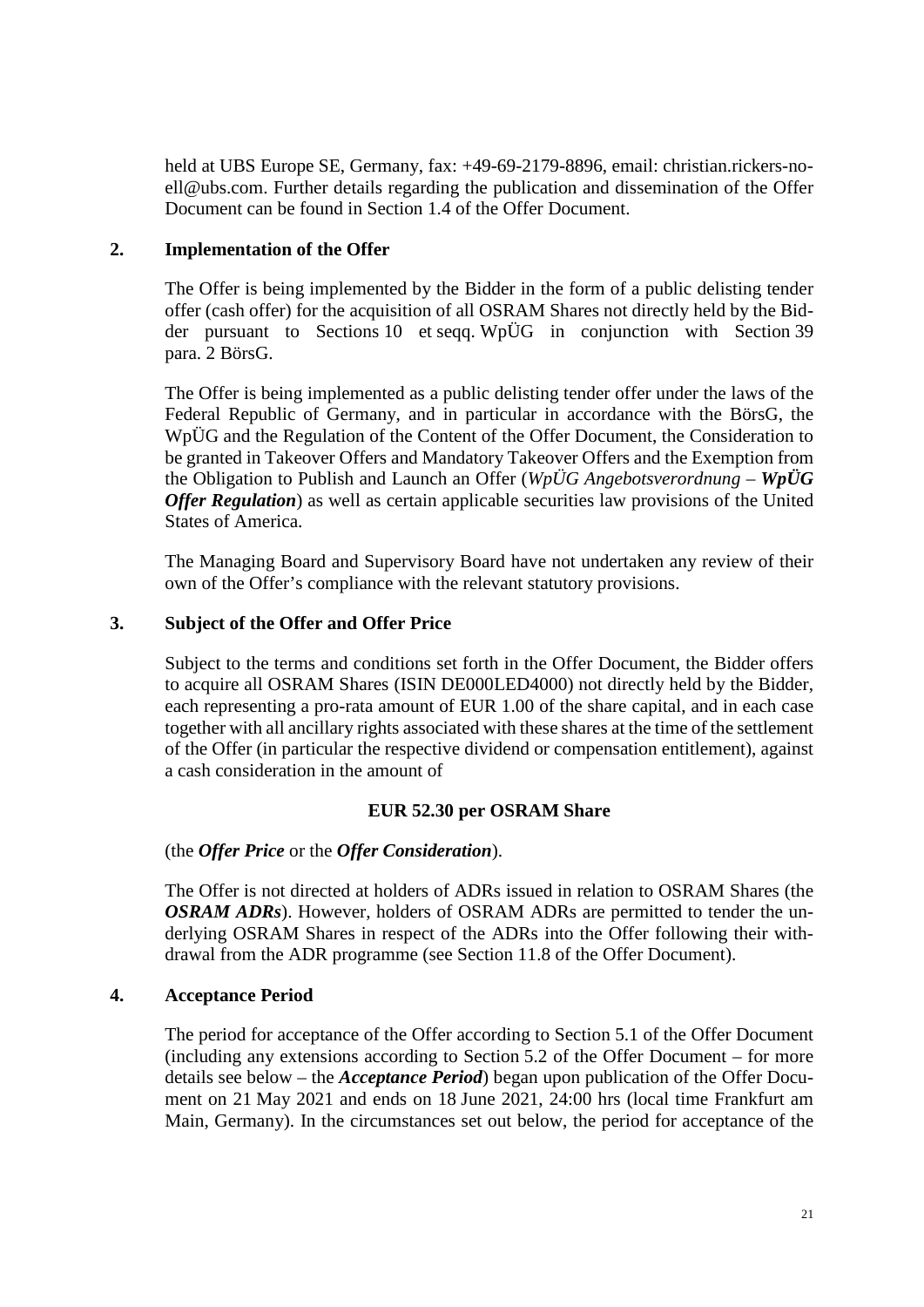Offer will in each case be extended automatically as follows according to Section 5.2 of the Offer Document:

- In the event of an amendment of the Offer pursuant to Section 21 WpÜG within the last two weeks before expiry of the Acceptance Period, the Acceptance Period will be extended by two weeks (Section 21 para. 5 WpÜG), i.e. it is then expected to end on 2 July 2021, 24:00 hrs (local time Frankfurt am Main, Germany). This shall also apply if the amended Offer contravenes legal provisions.
- If, during the Acceptance Period for the Offer, a competing offer is made by a third party (the *Competing Offer*), and if the Acceptance Period for the Offer expires prior to expiry of the acceptance period for the Competing Offer, the Acceptance Period for the Offer shall be extended until the expiry of the acceptance period for the Competing Offer (Section 22 para. 2 WpÜG). This shall apply even if the Competing Offer is amended or prohibited or contravenes legal provisions.
- In the event that OSRAM convenes a general meeting (*Hauptversammlung*) in connection with the Delisting Offer after the Offer Document has been published, the Acceptance Period shall be ten weeks from the date of publication of the Offer Document without prejudice to any extension of the Acceptance Period mentioned above (Section 16 para. 3 WpÜG), i.e. it is then expected to end on 30 July 2021, 24:00 hrs (local time Frankfurt am Main, Germany).

With regard to the right of withdrawal in the event of an amendment to the Offer or the launch of a Competing Offer, reference is made to the statements contained in Section 16 of the Offer Document.

## <span id="page-21-0"></span>**5. No Completion Conditions**

According to Section 13 of the Offer Document, the Offer is a public delisting offer in accordance with Section 39 para. 2 sentence 3 no. 1 BörsG, and pursuant to Section 39 para. 3 sentence 1 BörsG cannot be subject to any Completion Conditions. The agreements that will be entered into between the Bidder and the accepting OSRAM Shareholders are therefore not subject to any Completion Conditions.

#### <span id="page-21-1"></span>**6. Regulatory approvals and proceedings**

According to Section 12 of the Offer Document, other than permission from the German Federal Financial Supervisory Authority (*Bundesanstalt für Finanzdienstleistungsaufsicht* - **BaFin**) (see Section [IV.7](#page-22-0) of this Statement), no further legal approvals, authorisations or procedures are required in connection with publication of the Offer Document.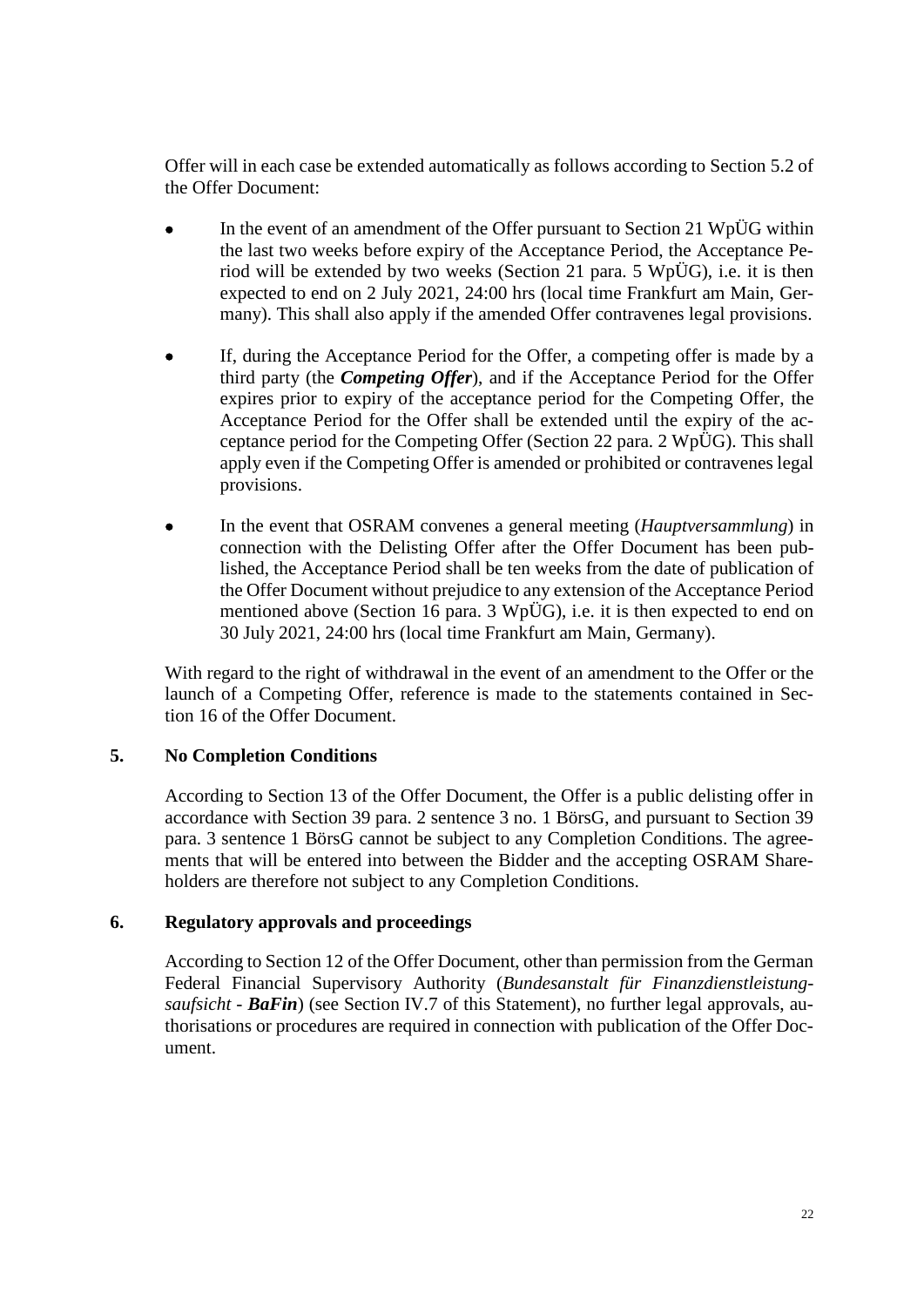## <span id="page-22-0"></span>**7. Permission from BaFin to publish the Offer Document**

According to Section 12 of the Offer Document, publication of this Delisting Offer was permitted by BaFin on 20 May 2021.

## <span id="page-22-1"></span>**8. Acceptance and completion of the Offer**

Section 11 of the Offer Document describes the acceptance and completion of the Offer, including the legal consequences of acceptance (Section 11.4 of the Offer Document).

According to Section 11.2 of the Offer Document, OSRAM Shareholders may only accept the Offer by declaring acceptance of the Offer in text form (*Textform*) or electronically (the *Declaration of Acceptance*) vis-à-vis the investment services enterprise maintaining the relevant shareholder's securities account (the *Custodian Bank*). Until transfer of the OSRAM Shares in relation to which the Offer has been accepted within the Acceptance Period (the *Tendered OSRAM Shares*) to the securities account of the UBS Europe SE, Germany (the *Central Settlement Agent*) with Clearstream, the OSRAM Shares specified in the Declaration of Acceptance remain credited to the respective securities account of the accepting OSRAM Shareholders, but are re-booked to a different ISIN at Clearstream and in the securities account of the accepting OSRAM Shareholder and thus identified as Tendered OSRAM Shares (ISIN DE000LED03V8).

In Section 11.7 of the Offer Document, the Bidder points out that the Tendered OSRAM Shares will not be traded on the stock market. OSRAM Shareholders who have accepted the Delisting Offer will therefore no longer be able to trade their Tendered OSRAM Shares on the stock exchange once the Tendered OSRAM Shares have been booked into ISIN DE000LED03V8.

The Offer will be completed by payment of the Offer Price as consideration for the Tendered OSRAM Shares. In Section 11.5 of the Offer Document, the Bidder states in this regard that the Central Settlement Agent will transfer the Offer Price, as consideration for the Tendered OSRAM Shares, to the relevant Custodian Bank, without undue delay, after the end of the Acceptance Period, at the latest, however, eight banking days after the publication of the Delisting Offer's results pursuant to Section 23 para. 1 sentence 1 no. 2 WpÜG, i.e. on 5 July 2021 at the latest if the end of the Acceptance Period remains unchanged.

Finally, the Bidder states in Section 11.2 of the Offer Document that OSRAM Shareholders who wish to accept the Offer should contact their Custodian Bank with any questions about the technical aspects of the acceptance of the Offer and its completion. According to the Bidder's statements, the Custodian Banks have been informed separately about the procedures for the acceptance and completion of the Offer.

#### <span id="page-22-2"></span>**V. FINANCING OF THE OFFER**

Pursuant to Section 13 para. 1 sentence 1 WpÜG, the Bidder, prior to the publication of the Offer Document, must have taken the measures necessary to ensure that it has at its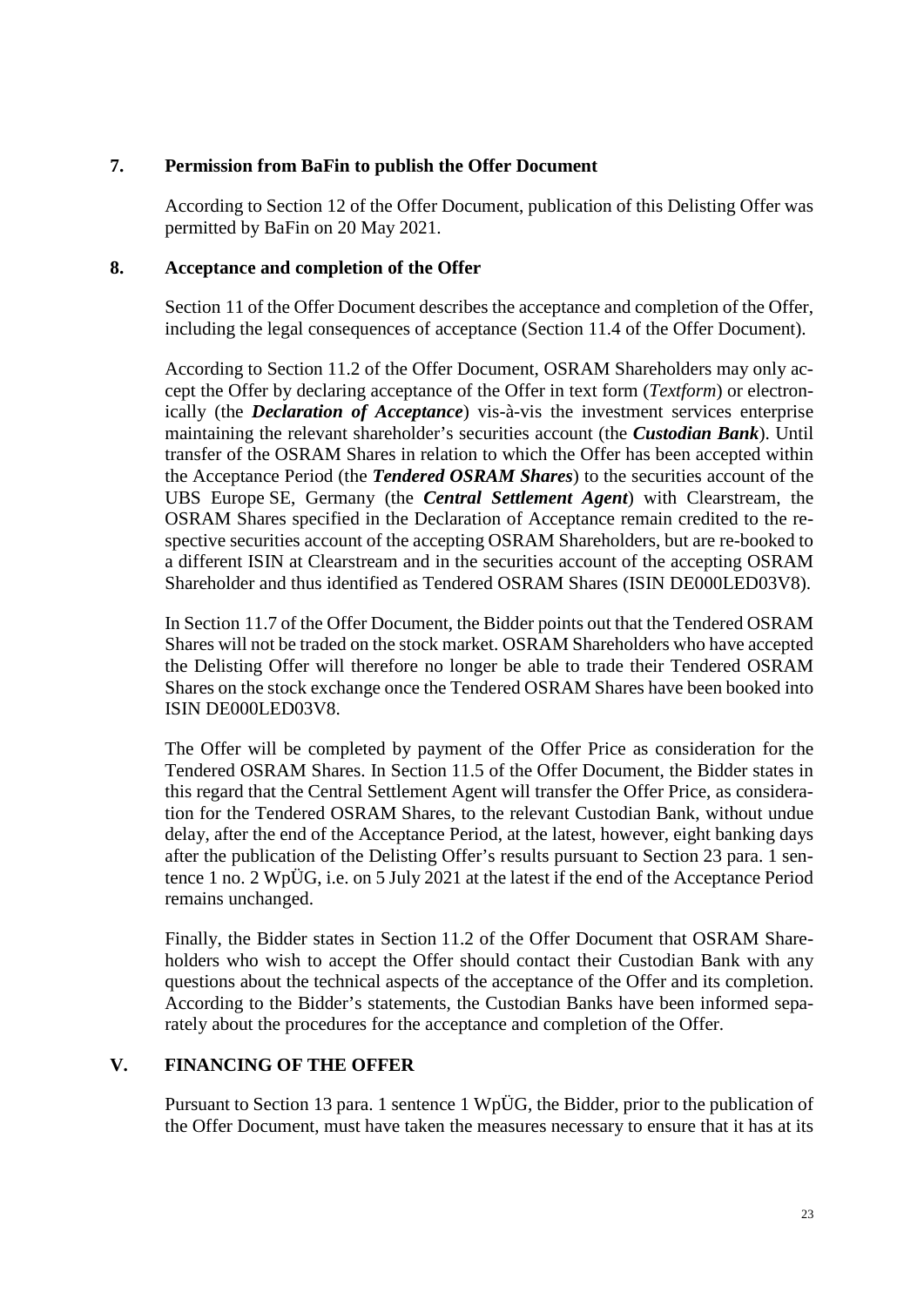disposal the financial means necessary to fulfil the Offer in full at the time when the claim to the consideration falls due. According to the statements made by the Bidder in Section 14.2 of the Offer Document, the Bidder has met this obligation.

#### <span id="page-23-0"></span>**1. Maximum consideration**

According to Section 14.1 of the Offer Document and the Bidder's calculations set out therein, the total amount the Bidder would need to settle the Offer, if the Offer was accepted by all OSRAM Shareholders, would amount to EUR 1,546,989,545 (the *Maximum Consideration Amount*).

Moreover, according to Section 14.1 of the Offer Document, the Bidder expects that it will incur transaction costs in the amount of max EUR 7.5 million in connection with the preparation and implementation of the Offer (the *Transaction Costs*).

Therefore, based on the Maximum Consideration Amount and the Transaction Costs, the maximum total to be paid is EUR 1,554,489,545 (the *Offer Costs*).

## <span id="page-23-1"></span>**2. Non-Tender Agreement and Blocked Account**

As stated in Section 14.2.1 of the Offer Document, OSRAM and the Bidder entered into a qualified non-tender agreement on 10 May 2021 under which OSRAM has irrevocably and unconditionally undertaken (i) not to tender, either in whole or part, the 2,664,388 treasury shares held by OSRAM (corresponding to a percentage of approx. 2.75% of all OSRAM Shares) into the Delisting Offer and (ii) not to sell, transfer or otherwise dispose of any of the treasury shares held by OSRAM, nor to assign any of the shareholder rights associated with these treasury shares (the *Non-Tender Agreement*). For further details regarding the Non-Tender Agreement, reference is made to Section 14.2.1 of the Offer Document.

In addition, so as to ensure that OSRAM could not accept the Delisting Offer, OSRAM, as stated in Section 14.2.1 of the Offer Document, irrevocably and unconditionally instructed its depositary bank on 11 May 2021 (and the depositary bank confirmed the respective obligations) without the Bidder's prior written consent (i) not to transfer any of the OSRAM Shares held by OSRAM from its securities account to any other securities account maintained by OSRAM or any third party, (ii) not to deliver any OSRAM Shares held by OSRAM to OSRAM or any third party, (iii) not to execute any orders to sell any of the OSRAM Shares held by OSRAM and (iv) not to support or carry out in any way a transfer or other disposition of the OSRAM Shares held by OSRAM (the *Blocked Account*).

According to Section 14.2.1 of the Offer Document, as a result of the Non-Tender Agreement and the Blocked Account having been entered into, the Bidder assumes that no Offer Consideration will have to be paid in exchange for the 2,664,388 OSRAM Shares held by OSRAM. Therefore, the remaining number of OSRAM Shares held by OSRAM Shareholders that may potentially accept the Delisting Offer is only 26,914,762. The Offer Consideration that would have to be paid if all these OSRAM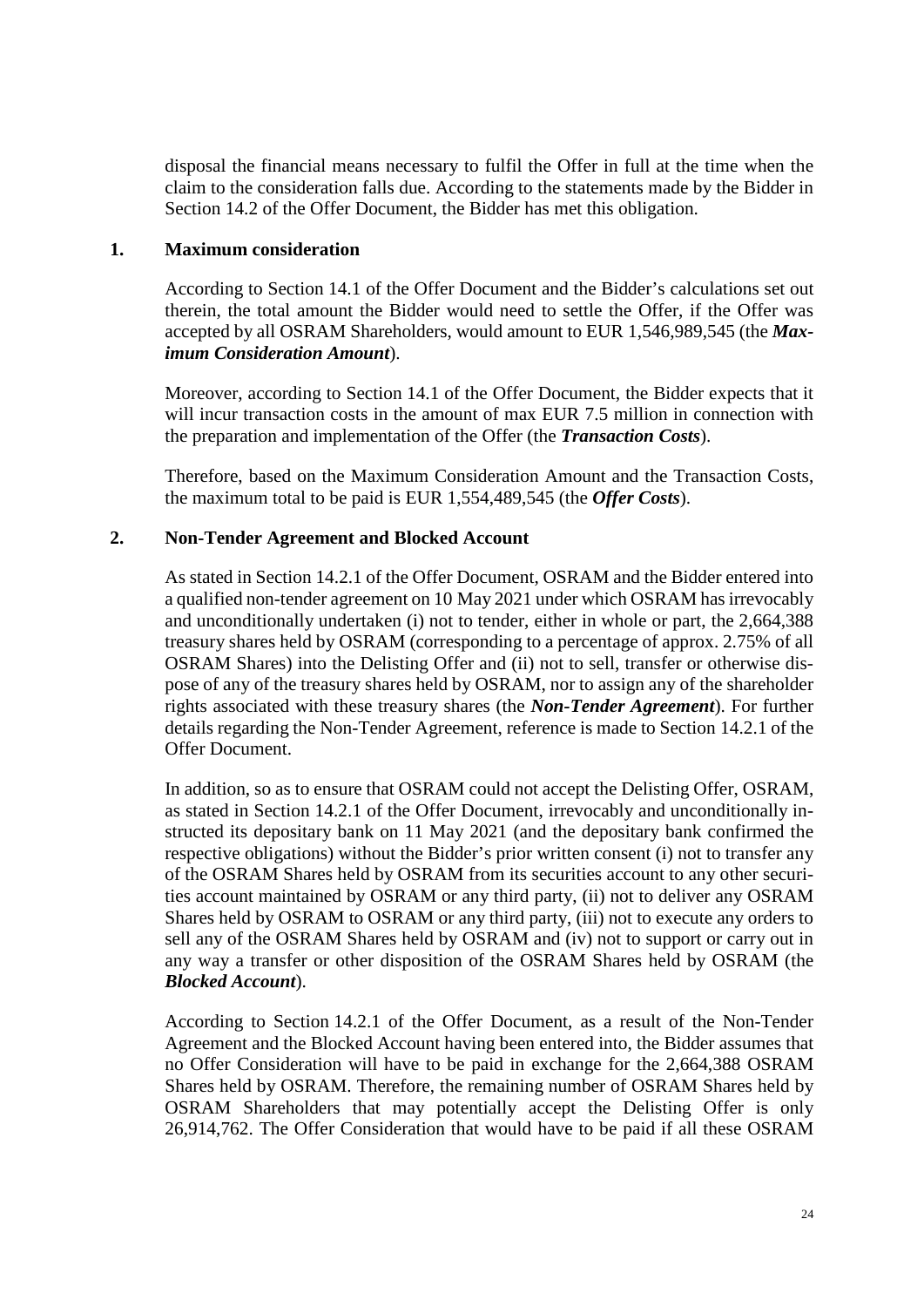Shares were tendered into the Delisting Offer would, according to the Bidder's statements in Section 14.2.1 of the Offer Document, be EUR 1,407,642,052.60 based on the Offer Consideration in the amount of EUR 52.30 per OSRAM Share. Therefore, the total costs incurred for acquiring these OSRAM Shares, including the Transaction Costs of the Offer in the amount of max. EUR 7.5 million will amount to approx. EUR 1,415,142,052.60 (the *Maximum Offer Costs*).

## <span id="page-24-0"></span>**3. Liquidity available**

According to Section 14.2.2 of the Offer Document, the liquidity available to ams as at 30 April 2021 for the Delisting Offer, in addition to the Bidder's cash deposits with banks in the amount of EUR 77.6 million as at 30 April 2021, comprised cash deposits with banks in the amount of EUR 1.5741 billion. Furthermore, additional undrawn loans and future cash flows are available to ams.

Therefore, the financial means available for payment of the Offer Consideration and Transaction Costs exceed the amount of the Maximum Offer Costs. Furthermore, ams committed itself on 7 May 2021 to provide the Bidder with the required funds to pay the Maximum Offer Costs when and to the extent required (in a form of ams' choice). This may include, for example, the conclusion of a shareholder loan, a payment to the reserves of the Bidder, or a capital increase.

According to the Offer Document, the Bidder has therefore taken all measures necessary to ensure that it has at its disposal sufficient means to fulfil the Delisting Offer in full at the time when the claims for the Offer Consideration fall due.

According to Section 14.3 of the Offer Document, UBS Europe SE, having its seat in Frankfurt am Main, Germany, an investment services enterprise independent of the Bidder, has provided a confirmation pursuant to Section 13 para. 1 sentence 2 WpÜG that the Bidder has taken all measures necessary to ensure that it has at its disposal the necessary means to fully perform the Offer at the time the claim for the consideration in cash is due. The cash confirmation from UBS Europe SE dated 7 May 2021 is attached to the Offer Document as Annex 3.

## <span id="page-24-1"></span>**4. Assessment of the financing by the Managing Board and Supervisory Board**

The liquidity available to ams in the form of cash deposits with banks in the amount of approx. EUR 1.5741 billion, as well as unused loans and future cashflow, which according to the information in the Offer Document will be available to ams where needed on the basis of a corresponding commitment by the Bidder, represents solid financing of the Offer in the opinion of the Managing Board and Supervisory Board. The Managing Board and Supervisory Board have no reason to doubt the accuracy of the Bidder's information in the Offer Document, the regularity of the financing confirmation by UBS Europe SE and the availability of the liquidity provided thereunder.

In view of this situation, the Managing Board and Supervisory Board deem financing of the Delisting Offer to be secured. This applies all the more since it is unlikely anyway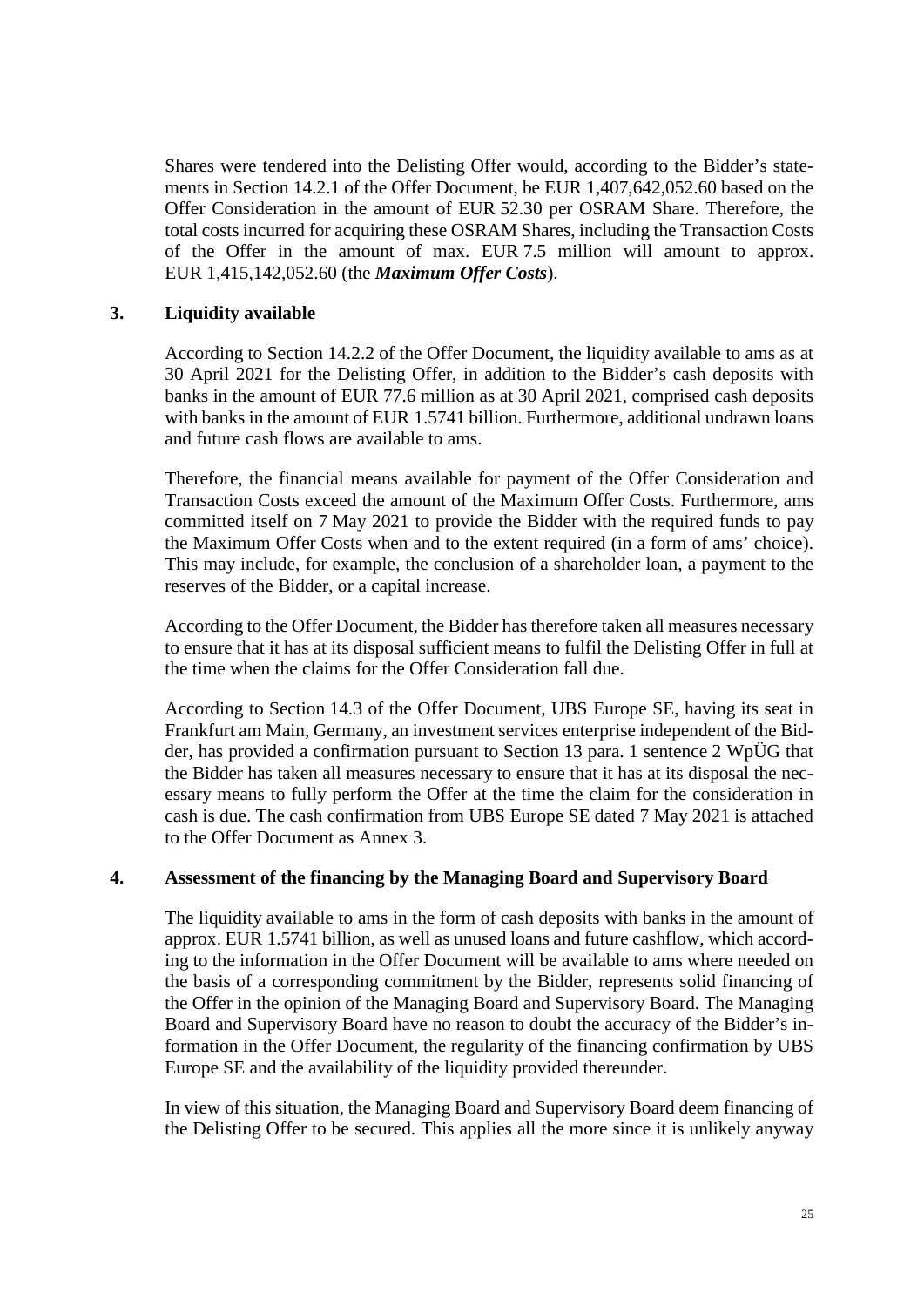that funds will be drawn down in the amount of the Maximum Offer Costs because, based on past experience, it is virtually excluded that all OSRAM Shareholders will tender their shares.

## <span id="page-25-0"></span>**VI. TYPE AND AMOUNT OF CONSIDERATION**

## <span id="page-25-1"></span>**1. Type and amount of consideration**

The Bidder offers an Offer Price of EUR 52.30 in cash for each OSRAM Share, in each case together with all ancillary rights associated with these shares at the time of completion of the Offer (in particular the respective dividend or compensation entitlement.

## <span id="page-25-2"></span>**2. Statutory minimum price**

To the extent the Managing Board and Supervisory Board are in a position to verify this on the basis of the information available, the Offer Price for the OSRAM Shares is in accordance with the provisions of Section 39 para. 3 sentence 2 BörsG in conjunction with Section 31 para. 1 and para.7 WpÜG and Sections 3 et seqq. WpÜG Offer Regulation concerning the statutory minimum price, which is determined on the basis of the higher of the following thresholds:

## <span id="page-25-3"></span>2.1 Prior acquisitions

Pursuant to Section 4 WpÜG-Offer Regulation (in conjunction with Section 39 para. 3 sentence 2 BörsG and Section 31 para. 1 and 7 WpÜG), the consideration must be at least equal to the highest consideration paid or agreed to be paid by the Bidder, any person acting jointly with the Bidder within the meaning of Section 2 para. 5 WpÜG or their subsidiaries for the acquisition of OSRAM Shares (or the entering into corresponding agreements which entitle to acquire OSRAM Shares) within the last six months prior to the publication of the Offer Document on 21 May 2021.

According to the Bidder's statements in Section 10.1(i) of the Offer Document, in the aforementioned period the Bidder acquired the OSRAM Shares described in Section 6.8.1 of the Offer Document and Section III.8 of this Statement. The highest price paid for such an acquisition of an OSRAM Share by the Bidder amounted to EUR 52.30. Otherwise, neither the Bidder, nor any person acting jointly with the Bidder within the meaning of Section 2 para. 5 WpÜG, nor their subsidiaries, made any acquisitions of OSRAM Shares with minimum price relevance or entered into agreements entitling them to make any acquisition of OSRAM Shares with minimum price relevance.

#### <span id="page-25-4"></span>2.2 Stock exchange price

If the shares of the target company are admitted to trading on a German stock exchange, pursuant to Section 5 para. 1 sentence 1 WpÜG-Offer Regulation (in conjunction with Section 39 para. 3 sentence 2 BörsG and Section 31 para. 1 and para. 7 WpÜG), the consideration must be paid in cash and be at least equal to the weighted average domestic stock exchange price of the OSRAM Shares during the last six months prior to the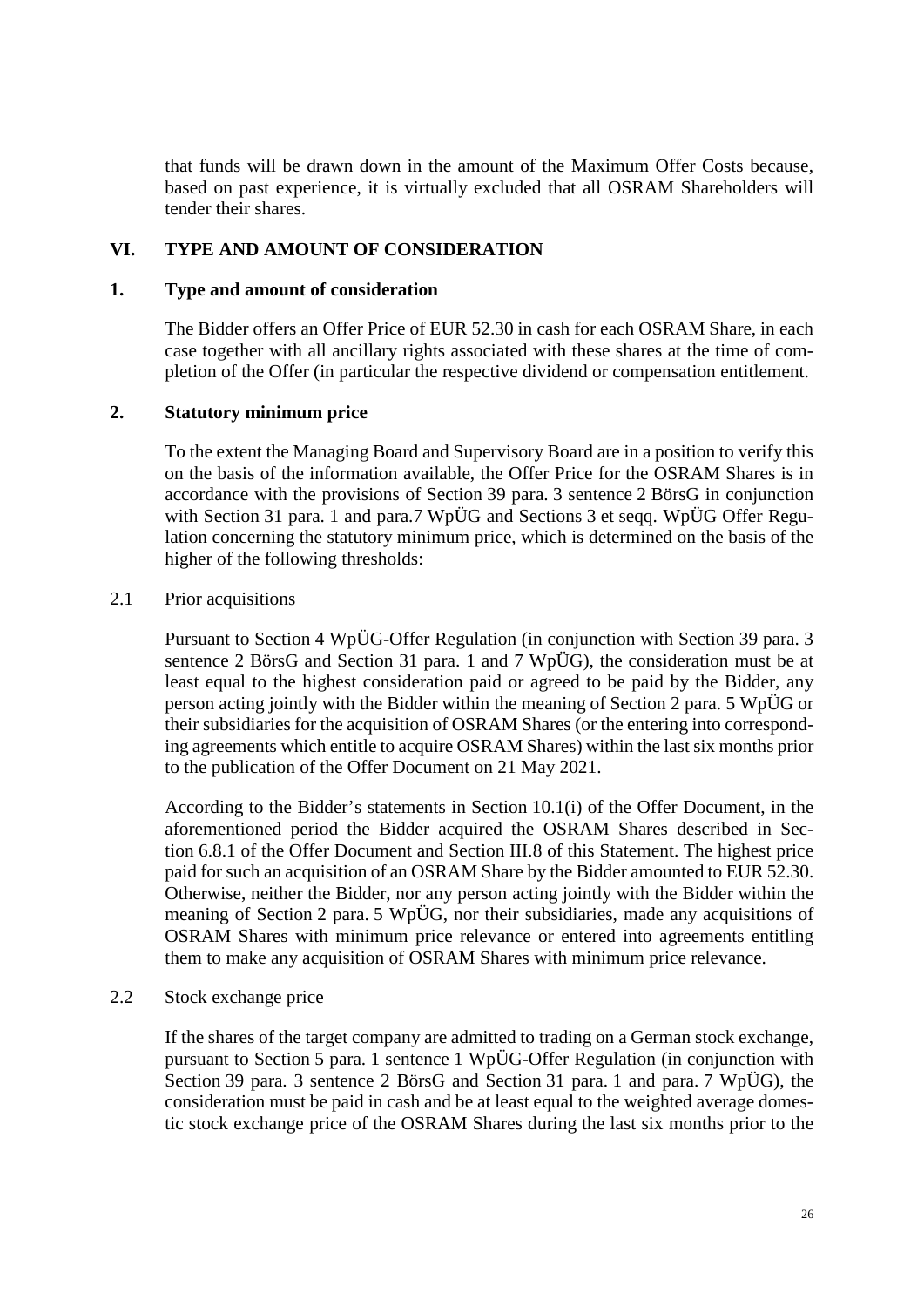publication of the decision to make the Offer pursuant to Section 10 para. 1 sentence 1 WpÜG (the *Weighted Average Six-Month Price*).

By confirmation letter of 10 May 2021, which is in the possession of the Managing Board and Supervisory Board, BaFin notified the Bidder that the Weighted Average Six-Month Price as at (and including) 2 May 2021, the day prior to the publication by the Bidder of its decision to make the Offer on 3 May 2021, was EUR 52.02 per OSRAM Share.

#### <span id="page-26-0"></span>**3. Assessment of the fairness of the consideration**

The Managing Board and Supervisory Board have performed a careful and extensive examination and analysis of the fairness of the consideration offered by the Bidder for the OSRAM Shares from a financial perspective on the basis of the Company's current strategy and financial planning, the historical share prices of the OSRAM Shares and certain other assumptions, information and considerations (including the current geopolitical and macroeconomic situation).

The Managing Board and Supervisory Board would like to explicitly point out that each of them has assessed the fairness of the consideration independently of the other.

#### <span id="page-26-1"></span>3.1 Historical stock exchange prices

The Managing Board and Supervisory Board believe that the stock exchange price of the OSRAM Share is a relevant criterion in examining the fairness of the Offer Price. OSRAM Shares are currently still admitted to trading on the regulated market of the Frankfurt Stock Exchange (*Frankfurter Wertpapierbörse*) in the Prime Standard segment and on the regulated market of the Munich Exchange (*Börse München*), are included in the Berlin Second Regulated Market as well as are traded on the regulated unofficial market of the stock exchanges in Düsseldorf, Hamburg, Hanover and Stuttgart as well as on the Tradegate Exchange. The OSRAM Shares were included in the MDAX index up to 21 March 2021 and are included in the SDAX index since 22 March 2021. There is a functioning stock exchange trading in the OSRAM Shares with a level of more than 25% free float and sufficient trading activities and volumes. The Managing Board and Supervisory Board therefore believe that, in the relevant period under review, functioning stock market trading with sufficient trading activity existed for OSRAM Shares.

In assessing the fairness of the Offer Price, the Managing Board and Supervisory Board therefore also utilised the historical stock exchange prices of the OSRAM Share, which are also presented in Section 10.3 of the Offer Document.

Based on the stock exchange price of the OSRAM Share prior to the publication of the decision to make the Offer on 3 May 2021, the Offer Price of EUR 52.30 includes the following premiums: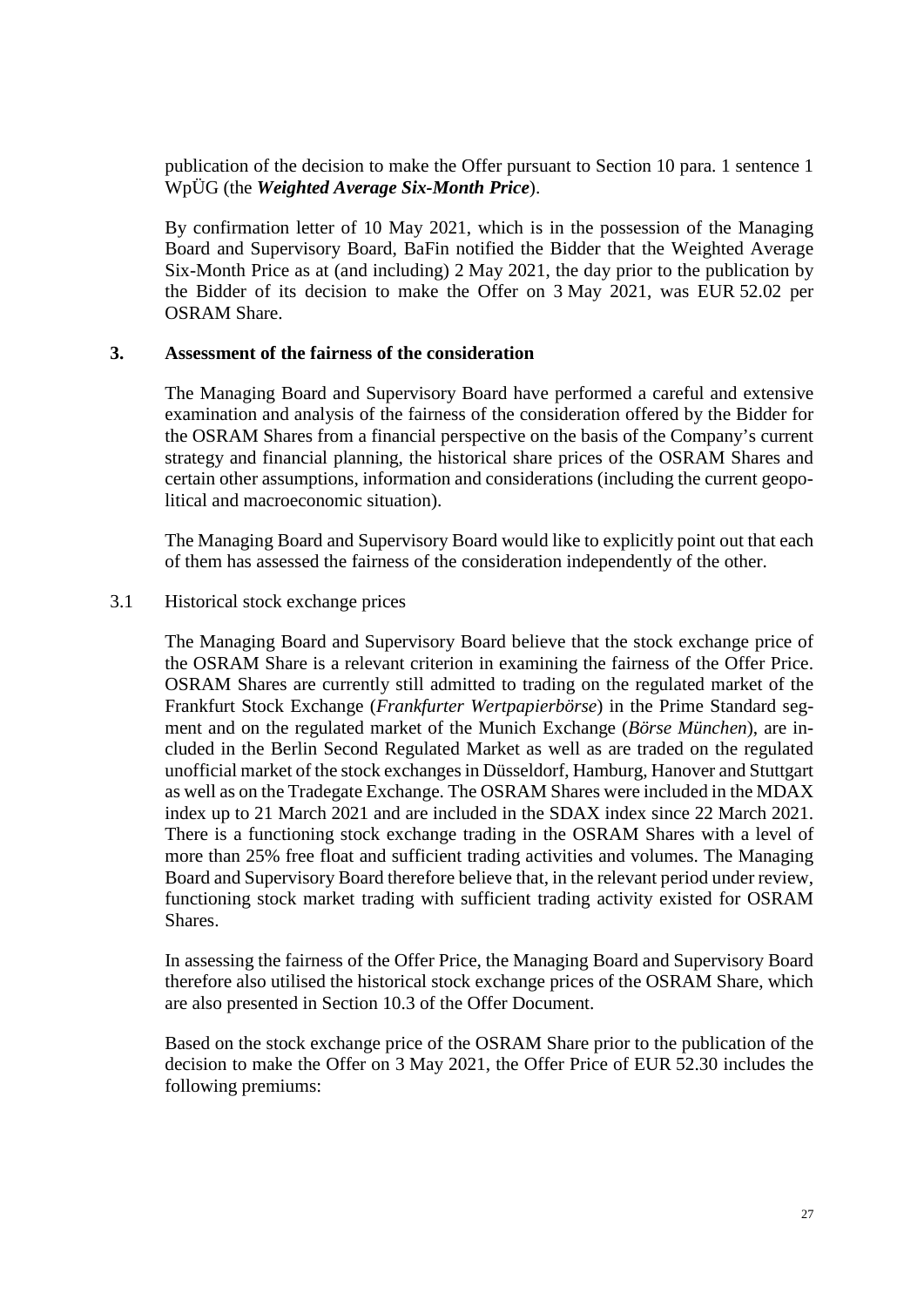- The stock exchange price (XETRA closing price) on 30 April 2021, the last trading day prior to publication of the decision to make the Offer, amounted to EUR 52.05 per OSRAM Share. Based on this stock exchange price, the Offer Price of EUR 52.30 includes a premium of EUR 0.25 or approximately 0.5% (source: Bloomberg).
- The volume-weighted average stock exchange price (XETRA) in the last three months prior to and including 2 May 2021, the day prior to the publication of the decision to make the Offer, amounted to EUR 52.06 per OSRAM Share. Based on this average price, the Offer Price of EUR 52.30 includes a premium of EUR 0.24 or approximately 0.5% (source: Bloomberg).
- The Weighted Average Six-Month Price, as communicated to the Bidder by BaFin, prior to and including 2 May 2021, the day prior to the publication of the decision by the Bidder to make the Offer, amounted to EUR 52.02. Based on this average price, the Offer Price of EUR 52.30 includes a premium of EUR 0.28 or approximately 0.5% (source: letter of confirmation from BaFin dated 10 May 2021, in the possession of the Managing Board and Supervisory Board).

This means that the Offer Price of EUR 52.30 per OSRAM Share is not only above the stock exchange price on 30 April 2021, the last trading day prior to the publication of the decision to make the Offer, but also above the volume-weighted average stock exchange price in the last three months and the Weighted Average Six-Month Price, each prior to and including 2 May 2021.

<span id="page-27-0"></span>3.2 Comparison with the Offer Price of the Luz Offer

The consideration offered as part of the Luz Offer described in Section [I.6.1](#page-8-1) of this Statement was EUR 35.00 per OSRAM Share. The Offer Price under the Delisting Offer of EUR 52.30 exceeds the offer price under the Luz Offer by EUR 17.30, which corresponds to a premium of approximately 49%.

<span id="page-27-1"></span>3.3 Comparison with the Offer Price of the Opal Offer

The consideration offered as part of the Opal Offer described in Section I.6.2 of this Statement was initially EUR 38.50 per OSRAM Share and on 27 September 2019 was subsequently increased to EUR 41.00 per OSRAM Share by way of acquisition of OSRAM Shares pursuant to Section 31 para. 4 WpÜG. The Offer Price under the Delisting Offer of EUR 52.30 exceeds the original offer price under the Opal Offer by EUR 13.80 and the increased offer price under the Opal Offer by EUR 11.30, which corresponds to a premium of approximately 36% and approximately 28% respectively.

<span id="page-27-2"></span>3.4 Comparison with the Offer Price of the Takeover Offer

The consideration offered as part of the Takeover Offer described in Section [I.6.3](#page-9-0) of this Statement was EUR 41.00 per OSRAM Share. The Offer Price under the Delisting Offer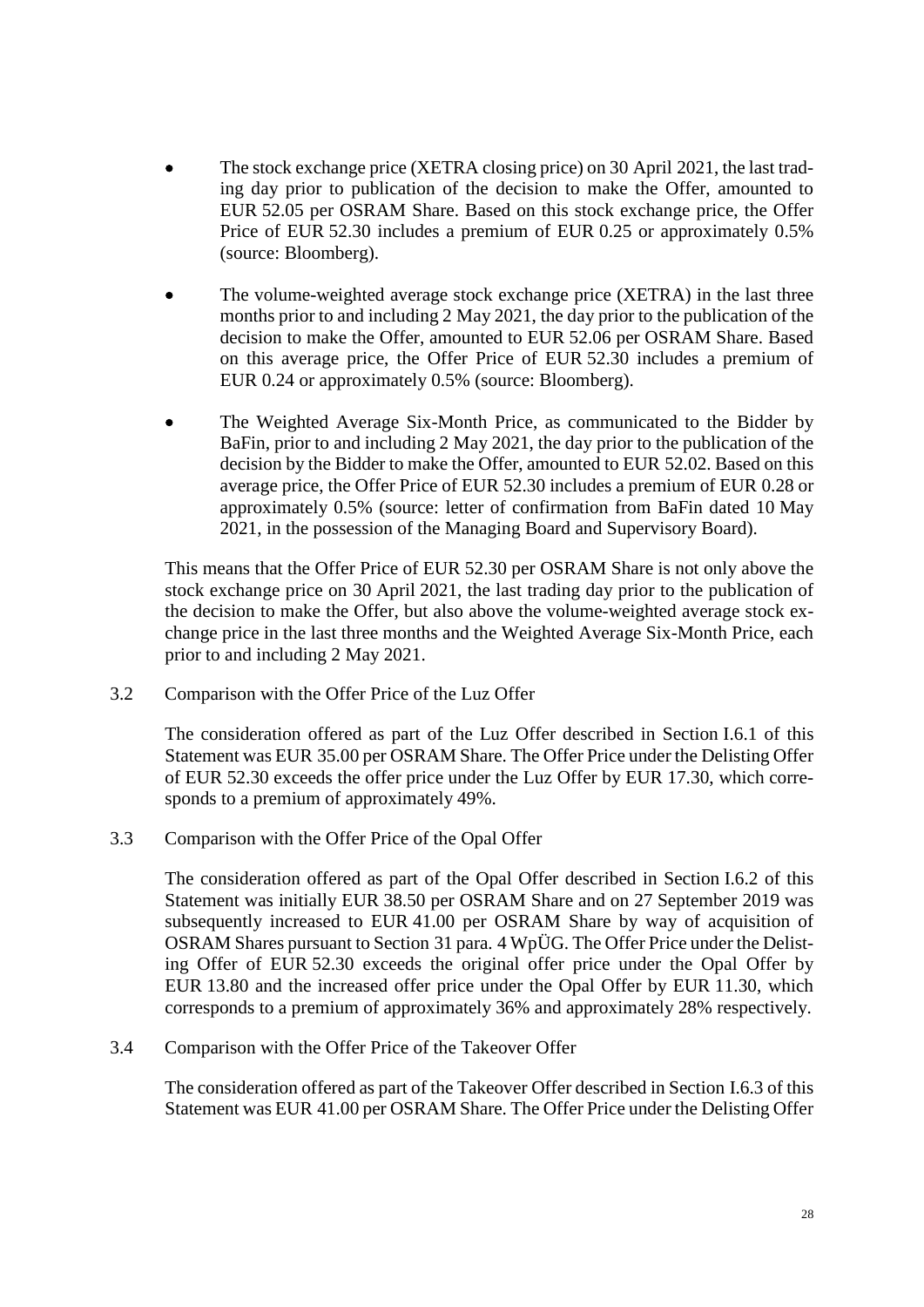of EUR 52.30 exceeds the offer price under the Takeover Offer by EUR 11.30, which corresponds to a premium of approximately 28%.

#### <span id="page-28-0"></span>3.5 Comparison with the compensation offer under the DPLTA

The DPLTA entered into between OSRAM and the Bidder on 22 September 2020, amended by the Amendment Agreement on 2 November 2020 (as defined in Section [I](#page-4-0) of this Statement), provides for a right to tender (*Andienungsrecht*) against compensation (*Abfindung*) of EUR 45.54 per OSRAM Share plus statutory interest of five percentage points above the base rate. According to Section 6.8.1 and Section 10.3 of the Offer Document, the highest consideration agreed and paid, respectively, under the DPLTA was EUR 46.55 per OSRAM Share. The Offer Price of the Delisting Offer for EUR 52.30 exceeds this highest consideration agreed and paid, respectively, under the DPLTA by EUR 5.75, corresponding to a premium of approximately 12%.

#### <span id="page-28-1"></span>3.6 Company valuation

The Managing Board and Supervisory Board point out that they made no company valuation of OSRAM before issuing this Statement, in particular not on the basis of the principles and methods described in the standard "Principles for Conducting Company Valuations (*Grundsätze zur Durchführung von Unternehmensbewertungen*) (IDW Standard S1)" of the Institute of Public Auditors in Germany (*Institut der Wirtschaftsprüfer in Deutschland e.V. - IDW*). Also, no fairness opinion was obtained before issuing this Statement.

In taking this decision and in their overall assessment, the Managing Board and Supervisory Board were guided by the following considerations:

• As a basis to determine a fair recurring dividend (*Ausgleich*) pursuant to Section 304, Section 305 AktG, the management of OSRAM and of the Bidder had jointly instructed PricewaterhouseCoopers GmbH Wirtschaftsprüfungsgesellschaft to prepare an expert opinion on the company value of OSRAM in connection with the conclusion of the DPLTA (the *DPLTA Company Valuation*). This DPLTA Company Valuation was prepared in accordance with IDW Standard S1 (in the version of 2008, as at 2 April 2008). The DPLTA Company Valuation was prepared as at 3 November 2020 (with an Update Statement of 2 November 2020) and arrived at the conclusion that fair compensation (*Abfindung*) per OSRAM Share would be EUR 45.54. The fairness of the compensation was also confirmed by the court-appointed Contract Auditor Ebner Stolz GmbH & Co. KG Wirtschaftsprüfungsgesellschaft Steuerberatungsgesellschaft in their report of 23 September 2020. In view of the situation that the relevant reference date of the valuation, 3 November 2020, is less than nine months ago, that the Company's business plan has not changed since then, that there have been no material changes in the value of the portfolio items that formed the basis for the Company's planning or to the Company's strategic orientation, and that the Offer includes a premium of EUR 6.76 or approx. 15% (without accounting for any interest) on the fair compensation (*Abfindung*) under the DPLTA in the amount of EUR 45.54,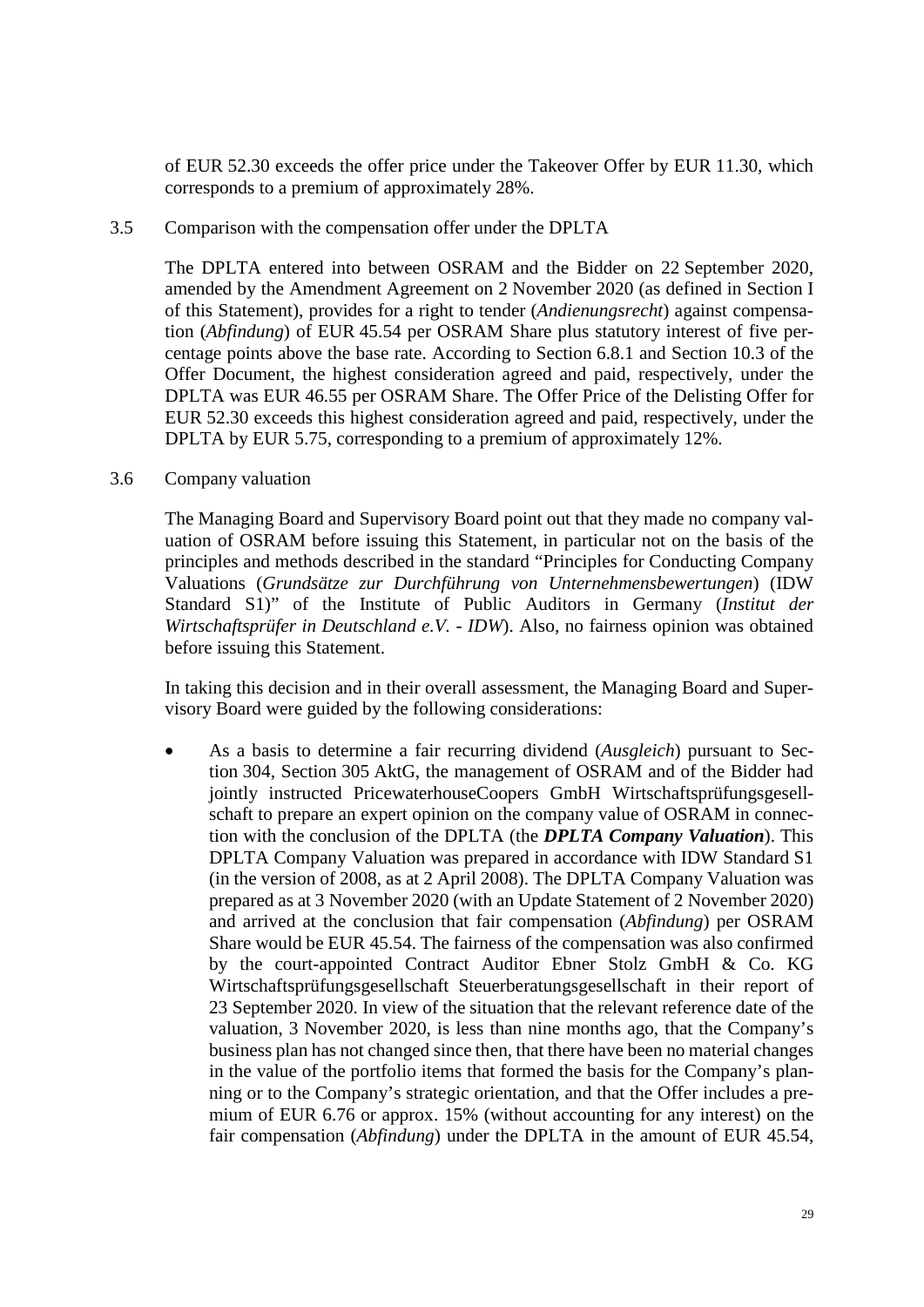the Managing Board and Supervisory Board hold the view that no new company valuation or fairness opinion is required and that the Offer Price is fair within the meaning of Section 39 para. 3 sentence 2 BörsG in conjunction with Section 31 para. 1 and 7 WpÜG and Sections 3 et seqq. WpÜG Offer Regulation.

- In the fairness opinions requested by the Managing Board and Supervisory Board in connection with the Bidder's Takeover Offer of 7 November 2019, Perella Weinberg Partners UK LLP and Lazard & Co GmbH both arrived at the conclusion, independently of each other, on 11 November 2019 that the offer price of EUR 41.00 per OSRAM Share was fair from a financial perspective. In view of the situation that the fairness opinions date back less than two years, that no material changes in structure, in strategy or in the value of the portfolio items have since occurred, save for the conclusion of the DPLTA, and that the Offer includes a premium of EUR 11.30 or 28% on the fair takeover price of EUR 41.00 per OSRAM Share, the Managing Board and Supervisory Board hold the view that no new company valuation or fairness opinion is required and that the Offer Price is fair within the meaning of Section 39 para. 3 sentence 2 BörsG in conjunction with Section 31 para. 1 and 7 WpÜG and Sections 3 et seqq. WpÜG Offer Regulation.
- Also in the fairness opinions requested by the Managing Board and Supervisory Board in connection with the Opal Offer by Opal BidCo GmbH of 3 September 2019 and the Luz Offer of Luz (C-BC) Bidco GmbH of 22 July 2019, Perella Weinberg Partners UK LLP and Lazard & Co GmbH both arrived at the conclusion, independently of each other, on 13 September 2019 (in relation to the Opal Offer) and on 29 July 2019 (in relation to the Luz Offer), that the original offer price as part of the Opal Offer in the amount of EUR 38.50 per OSRAM Share and the offer price as part of the Luz Offer in the amount of EUR 35.00 per OSRAM Share was fair from a financial perspective. In view of the further fairness opinions in connection with the subsequent Takeover Offer, the Managing Board and Supervisory Board are thus convinced that no new company valuation or fairness opinion is required and that the Offer Price is fair within the meaning of Section 39 para. 3 sentence 2 BörsG in conjunction with Section 31 para. 1 and 7 WpÜG and Sections 3 et seqq. WpÜG Offer Regulation.
- In recent months, the number of analysts actively covering OSRAM has fallen dramatically. As of the second quarter of the 2021 fiscal year, only about five out of the eight remaining analysts have updated their estimates (as at 24 February 2021), with one analyst (Stifel Nicolaus) only covering OSRAM as part of the ams Group. In most cases, the target price was EUR 45.54, which corresponds to the compensation (*Abfindung*) under the DPLTA. One exception to this is Commerzbank, which indicated a significantly higher target price shortly before discontinuing its coverage of OSRAM shares. Since then, the analyst from Kepler Cheuvreux has also officially discontinued coverage of OSRAM Shares. The Offer Price is thus significantly higher than the target prices given by the remaining OSRAM analysts.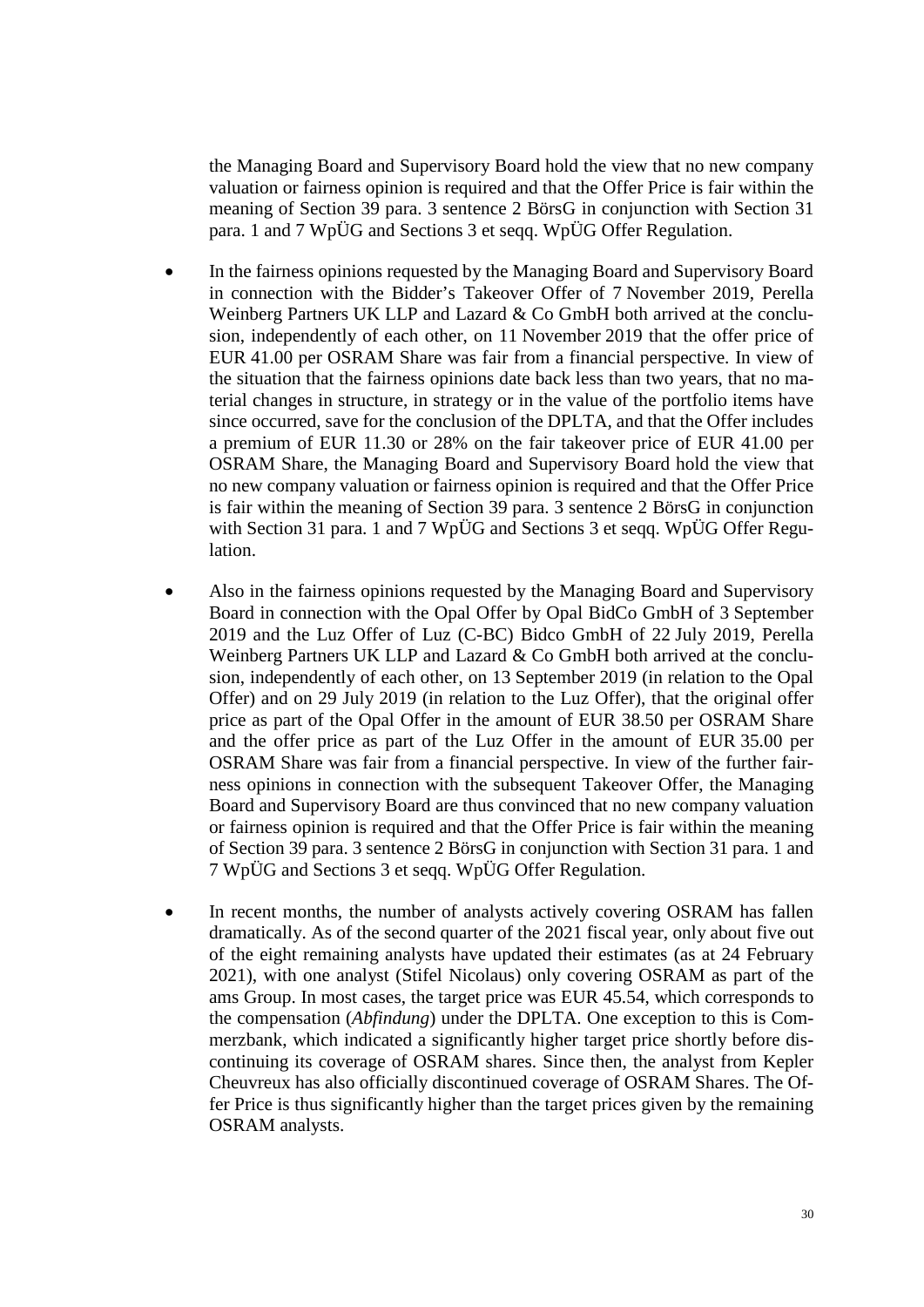<span id="page-30-0"></span>3.7 Overall assessment of the fairness of the consideration by the Managing Board and Supervisory Board

The Managing Board and Supervisory Board have carefully and intensively analysed and assessed the fairness of the consideration offered. In their own assessments, the aspects taken into account by the Managing Board and Supervisory Board include (but are not limited to) the following:

- The Offer Price includes a premium of EUR 0.25 or 0.5% on the last XETRA closing price for OSRAM Shares of 30 April 2021, the last trading day prior to the publication of the decision to make the Offer.
- The Offer Price exceeds the historical stock exchange prices referred to above.
- Since the reference date for the DPLTA Company Valuation, less than threequarters of a year ago, there have been no changes to the business plan and no strategic changes or changes in the value of the portfolio items that are key to business planning that could be deemed a reason why the fair price per OSRAM Share should be above the amount of EUR 52.30, which is already significantly above the level of the fair compensation (*Abfindung*) under the DPLTA in the amount of EUR 45.54.
- The Offer Price significantly exceeds the offer prices under the Takeover Offer, the Opal Offer, and the Luz Offer and also significantly exceeds the compensation (*Abfindung*) under the DPLTA.
- The Offer provides an attractive opportunity for OSRAM Shareholders to realise their investment safely, in the near term, and at an attractive price, compared to the prices offered under the Bidder's Takeover Offer of 7 November 2019, under the Opal Offer made by Opal BidCo GmbH of 3 September 2019, and under the Luz Offer made by Luz (C-BC) Bidco GmbH of 22 July 2019 and also compared to the compensation (*Abfindung*) offered under the DPLTA.

Based on an overall assessment of, among others, the aspects set out above and the overall circumstances of the Offer, the Managing Board and Supervisory Board consider the Offer Price as financially attractive and, with regard to the question of the fairness of the consideration offered by the Bidder for the OSRAM Shares covered by the Offer within the meaning of Section 39 para. 3 sentence 2 BörsG in conjunction with Section 31 paras. 1 and 7 WpÜG and Sections 3 et seqq. WpÜG Offer Regulation, have independently arrived at the following assessment:

The Managing Board and Supervisory Board consider the amount of the Offer Price to be fair within the meaning of Section 39 para. 3 sentence 2 BörsG in conjunction with Section 31 paras. 1 and 7 WpÜG and Sections 3 et seqq. WpÜG Offer Regulation. The Offer Price complies with the statutory requirements and, in the view of the Managing Board and Supervisory Board, fairly reflects the value of the Company.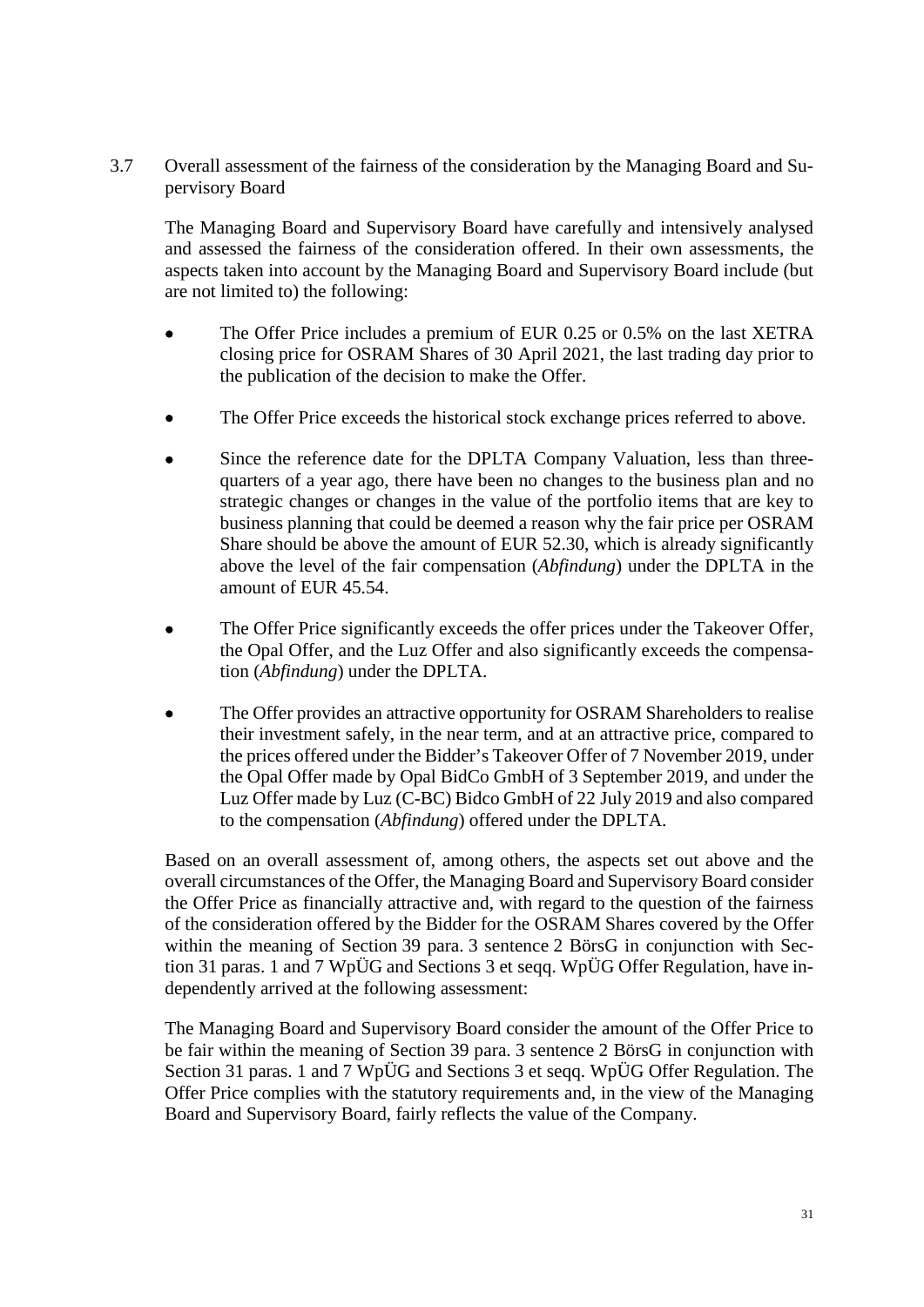## <span id="page-31-0"></span>**VII. OBJECTIVES AND INTENTIONS PURSUED BY THE BIDDER AND THEIR ASSESSMENT BY THE MANAGING BOARD AND SUPERVISORY BOARD**

The Bidder explains the background to the Offer as well as the economic and strategic rationale in Section 8 of the Offer Document. The intentions of the Bidder and of the ams Group with regard to OSRAM are set out in Section 9 of the Offer Document. OSRAM Shareholders are advised to read these sections of the Offer Document carefully. The following summary is intended to provide an overview of the background to the Offer set out in the Offer Document (see Section [VII.1.1](#page-31-2) of this Statement) and the intentions of the Bidder and of the ams Group (see Section [VII.1.2](#page-32-0) of this Statement), and does not claim to be exhaustive. The Managing Board and Supervisory Board state their position after the summary (see Section VII.2 of this Statement).

#### <span id="page-31-1"></span>**1. Information provided by the Bidder in the Offer Document**

<span id="page-31-2"></span>1.1 Background to the Offer

The Bidder explains in Section 8 of the Offer Document that the background to the Offer is the objective of delisting the OSRAM Shares.

1.1.1 Economic and strategic background to the Offer and the Delisting

According to Section 8.1 of the Offer Document, the Bidder is convinced that the planned Delisting of the OSRAM Shares and the intended immediate termination of all inclusions of the OSRAM Shares in all other organised trading platforms (in particular the open markets) is in the interest of OSRAM.

The Bidder holds the view that the revocation of the stock exchange listing and the cessation of inclusions in other trading platforms enable OSRAM to save considerable costs associated with the maintenance of a stock exchange listing, to reduce regulatory expenses, and to release the management capacities tied up by the stock exchange listing. Furthermore, OSRAM is stated as not needing access to the stock exchange for financing purposes due to alternative sources of financing. In addition, the Bidder states that the Offer provides the OSRAM Shareholders an immediate and liquidity-independent divestiture opportunity at a very attractive price.

1.1.2 Prerequisite for a delisting

In Section 8.2 of the Offer Document the Bidder refers to the fact that, in order to pursue the delisting of the OSRAM Shares, the Bidder issued the instruction to the OSRAM Managing Board on 3 May 2021 to apply for the revocation of the admission of all OSRAM Shares to trading on the regulated market (*Regulierter Markt*) of the Frankfurt Stock Exchange (*Frankfurter Wertpapierbörse*) and on the regulated market of the Munich Exchange (*Börse München*) pursuant to Section 39 para. 2 sentence 1 BörsG prior to the end of the Acceptance Period. The Bidder also refers to the situation that, according to Section 39 para. 2 sentence 3 no. 1 BörsG a revocation of the admission of shares to trading on a regulated market is only legally permitted if at the same time a delisting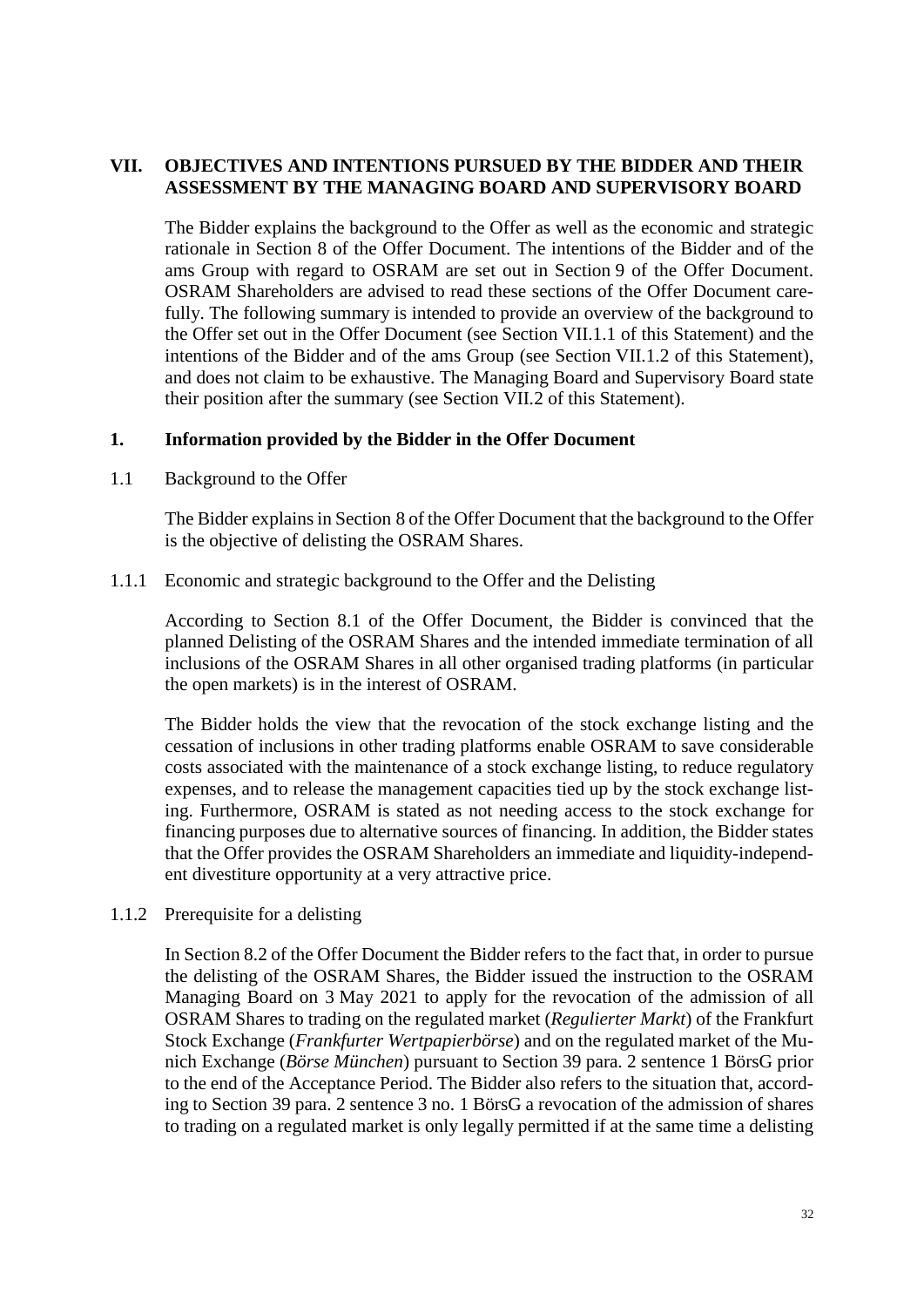offer in accordance with the WpÜG has been published to all outside shareholders of the company. Without the Delisting Offer, the Managing Board of OSRAM would not be able to apply for the Delisting. Therefore, the Offer is a prerequisite for the Delisting.

#### <span id="page-32-0"></span>1.2 Intentions of the Bidder and of the ams Group

Section 9 of the Offer Document describes the intentions of the Bidder and of ams. They are dealt with below (just like in the Offer Document) as identical intentions. According to Section 9 of the Offer Document, neither the Bidder nor ams have intentions pursuant to Section 11 para. 2 sentence 3 no. 2 WpÜG which exceed the intentions described in Sections 9.1 to 9.3 of the Offer Document.

#### 1.2.1 Delisting

The Bidder states in Section 9.1 of the Offer Document that, as per Bidder's instruction to the Managing Board of OSRAM dated 3 May 2021, the Managing Board at OSRAM shall file applications for revocation of the admission of all OSRAM Shares to trading on the regulated market (*Regulierter Markt*) of the Frankfurt Stock Exchange (*Frankfurter Wertpapierbörse*) and on the regulated market of the Munich Exchange (*Börse München*) prior to the end of the Acceptance Period (*Delisting Applications*). According to the Offer Document, the Bidder prepared and published the Delisting Offer in accordance with Section 39 para. 2 sentence 3 no. 1 BörsG in order to facilitate the Delisting.

The Bidder states that the admission of OSRAM Shares to trading on the regulated market (*Regulierter Markt*) of the Frankfurt Stock Exchange (*Frankfurter Wertpapierbörse*) and the Munich Exchange (*Börse München*) will be revoked if the management boards of the Frankfurt Stock Exchange (*Frankfurter Wertpapierbörse*) and the Munich Exchange (*Börse München*) approve the application by OSRAM's Managing Board. In such an event, OSRAM's Managing Board will not apply for the admission of OSRAM Shares to trading on the open market (*Freiverkehr*) of the Frankfurt Stock Exchange (*Frankfurter Wertpapierbörse*) and the Munich Exchange (*Börse München*). OSRAM will further not apply for admission to trading of OSRAM Shares on another regulated market or any other organized trading venue.

The Bidder goes on to state that in the event of a revocation of the admission of the OSRAM Shares to trading on the regulated market (*Regulierter Markt*) of the Frankfurt Stock Exchange (*Frankfurter Wertpapierbörse*) and the Munich Exchange (*Börse München*), OSRAM Shares that have not been tendered during the Acceptance Period continue to be traded under ISIN DE000LED4000 on the regulated market of the Frankfurt Stock Exchange (*Frankfurter Wertpapierbörse*) and of the Munich Exchange (*Börse München*) until the revocation takes effect.

According to Section 46 para. 3 of the Rules of the Frankfurt Stock Exchange (*Börsenordnung der Frankfurter Wertpapierbörse*) a revocation of admission to trading in accordance with Section 39 para. 2 sentence 3 no. 1 BörsG will become effective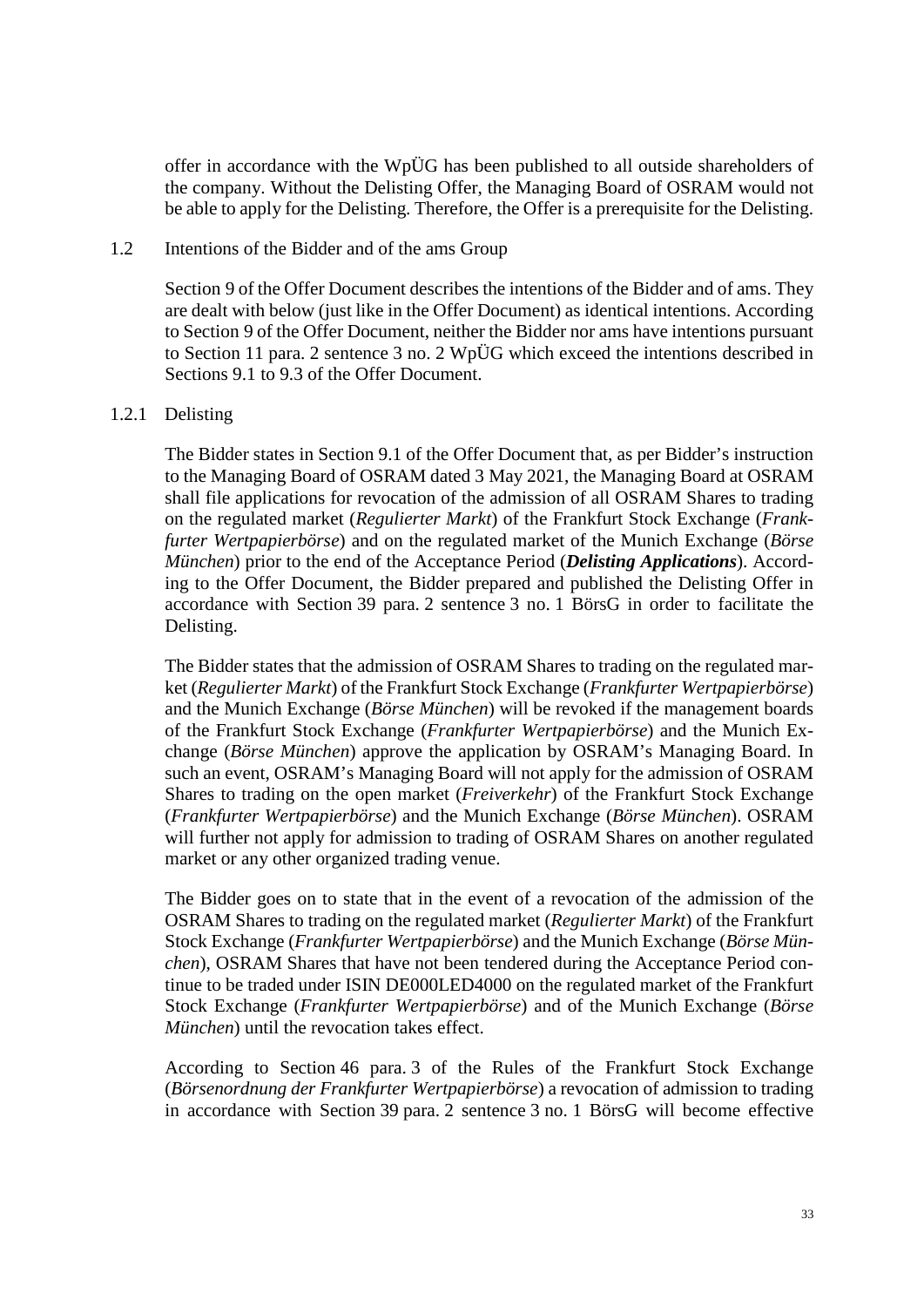within three trading days after the publication of the revocation decision by the management board of the Frankfurt Stock Exchange (*Frankfurter Wertpapierbörse*). According to Section 36 para. 3 of the Rules of the Munich Exchange (*Börsenordnung der Börse München*) a revocation of admission to trading in accordance with Section 39 para. 2 sentence 3 no. 1 BörsG will become effective within a period set by the management board of the Munich Exchange (*Börse München*) in its reasonable discretion and which may not exceed two years. According to Section 9.1 of the Offer Document, the Bidder and ams expect that based on practical experience, the management board of the Munich Exchange (*Börse München*) will exercise this discretion to align to the period that is relevant for the Frankfurt Stock Exchange (*Frankfurter Wertpapierbörse*) pursuant to Section 46 para. 3 of the Rules of the Frankfurt Stock Exchange considering the liquidity created in OSRAM Shares by this Delisting Offer.

Neither the revocation of the admission to trading on the regulated market (*Regulierter Markt*) of the Frankfurt Stock Exchange (*Frankfurter Wertpapierbörse*) nor the revocation of the admission to trading on the regulated market (*Regulierter Markt*) of the Munich Exchange (*Börse München*) shall become effective prior to the expiry of the Acceptance Period.

The Bidder expects that the management board of the Berlin Exchange (*Berliner Börse*) will promptly end the inclusion of the OSRAM Shares in the Berlin Second Regulated Market of the Berlin Stock Exchange (*Börse Berlin*) pursuant to Section 17 para. 2 of the Berlin Stock Exchange Rules (*Börsenordnung der Börse Berlin*) after the revocation of the admission to trading on the regulated market (*Regulierter Markt*) of the Frankfurt Stock Exchange (*Frankfurter Wertpapierbörse*) and the Munich Exchange (*Börse München*) will become effective, since the inclusion requirements will then no longer be met.

In Section 9.1 of the Offer Document, the Bidder refers to the situation that the Delisting will have the following consequences, in particular, for OSRAM Shares and OSRAM Shareholders:

- In the event of a delisting, trading of the OSRAM Shares on the regulated market of the Frankfurt Stock Exchange (*Frankfurter Wertpapierbörse*) and the Munich Exchange (*Börse München*) will end. As a result, the prerequisites for the inclusion of OSRAM Shares in the Berlin Second Regulated Market of the Berlin Exchange (*Börse Berlin*) will no longer be met. OSRAM Shares are not admitted to trading on another regulated market within Germany or the European Union and/or the European Economic Area. Therefore, OSRAM Shareholders will no longer have access to a regulated market for OSRAM Shares, which may detrimentally affect the ability to trade in OSRAM Shares.
- According to the instruction of the Bidder to the Managing Board of OSRAM, OSRAM shall also take all reasonable steps to ensure that, to the extent possible, the inclusion of OSRAM Shares in all organised trading venues (in particular the open markets) is terminated. Even if the OSRAM Shares continue to be traded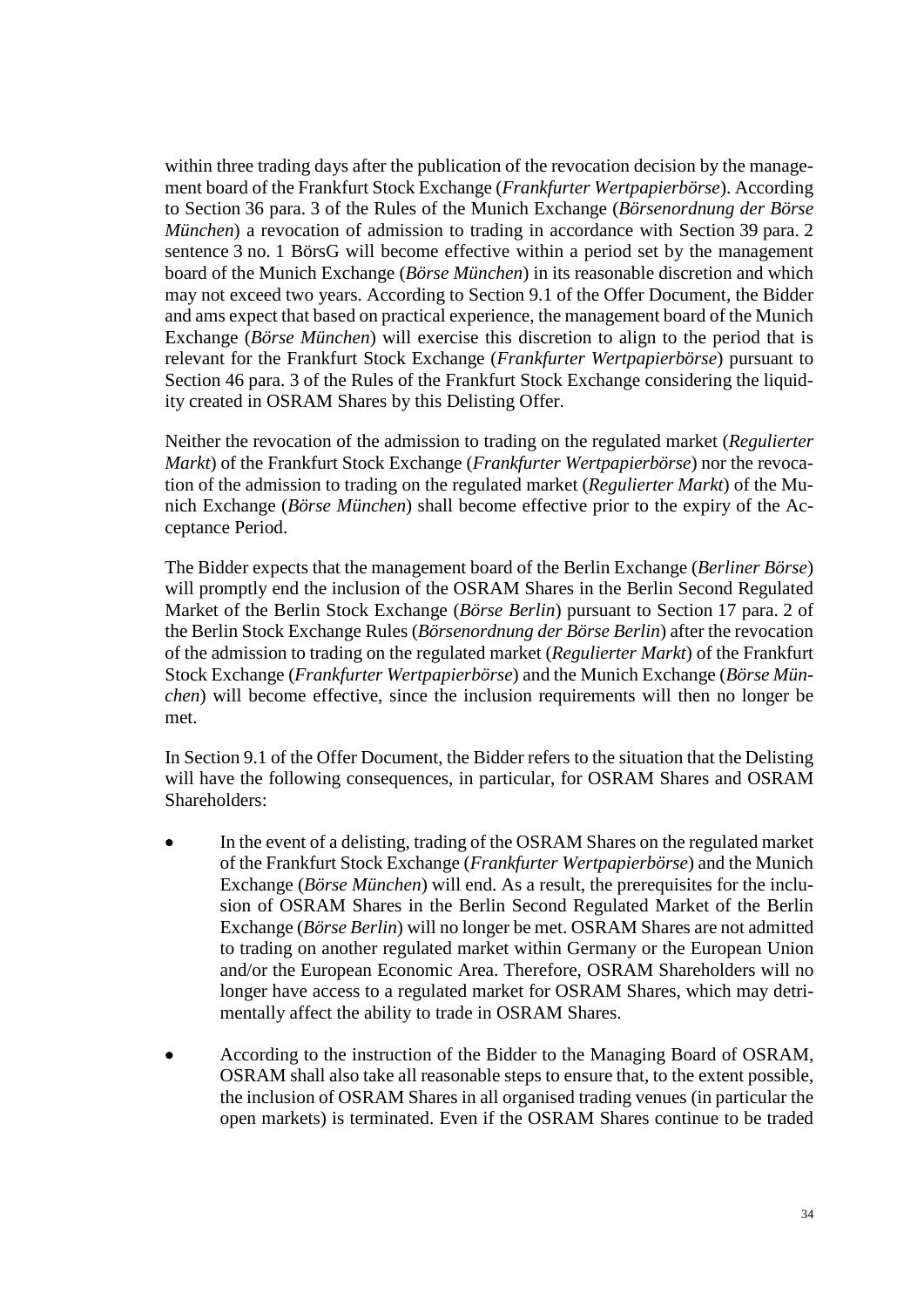on certain organised trading platforms, the Bidder assumes that the trading volumes of OSRAM Shares will significantly decrease and may no longer allow typical trading activities.

- It cannot be ruled out that the Delisting Applications may, for instance, have an adverse effect on the stock exchange price of OSRAM Shares after settlement of the Delisting Offer and could thus result in share price losses in the future.
- The Bidder also points out that trading in OSRAM Shares will no longer benefit from the same financial reporting requirements upon completion of the Delisting. Pursuant to Section 291 of the German Commercial Code (*Handelsgesetzbuch - HGB*) OSRAM will no longer be required to prepare consolidated financial statements for OSRAM as OSRAM and its subsidiaries are included in the consolidated financial statements for ams. The rules on the publication and submission of financial statements to the company register, including the requirements to prepare, publish and submit annual and semi-annual financial reports pursuant to Sections 114 et seqq. WpHG and the rules on the supervision of financial reports pursuant to Sections 106 et seqq. WpHG will no longer apply upon completion of the Delisting. In addition, as preordained by the downlisting from the subdivision of the regulated market with additional post-admission obligations (Prime Standard), which is to take effect as of the expiry of 17 June 2021, the rules on interim financial reporting pursuant to Sections 52 et seq. of the Rules of the Frankfurt Stock Exchange (*Börsenordnung der Frankfurter Wertpapierbörse*) will also no longer apply after completion of the Delisting.
- In addition, upon completion of the Delisting and partially also with the intended termination of the trading in the open market (*Freiverkehr*), where such trading was brought about by OSRAM, trading with OSRAM Shares will no longer benefit from several transparency and trading rules, particularly Sections 33 et seqq. and 48 et seqq. WpHG, Articles 17 (ad-hoc announcement), 18 (insider lists) and 19 (director's dealings) of Regulation (EU) No 596/2014 of the European Parliament and of the Council of 16 April 2014 on market abuse (*Market Abuse Regulation*) and repealing Directive 2003/6/EC of the European Parliament and of the Council and Commission Directives 2003/124/EC, 2003/125/EC and 2004/72/EC as well as certain Sections of the Rules of the Frankfurt Stock Exchange (*Frankfurter Wertpapierbörse*) and of the Rules of the Munich Stock Exchange (*Börse München*). This will result in a significantly lower level of protection for OSRAM Shareholders.
- After completion of the Delisting, the German Corporate Governance Code (*Deutscher Corporate Governance Kodex*) will no longer be applicable to OSRAM and accordingly OSRAM will no longer be obliged to take account of the principles, recommendations or suggestions set out in the Code or to submit a declaration of compliance (*Entsprechenserklärung*) pursuant to Section 161 AktG.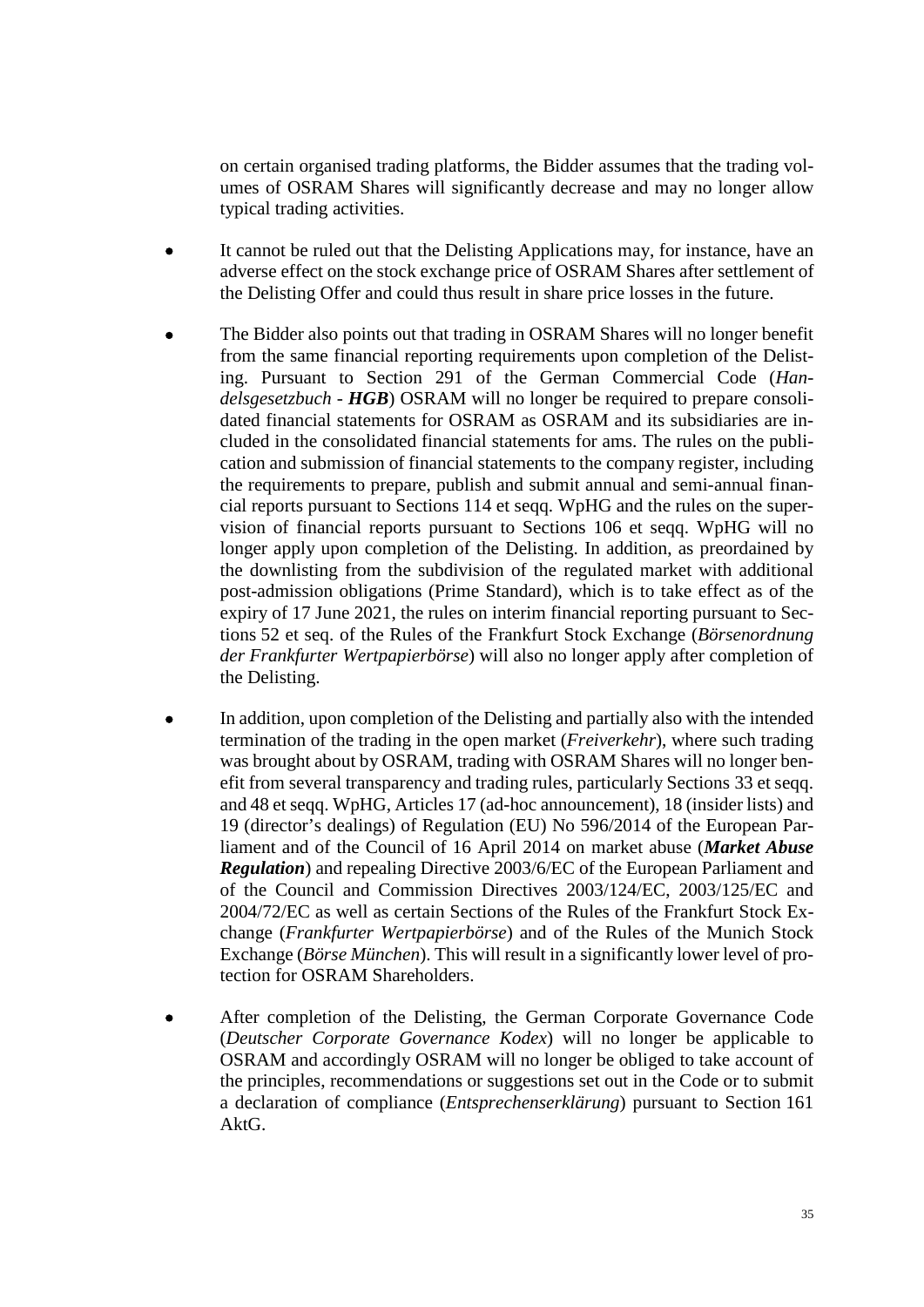#### 1.2.2 Intentions with regard to OSRAM

The Bidder indicates in Section 9.2 of the Offer Document that it already controls OSRAM and has no intentions in connection with the Delisting Offer other than the instigation of the Delisting Applications and the consequences of the Delisting as described in Section 9.1 in the Offer Document. In addition, the Bidder states the following in Sections 9.2.1 to 9.2.4 of the Offer Document:

(1) Future business activities, assets and future obligations of OSRAM

According to Section 9.2.1 of the Offer Document, the Bidder has no intentions in connection with the Offer to change the business activities of OSRAM or to reduce, close, relocate or dispose of any business activities of OSRAM. Furthermore, the Bidder has no intentions in connection with the Offer to change the current use of OSRAM's assets or to cause OSRAM to incur liabilities or obligations outside the ordinary course of its business operations.

(2) Registered office and material parts of the business

Section 9.2.2 of the Offer Document states that the Bidder has no intention, in connection with the Offer, of relocating the OSRAM registered office under its articles of association (*Satzungssitz*), of relocating material parts of OSRAM's business, or of instigating the closure of any OSRAM sites or offices.

(3) Members of the OSRAM boards

According to Section 9.2.3 of the Offer Document, the Bidder does not intend to change the size or composition of the Managing Board or Supervisory Board of OSRAM in connection with the Offer. Furthermore, the Bidder indicates that decisions regarding the composition and size of the Managing Board fall within the scope of responsibility of the OSRAM Supervisory Board. In view of the progress made with integrating the OSRAM Group into the ams Group, the Bidder is of the view that a composition of the Managing Board at OSRAM with the minimum size required by law and the articles of association, i.e. two members, can be sufficient for the Managing Board to fulfil its future duties and responsibilities and the Bidder intends to support corresponding decisions of the Supervisory Board in this context.

(4) Employees of OSRAM, their representation and employment conditions

In connection with the Offer, Section 9.2.4 of the Offer Document indicates that the Bidder does not intend to make arrangements for changes in the OSRAM staff, their representation, or their terms and conditions of employment.

1.2.3 Intentions with regard to the Bidder and ams

According to the information in Section 9.3 of the Offer Document, save for the effects on the assets, financial position and results of the Bidder set forth in Section 15 of the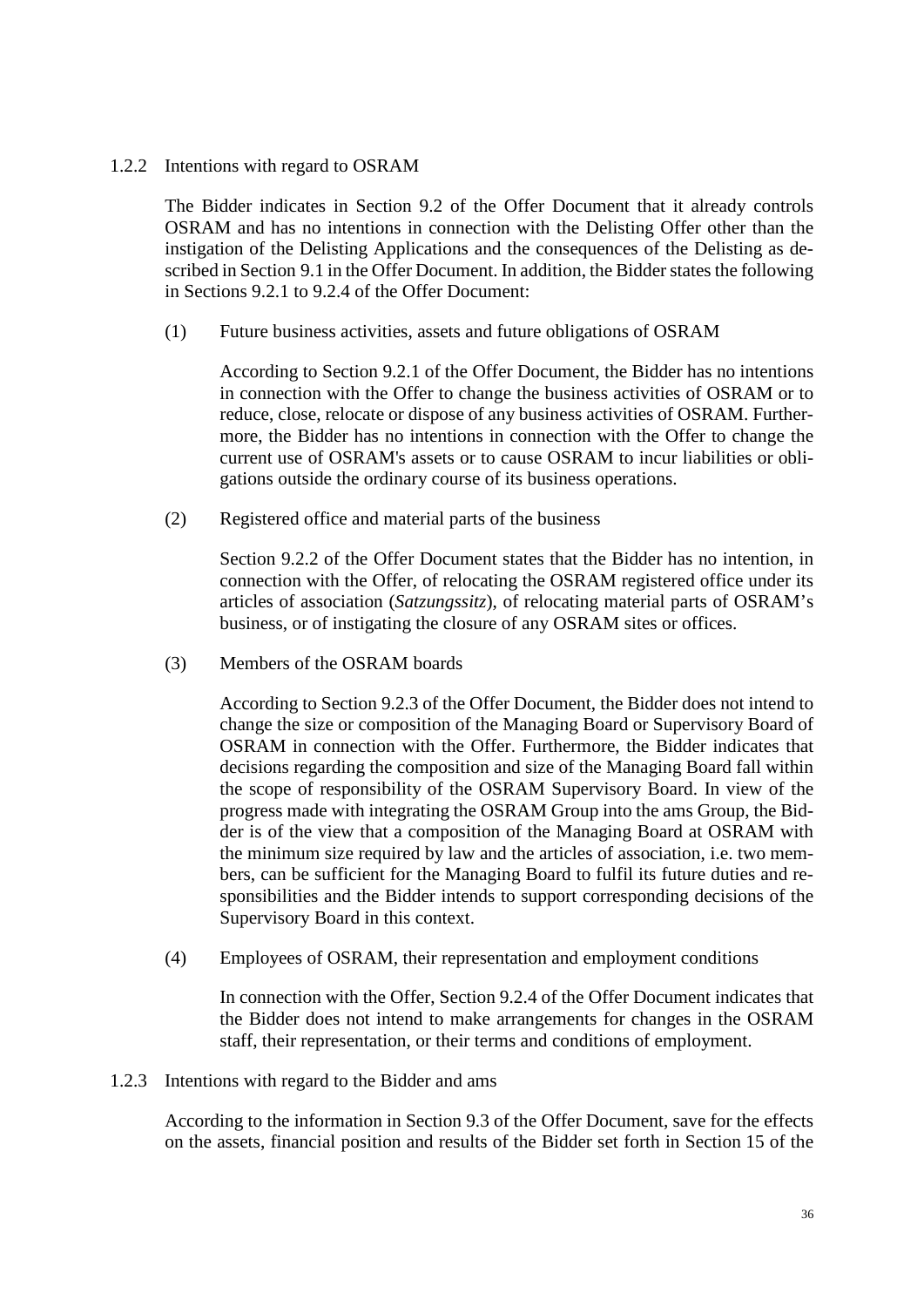Offer Document, the Bidder and ams have no intentions in connection with the Offer that could affect the registered office under the articles of association (*Satzungssitz*), the location of material parts of the business, the use of the assets or future obligations of the Bidder and/or ams, the board members of the Bidder and/or ams, or the employees, their representation and their employment conditions with the Bidder or ams.

## <span id="page-36-0"></span>**2. Assessment by the Managing Board and Supervisory Board of the intentions of the Bidder and the expected consequences for OSRAM and OSRAM Shareholders**

The Managing Board and Supervisory Board have carefully and extensively examined the intentions of the Bidder and of the ams Group as described in the Offer Document.

#### <span id="page-36-1"></span>2.1 Delisting

Both boards support the Bidder's intention to delist the OSRAM Shares. The Managing Board and Supervisory Board expect that, in the event of a revocation of the admission to trading on the regulated market on the stock exchanges, significant savings can be achieved, in particular because listing fees, costs for regular disclosures and costs for notifications and publications under capital market legislation will no longer be incurred. The regulatory expenses of a stock exchange listing restrict available management capacities. Releasing the management capacities that have been previously tied up in this context and using them for the benefit of the operating business is in the interests of OSRAM. Also, in view of alternative funding options, in particular intra-group funding by the Bidder and ams, the Managing Board and Supervisory Board are of the opinion that the Company's independent financing on the capital market is no longer necessary.

The Managing Board intends to submit the Delisting Applications to the Frankfurt Stock Exchange and the Munich Stock Exchange during the Acceptance Period for the Offer. Furthermore, in accordance with the Bidder's instruction on 3 May 2021, the Managing Board will endeavour to terminate the inclusion of OSRAM Shares in any organised trading venues (in particular open markets).

For OSRAM Shareholders who do not accept the Offer, the Delisting of OSRAM shares may adversely affect their ability to purchase and sell their OSRAM shares and the price they can obtain for their OSRAM Shares in the market. There is a high likelihood that, following completion of the Offer, the supply of and demand for OSRAM Shares will be lower than at present and that OSRAM Shares will experience lower liquidity, at least at some level. The Delisting will also mean that individual trading transactions will involve higher transaction costs following the implementation of the Offer (see also Section [VIII.2](#page-39-0) of this Statement for more on the potential effects for OSRAM Shareholders who do not accept the Offer).

These disadvantages to OSRAM Shareholders who do not accept the Offer are not material insofar as the Delisting does not deprive them of any legal status or position that is attributed to them by the legal system as being for private benefit and at their disposal - which is also the stance of the superior courts and in the constitutional case law. Rather,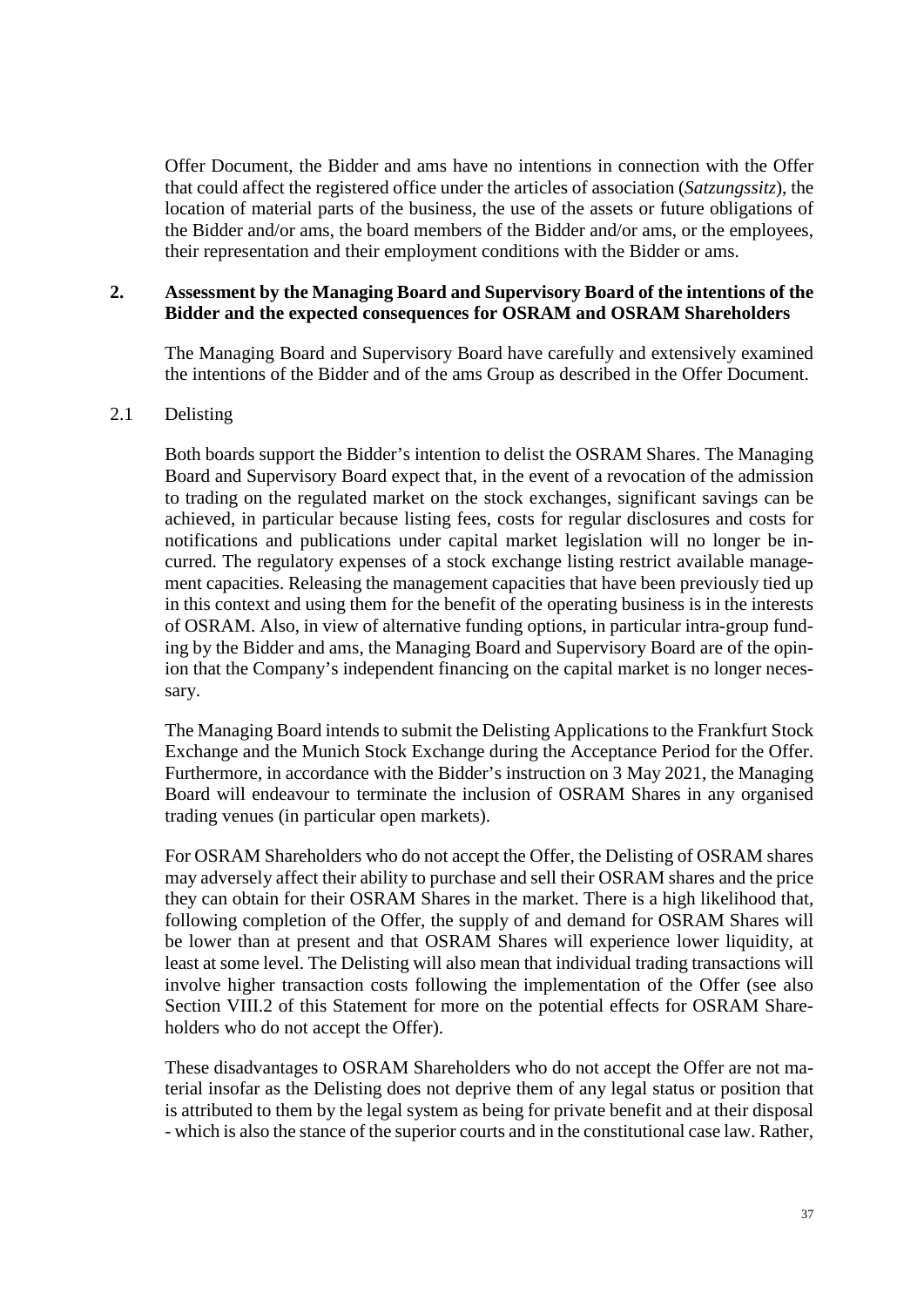the Delisting does not affect the substance of their share ownership under relevant membership law and property law. Accordingly, it is only the marketability in legal terms that is protected by Article 14 para. 1 of the German Constitution (*Grundgesetz*); de facto marketability is simply an income and trading opportunity.

These elements are also counterbalanced by aspects that mitigate these disadvantages:

- OSRAM Shareholders are benefitting from the option of immediate divestiture of their Shares that is being offered by the Bidder by means of its Offer, which counterbalances the reduction in liquidity of the OSRAM Shares held by them as a result of the Delisting. The statutory rules on minimum price (Section 39 para. 3 sentence 2 BörsG in conjunction with Section 31 paras. 1 and 7 WpÜG and Sections 3 et seqq. WpÜG Offer Regulation; see Section [VI.2](#page-25-2) of this Statement) ensure that the divestiture will take place in return for compensation being paid to departing OSRAM Shareholders that is both adequate and thus also fair in the eyes of the law.
- Even after a delisting, OSRAM Shareholders who do not accept the Offer will continue to enjoy the protection provided for (minority) shareholders under the principles of company law. Legal mechanisms that provide protection in this context include entitlements to recurring dividend (*Ausgleich*) and compensation (*Abfindung*) in connection with the DPLTA or other general information and participation rights.

#### <span id="page-37-0"></span>2.2 Other intentions

The Managing Board and Supervisory Board welcome that the Bidder currently has no other specific intentions in connection with the completion of the Offer that could affect the business activities, the use of assets or future obligations of OSRAM, the registered offices or the location of material parts of the business, the size or composition of the OSRAM Managing Board or of the OSRAM Supervisory Board, or the employees of OSRAM, their representation and their employment conditions. However, the Managing Board and Supervisory Board would like to point out that the reduction in internal resources previously required in connection with OSRAM's listing on the stock exchange may result in downsizing in certain functions (including Investor Relations and Accounting). Talks with the Company's employee representatives are already taking place in this context.

In view of the progress made with integrating the OSRAM Group into the ams Group, the Managing Board and Supervisory Board note that the Bidder is of the view that a composition of the Managing Board at OSRAM with the minimum size required by law and the articles of association, i.e. two members, can be sufficient for the Managing Board to fulfil its future duties and responsibilities and the Bidder intends to support corresponding decisions of the Supervisory Board in this context. With respect to progressing the integration process and the clear functional overlaps in business units and central functions, the Managing Board and Supervisory Board can understand the Bidder's view in this context.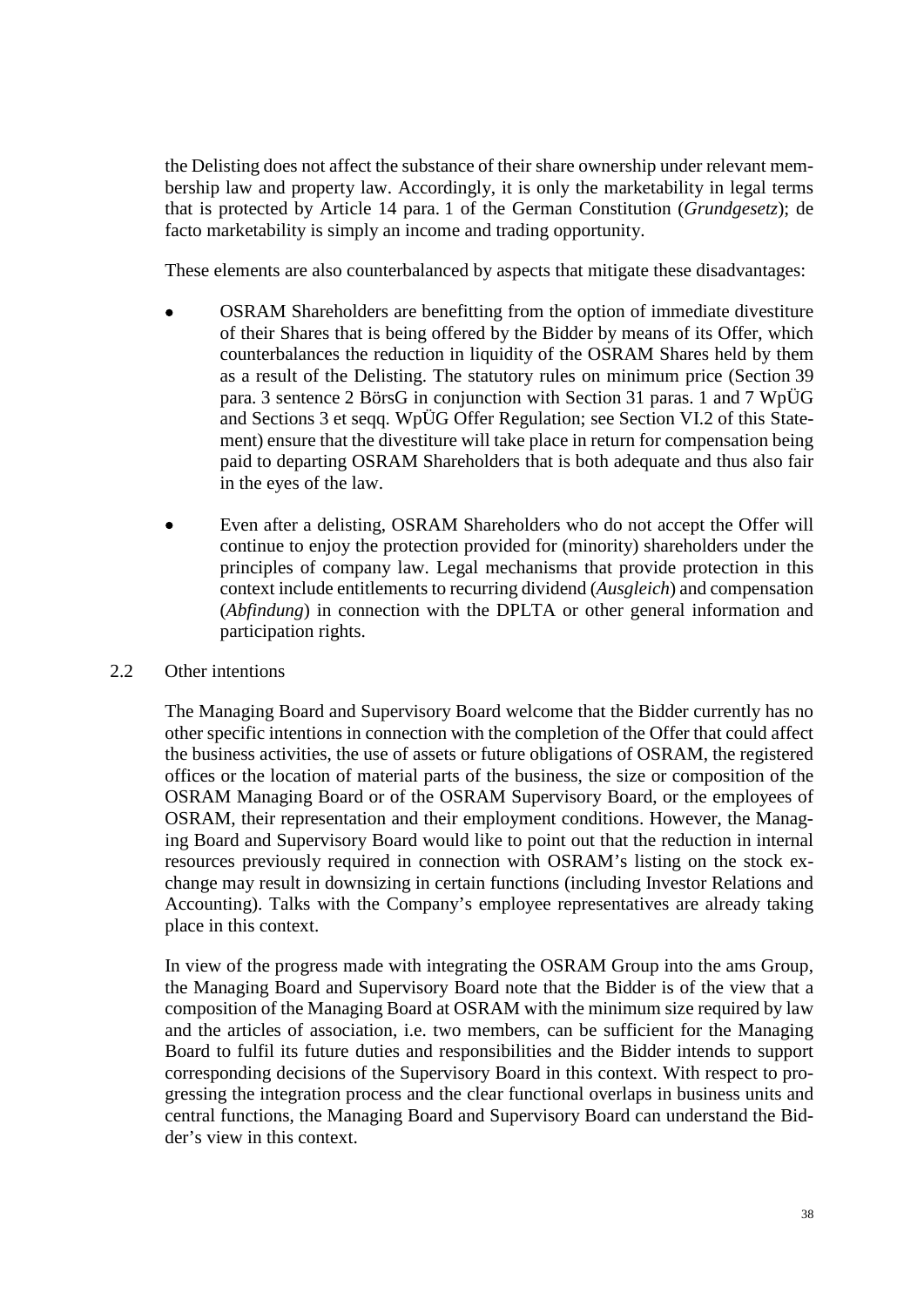#### <span id="page-38-0"></span>**VIII. EFFECTS ON THE OSRAM SHAREHOLDERS**

The following statements are intended to provide OSRAM Shareholders with information concerning the assessment of the effects of the acceptance or non-acceptance of the Offer. The following comments do not claim to be exhaustive. It is the sole responsibility of each OSRAM Shareholder to evaluate the effects of an acceptance or nonacceptance of the Offer. The Managing Board and Supervisory Board therefore recommend that OSRAM Shareholders seek professional advice, where appropriate.

The Managing Board and Supervisory Board furthermore point out that they do not and cannot assess whether OSRAM Shareholders, through accepting or not accepting the Offer, may be exposed to possible tax disadvantages (especially any tax liability on capital gains) or if tax benefits could be forfeited. The Managing Board and Supervisory Board recommend that, before deciding to accept or not accept the Offer, OSRAM Shareholders should seek tax advice, taking into consideration the personal circumstances of the Shareholder in question.

## <span id="page-38-1"></span>**1. Potential effects in the event the Offer is accepted**

OSRAM Shareholders intending to accept the Bidder's Offer should, in particular, consider the following in the light of the statements made above:

- OSRAM Shareholders who accept or will accept the Offer will in future no longer be able to benefit from any positive performance of the stock price of the OSRAM Shares, or from any positive development of the business of the Company and its subsidiaries. It cannot be ruled out, *inter alia*, that, as occurred in the past, OSRAM will in the – possibly near – future again generate value potential through the acquisition of companies (*mergers and acquisitions*), and that the stock exchange price or the value of the share will correspondingly perform positively; OSRAM Shareholders who accept or have accepted the Offer would not participate in such performance. On the other hand, OSRAM Shareholders who accept or will accept the Offer are no longer exposed to the risks that may result from negative developments of the Company.
- According to the WpÜG, the Bidder is entitled to modify the Offer Consideration up to one working day prior to the end of the Acceptance Period.
- With the transfer of the OSRAM Share upon the settlement of the Offer, all ancillary rights, in particular the right to dividends and the compensation entitlement, existing at the time of the settlement will be transferred to the Bidder.
- A withdrawal from the acceptance of the Offer is possible only under the narrow conditions set out in Section 16 of the Offer Document, and only before the Acceptance Period has expired. The OSRAM Shareholders' ability to dispose of the shares is restricted in relation to the OSRAM Shares for which they have accepted the Offer. According to Section 11.7 of the Offer Document, Tendered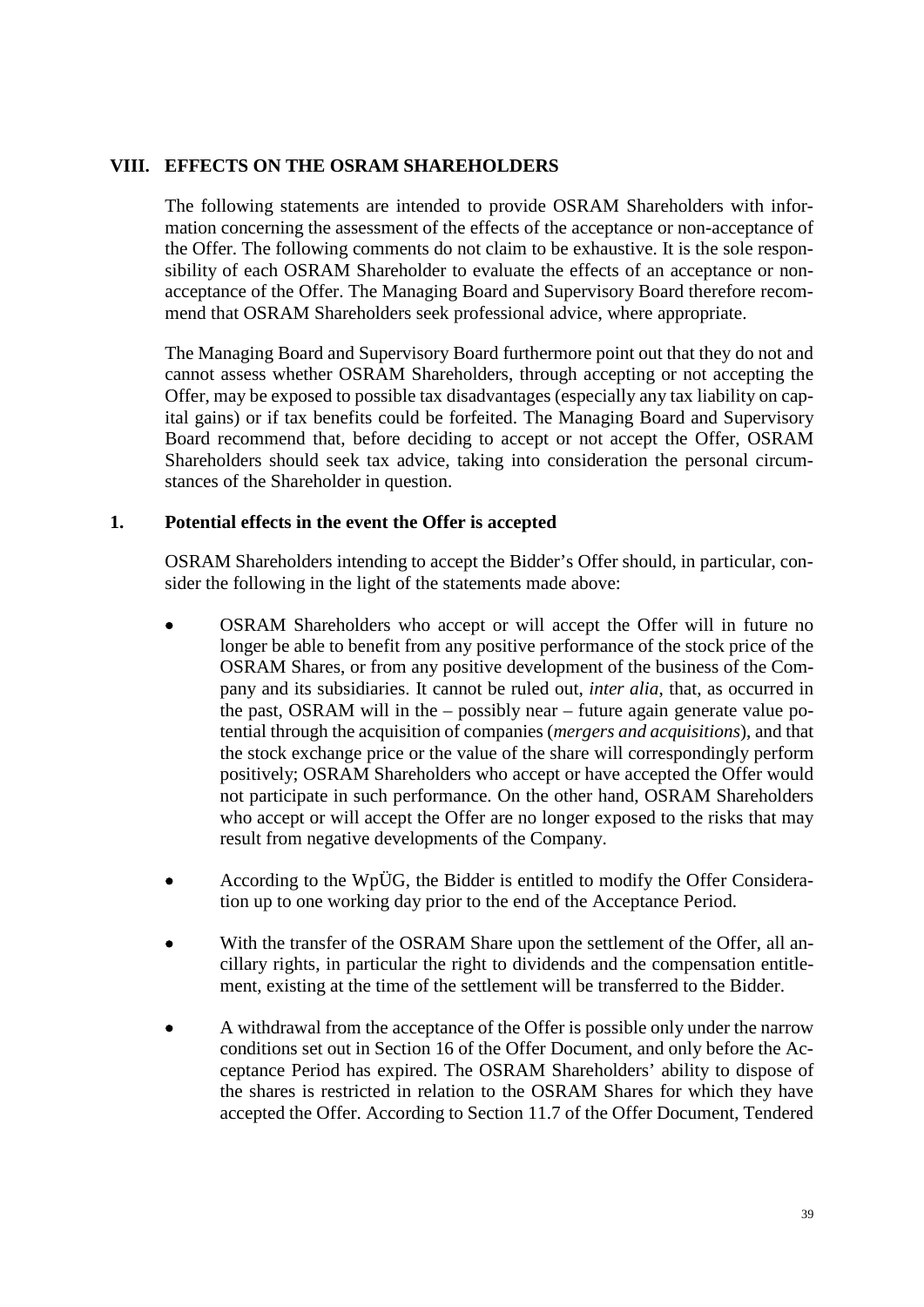OSRAM Shares can no longer be traded on the stock exchange from the time the OSRAM Shares have been rebooked to ISIN DE000LED03V8.

- If the Bidder or any of the persons acting jointly with it or their subsidiaries acquire, within one year of the publication of the number of OSRAM Shares to which it or they are entitled following the expiry of the Acceptance Period and resulting from the acceptance of the Offer (Section 23 para. 1 sentence 1 no. 2 WpÜG), OSRAM Shares off the exchange, and the value of the consideration granted or agreed in this respect is higher than that specified in the Offer, the Bidder shall be obliged to pay to the OSRAM Shareholders who have accepted the Offer a consideration corresponding to the applicable difference. On the other hand, there is no such claim to the subsequent improvement of the consideration under the Offer for acquisitions made off the exchange made in return for higher consideration following the expiry of this subsequent acquisition period of one year. Such a claim to improvement also does not exist in the case of share acquisitions in connection with a statutory obligation to pay compensation to OSRAM Shareholders. The Bidder can, moreover, also purchase OSRAM Shares on the stock exchange at a higher price during the aforementioned oneyear subsequent acquisition period without having to adjust the consideration in favour of those OSRAM Shareholders who have already accepted the Offer.
- OSRAM Shareholders who accept the Offer will not participate in any cash compensation of whatever nature that is payable by law in the case of certain structural measures implemented following completion of the Offer. As a rule, any compensation (*Abfindung*) payments will be determined on the basis of the total value of an enterprise, and may be reviewed in judicial proceedings. Such compensation payments may be equal to the amount of the cash compensation, but may also be higher or lower. The Managing Board and Supervisory Board are of the opinion that it cannot be ruled out that compensation payments made at a future point in time could exceed the Offer Price. If this is indeed the case, the OSRAM Shareholders accepting the Offer will not be entitled to such compensation payments or to any additional payments.

## <span id="page-39-0"></span>**2. Potential effects in the event of non-acceptance of the Offer**

OSRAM Shareholders who do not accept the Offer and who do not otherwise dispose of their OSRAM Shares will remain Shareholders of OSRAM as before. However, they should take note, in particular, of the Bidder's remarks set out in Section 17 of the Offer Document, together with the following:

- They will bear the risks and rewards of the future performance of the OSRAM Shares in respect of which they do not accept the Offer.
- It cannot be excluded in the future that, e.g. once the Offer has been completed, the stock exchange price or the value of OSRAM Shares will be adversely affected by the Delisting Applications.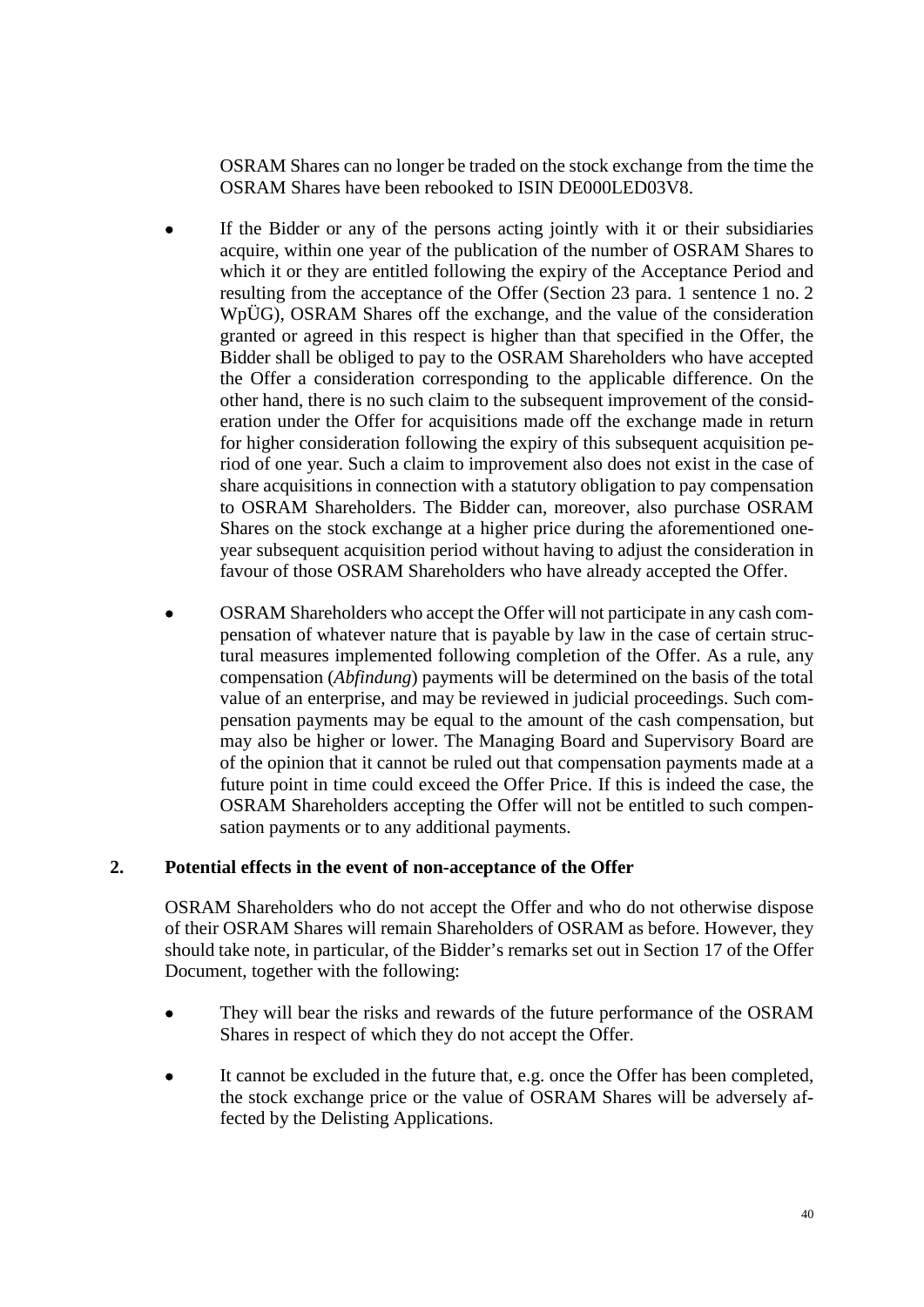- The Bidder has instructed OSRAM to submit the Delisting Applications to the Frankfurt Stock Exchange and the Munich Stock Exchange prior to the end of the Acceptance Period. The revocation for trading on the regulated market (*Regulierter Markt*) of the Frankfurt Stock Exchange (*Frankfurter Wertpapierbörse*) and on the regulated market (*Regulierter Markt*) of the Munich Exchange (*Börse München*) shall not become effective prior to the end of the Acceptance Period. Furthermore, in accordance with the above instruction, OSRAM shall undertake all reasonable steps to ensure that, to the extent possible, the inclusion of the OSRAM Shares in any organised trading venues (in particular open markets) is terminated. If admission to stock exchange trading is revoked, OSRAM Shareholders who have not accepted the Offer will no longer have access to any regulated stock market on which they may sell their shares, which may considerably affect the tradability, the liquidity, and the price of the OSRAM Shares. In addition, it may be that, as a result of the Delisting, OSRAM Shares will no longer be traded on a stock exchange and therefore the fungibility of OSRAM shares will be severely restricted. This may also lead to higher Transaction Costs for OSRAM Shareholders.
- As a result of the Delisting, trading of the OSRAM Shares on the regulated market of the Frankfurt Stock Exchange (*Frankfurter Wertpapierbörse*) and the Munich Exchange (*Börse München*) will end. As a result, the prerequisites for the inclusion of OSRAM Shares in the Berlin Second Regulated Market of the Berlin Exchange (*Börse Berlin*) will no longer be met. Furthermore, trading in OSRAM Shares on XETRA will also end at the same time. OSRAM Shares are not admitted to trading on any other regulated market within Germany or the European Union and/or the European Economic Area. Therefore, OSRAM Shareholders will no longer have access to a regulated market for OSRAM Shares, which may detrimentally affect liquidity and the ability to trade in OSRAM Shares. Individual transactions after the implementation of the Offer would be subject to higher Transaction Costs in the absence of a stock exchange listing.
- According to the instruction of the Bidder to the Managing Board, OSRAM shall also take all reasonable steps to ensure that, to the extent possible, the inclusion of the OSRAM Shares in all organised trading venues (in particular the open markets) is terminated. Even if the OSRAM Shares continue to be traded on certain organised trading platforms, it is expected that the trading volumes of the OSRAM Shares will significantly decrease and that normal trading activities may no longer be possible. Liquidity and prices of remaining trading activity may differ significantly from current trade in OSRAM Shares.
- Upon completion of the Delisting and partially also with the intended termination of the trading in the open market (*Freiverkehr*), where such trading was brought about by OSRAM, several transparency and trading rules, particularly Sections 33 et seqq. and 48 et seqq. WpHG, Articles 17 (ad-hoc announcement), 18 (insider lists) and 19 (director's dealings) of the Market Abuse Regulation, as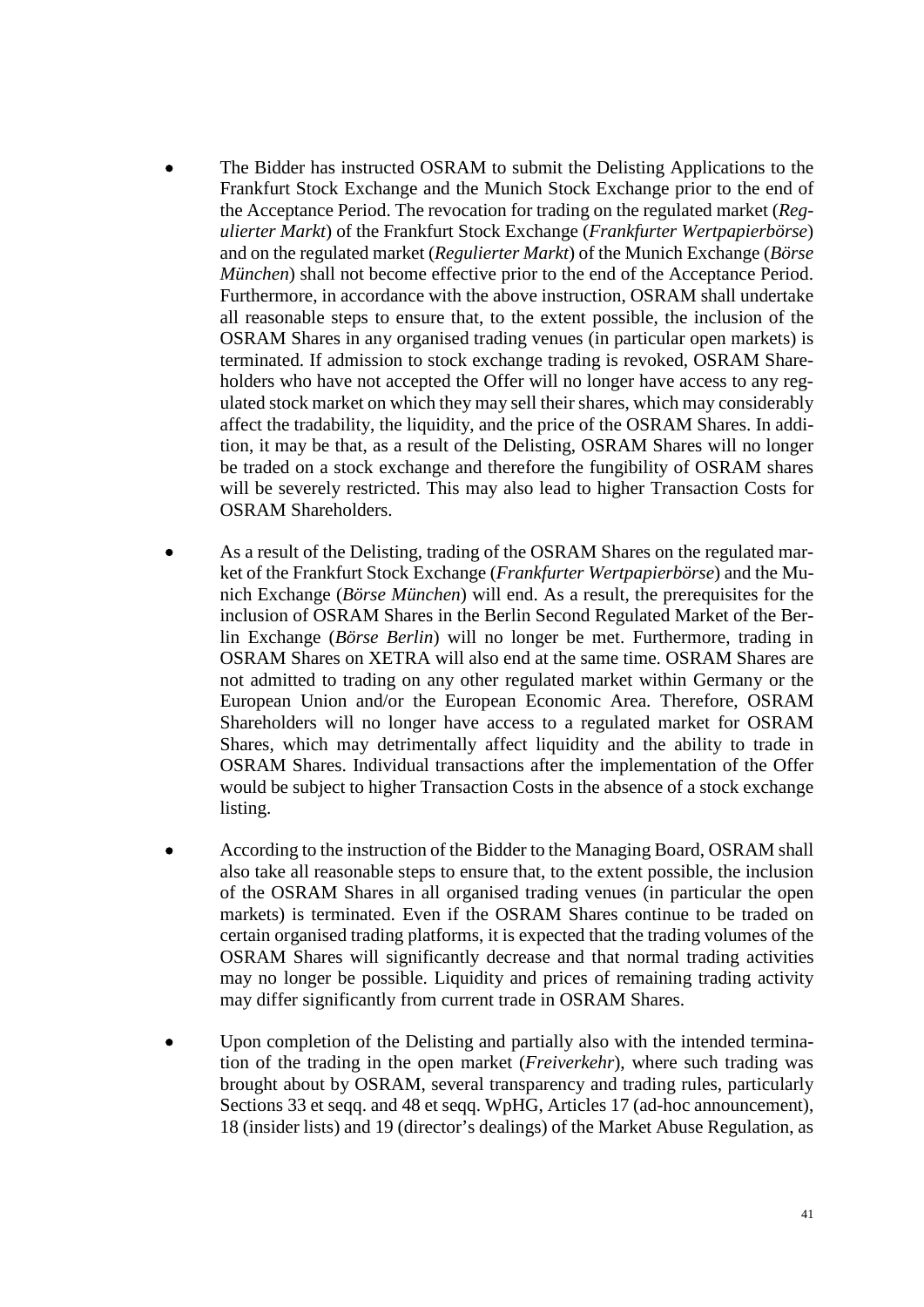well as certain provisions of the Rules of the Frankfurt Stock Exchange (*Börsenordnung der Frankfurter Wertpapierbörse*) and of the Rules of the Munich Stock Exchange (*Börse München*), will no longer be applicable to trading with OSRAM Shares, which will mean that OSRAM Shareholders will enjoy a much lower level of protection. Furthermore, upon completion of the Delisting, trading in OSRAM shares will no longer benefit from the same financial reporting provisions, in particular Sections 114 et seqq. WpHG, Sections 106 et seqq. WpHG, and Sections 52 et seqq. of the Rules of the Frankfurt Stock Exchange (*Frankfurter Wertpapierbörse*). Pursuant to Section 291 HGB OSRAM will, moreover, no longer be required to prepare consolidated financial statements for the OSRAM Group, as OSRAM and its subsidiaries will already be included in the consolidated financial statements for ams.

- The current stock exchange price of the OSRAM Share also reflects the fact that the Bidder published its decision to launch this Offer on 3 May 2021. It is uncertain whether, following the completion of the Offer, the stock exchange price of the OSRAM Shares will remain at its present level or rise above or fall below it. Upon publication of the decisions by the Frankfurt Stock Exchange (*Frankfurter Wertpapierbörse*) and the Munich Exchange (*Börse München*) to revoke the admission of OSRAM Shares for trade on the regulated market, the price of OSRAM Shares traded on the regulated market of the Frankfurt Stock Exchange and Munich Stock Exchange may fall and the OSRAM Shares' eligibility for use as collateral may also be restricted.
- Even if a Delisting were to be delayed or did not take place at all, the implementation of the Offer would presumably result in a reduction in the free float of issued OSRAM Shares. Upon completion of the Offer, the number of OSRAM Shares in free float will be reduced by the number of OSRAM Shares delivered by OSRAM Shareholders as part of the Offer. It is therefore to be expected that the supply of and demand for OSRAM Shares following completion of the Offering will be lower than today and that therefore the liquidity of OSRAM Shares will decrease. It would then be possible that buy and sell orders with respect to OSRAM Shares cannot be executed or cannot be executed in a timely fashion. Moreover, the possible limitation of the liquidity of OSRAM Shares could result in substantially heavier price fluctuations of the OSRAM Shares in the future, depending on supply and demand.
- The OSRAM Share is currently included in the SDAX index, meaning that institutional funds and investors, which invest in components of indexes such as the SDAX, are currently obliged to hold OSRAM Shares, if they wish to reflect the performance of the SDAX. The completion of the Delisting will mean that OSRAM Shares will be excluded from the SDAX index. Even where the Delisting is delayed or is not ultimately completed, the completion of the Offer and, in particular, the further reduction of the number of OSRAM Shares in free float could result in OSRAM no longer fulfilling the relevant criteria for OSRAM Shares to remain in the SDAX index. Index investors still holding OSRAM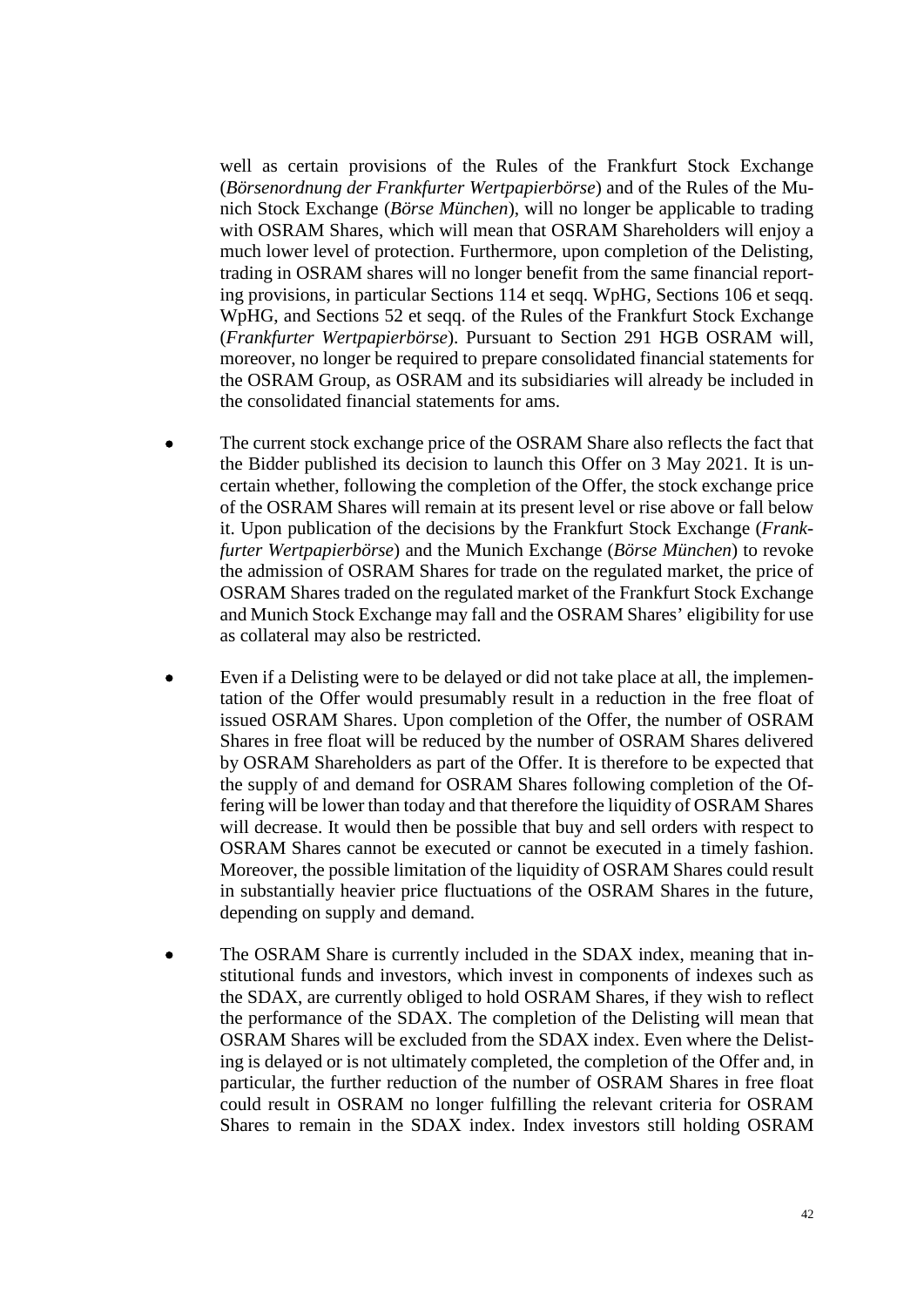Shares following the completion of the Offer may then possibly sell them on the market. This could then result in an excessive supply of OSRAM Shares on a comparatively illiquid market, which can, in turn, result in price decreases for the OSRAM Shares.

- As of the date of the publication of the Offer Document, the Bidder already held 67,268,924 OSRAM Shares, which equates to approximately 69.46% of the registered share capital and of the voting rights of OSRAM. Following completion of the Offer, the Bidder's shareholding in OSRAM will further increase and the Bidder will likely have the necessary voting majority to enforce all important structural and other measures under corporate law at the general meeting of OSRAM. This includes, for example, electing and removing any shareholderelected Supervisory Board members, amendments to the articles of association, capital increases, creation of authorised and conditional capital, exclusion of subscription rights for shareholders in capital measures as well as resolutions regarding a reorganisation, merger or dissolution of OSRAM. Only in the case of some of the aforementioned measures would the Bidder be obliged under German law to submit to the minority shareholders, on the basis of a company valuation of OSRAM, an offer to acquire their OSRAM Shares in exchange for reasonable compensation (*Abfindung*) or to grant a recurring dividend (*Ausgleich*). Because such company valuation would have to be based on the circumstances existing at the time the OSRAM general meeting adopted the resolution on the relevant measure, such compensation offer could be equivalent to, or be higher or lower than, the level of the Offer Price.
- The Bidder could also demand the transfer of the OSRAM Shares of the outside shareholders to the main shareholder in exchange for reasonable cash compensation (squeeze-out), if it directly or indirectly holds the required number of OSRAM Shares. The Bidder could demand a transfer of the OSRAM Shares according to Sections 327a et seqq. AktG (squeeze-out under stock corporation law) if it owns at least 95% of the share capital of OSRAM and if the general meeting of OSRAM resolves to transfer the OSRAM Shares of the remaining OSRAM Shareholders to the main shareholder in exchange for granting a reasonable cash compensation. Further, the Bidder could demand transfer of the OSRAM Shares held by the remaining OSRAM Shareholders pursuant to Section 62 para. 5 German Transformation Act (*Umwandlungsgesetz*), Sections 327a et seqq. AktG (squeeze-out under the transformation law) in connection with a merger of OSRAM to the Bidder, if the Bidder holds at least 90% of the share capital of OSRAM and has the legal structure of a stock corporation under German law (*Aktiengesellschaft*), and if the general meeting of OSRAM resolves to transfer the OSRAM Shares of the remaining OSRAM Shareholders to the Bidder in exchange for granting a reasonable cash compensation. Both in the event of a squeeze-out under stock corporation law and in the event of a squeeze-out under transformation law, the amount of the cash compensation would be calculated based on the circumstances existing at the time when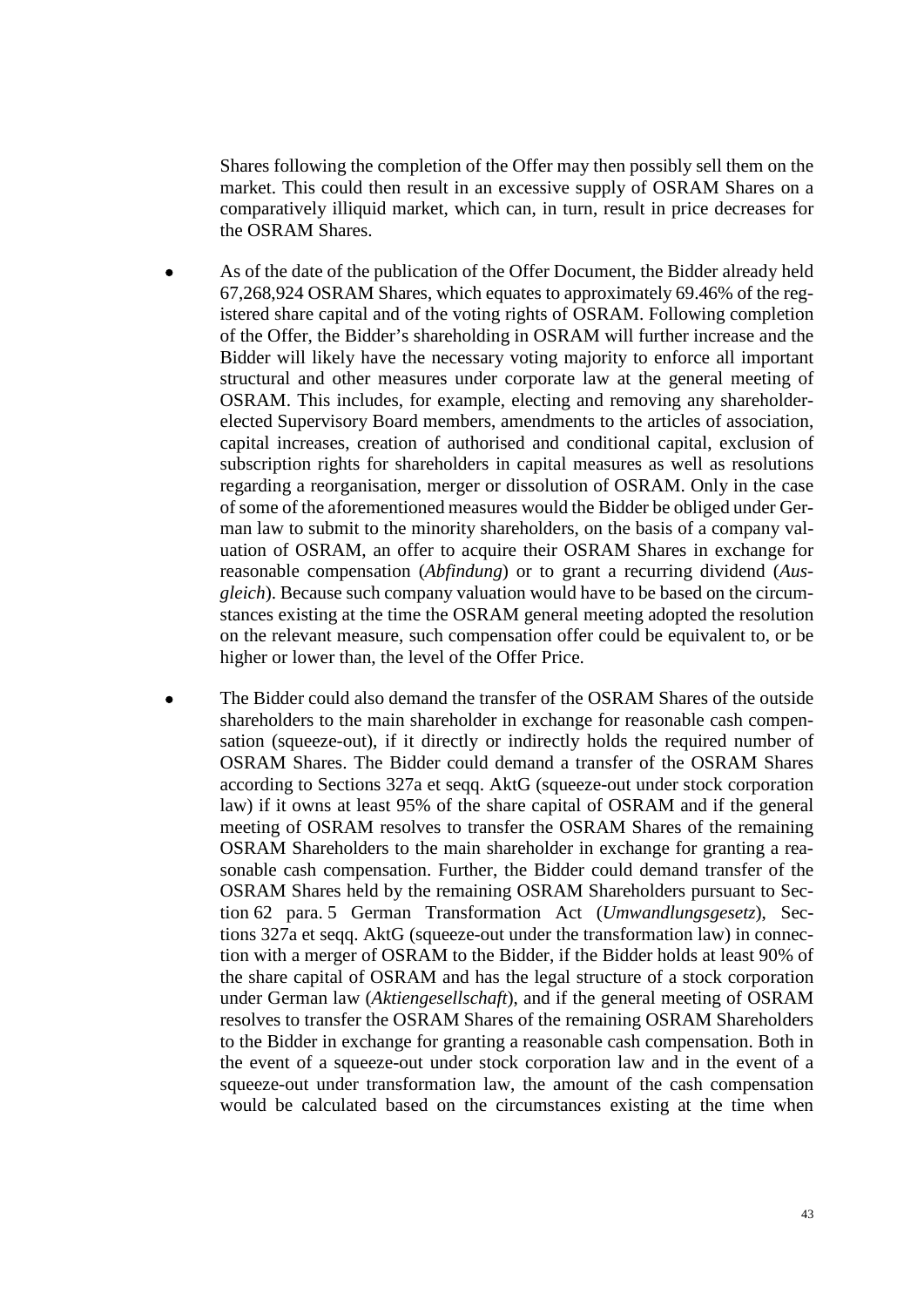OSRAM's general meeting passes the relevant squeeze-out resolution. The fairness of the amount of the cash compensation could be reviewed in appraisal proceedings before a court of law. The amount of fair cash compensation may be equal to that of the Offer Consideration, but may also be higher or lower. The implementation of a squeeze-out of the minority shareholders would also result in a termination of the trading of the OSRAM Shares in the open market (*Freiverkehr*) on the Düsseldorf, Hamburg, Hanover and Stuttgart stock exchanges as well as Tradegate Exchange, even if this has not been brought about by OSRAM itself.

#### <span id="page-43-0"></span>**IX. INTERESTS OF THE MEMBERS OF THE MANAGING BOARD AND SU-PERVISORY BOARD**

The Bidder and the persons acting jointly with it within the meaning of Section 2 para. 5 WpÜG have not exerted any influence on OSRAM or its bodies or boards in connection with the Offer and this Statement.

The members of the Managing Board and Supervisory Board have not received or been promised any unjustified payments or other unjustified non-cash benefits from the Bidder or the persons acting jointly with it in connection with the Offer.

The chairman of the Managing Board of OSRAM, Mr Ingo Bank, is also a member of the Managing Board of ams. In order to prevent a potential conflict of interest, Ingo Bank did not participate in the Manging Board resolution on this Statement or in the preparatory meetings for same and did not receive any corresponding information.

Furthermore, the chairman of the Supervisory Board of the Company, Dr Thomas Stockmeier, is also a member of the Managing Board of ams. In order to prevent a potential conflict of interest, Dr Thomas Stockmeier did not participate in the Supervisory Board resolution on this Statement or in the preparatory meetings for same and did not receive any corresponding information.

In addition to that, another member of the Supervisory Board, Ulrich Hüwels, was a member of the next management level below the Managing Board of ams until 30 April 2021. In order to prevent a potential conflict of interest, Ulrich Hüwels did not participate in the Supervisory Board resolution on this Statement or in the preparatory meetings for same and did not receive any corresponding information.

## <span id="page-43-1"></span>**X. INTENTION TO ACCEPT THE OFFER**

No member of the Managing Board holds OSRAM Shares. Among the members of the Supervisory Board, Dr Margarete Haase currently holds three OSRAM Shares, Mr Ulrich Hüwels holds one OSRAM Share, Ms Irene Weininger holds 49 OSRAM Shares, and Mr Thomas Wetzel holds 30 OSRAM Shares. Of these members of the Supervisory Board, Dr Margarete Haase, Mr Ulrich Hüwels and Mr Thomas Wetzel intend to accept the Offer for all OSRAM Shares held by them, and Ms Irene Weininger intends not to accept the Offer for all OSRAM Shares held by her. The members of the Supervisory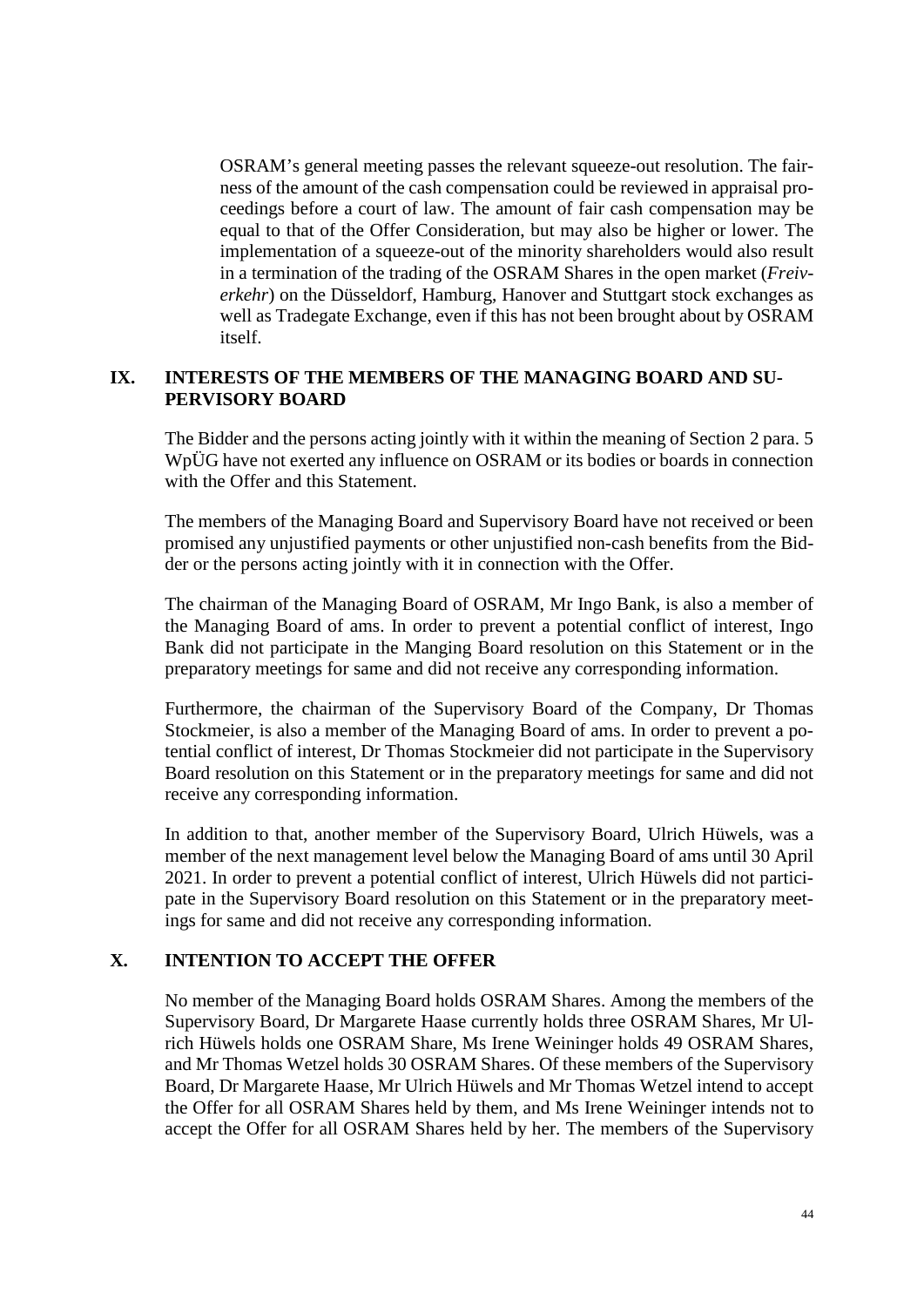Board Dr Thomas Stockmeier, Mr Klaus Abel, Mr Johann Peter Metzler, Ms Christin Eisenschmid, Mr Johann Christian Eitner, Mr Alexander Müller, Ms Olga Redda and Ms Ulrike Salb do not hold any OSRAM Shares and, therefore, cannot make a decision on the acceptance of the Offer in this capacity.

#### <span id="page-44-0"></span>**XI. FINAL ASSESSMENT**

Based on their each of the examinations, performed independently from one another, the Managing Board and Supervisory Board consider the amount of the Offer Price to be fair within the meaning of Section 39 para. 3 sentence 2 BörsG in conjunction with Section 31 paras. 1 and 7 WpÜG and Sections 3 et seqq. WpÜG Offer Regulation. In order to examine the fairness of the Offer Price, they took particular account of the significantly lower Offer Price under the Takeover Offer and the also significantly lower compensation (*Abfindung*) under the DPLTA. The Offer Price also corresponds to the statutory requirements and, in the view of the Managing Board and Supervisory Board, fairly reflects the value of the Company at the present time – i.e. also taking into account the current overall geopolitical and macroeconomic situation. Moreover, the Managing Board and Supervisory Board consider the intentions expressed by the Bidder in the Offer Document, particularly the Delisting, to be positive. The Managing Board and Supervisory Board therefore support the Bidder's Offer, which they consider to be in the best interest of the Company.

On this basis and taking into account the statements made hereinabove, the Managing Board and Supervisory Board recommend that the OSRAM Shareholders accept the Offer.

Notwithstanding the above recommendation, each OSRAM Shareholder is, in any event, responsible for making their own decision on whether or not to accept the Offer, taking into account the overall circumstances, their personal situation and their own assessment of the possible future performance of the value and stock exchange price of the OSRAM Shares. Subject to applicable law, the Managing Board and Supervisory Board accept no liability, should an OSRAM Shareholder suffer any economic disadvantages as a result of accepting or not accepting the Offer.

The contents of this Reasoned Statement have been unanimously approved by the Managing Board of the Company with the votes of its members present in attendance when passing the resolution, Kathrin Dahnke and Babette Fröhlich (see Section [IX](#page-43-0) of this Statement). The contents of this Reasoned Statement have been approved by the Supervisory Board of the Company (in the absence of Dr Thomas Stockmeier and Ulrich Hüwels, see Section [IX](#page-43-0) of this Statement) with five votes in favour and five abstentions. Following a final prior discussion of relevant drafts, the Managing Board (in the absence of Ingo Bank, see Section [IX](#page-43-0) of this Statement) and the Supervisory Board (in the absence of Dr Thomas Stockmeier and Ulrich Hüwels, see Section [IX](#page-43-0) of this Statement) each had final discussions on the contents of this Statement on 27 May 2021.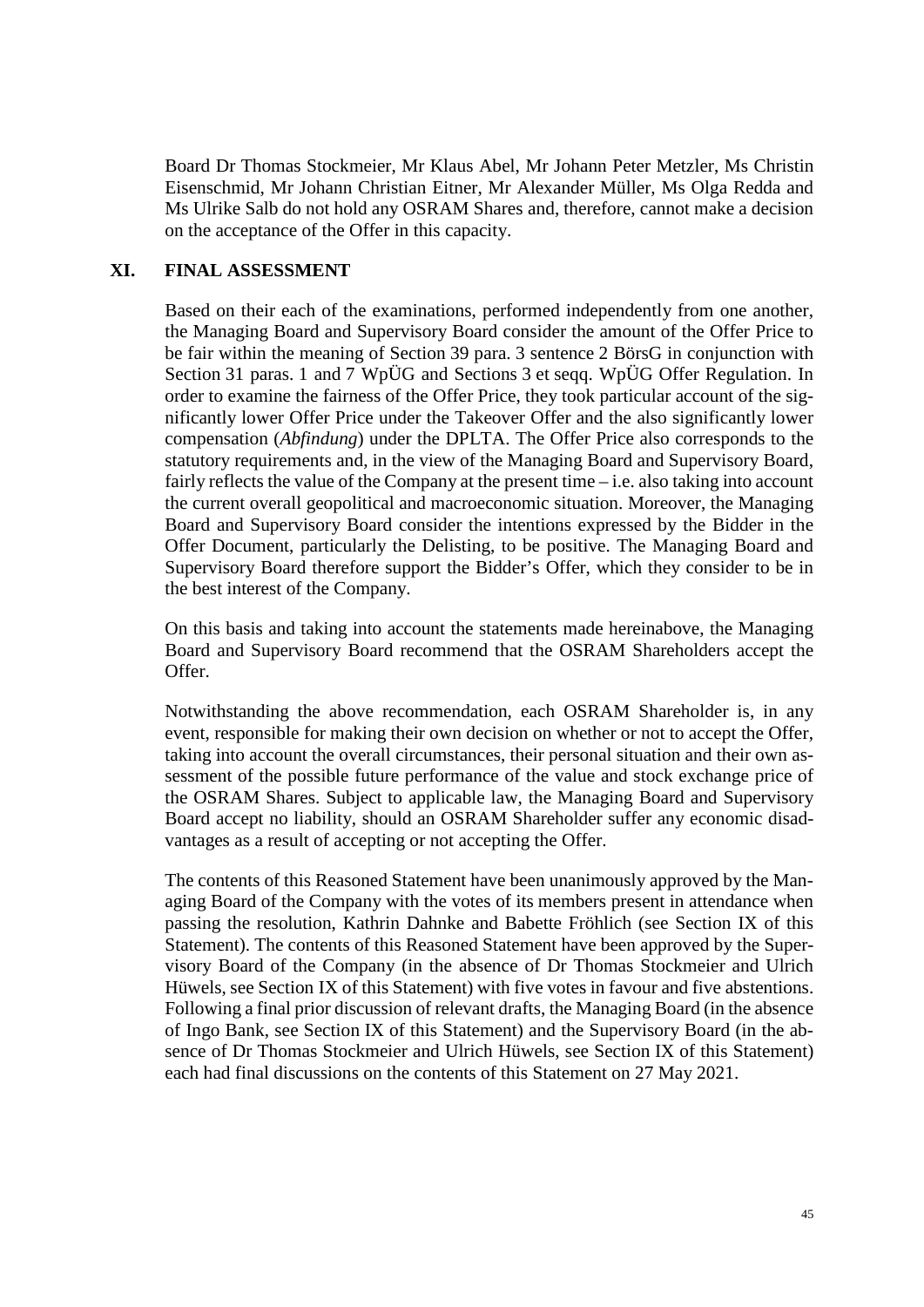Munich, 27 May 2021

## **OSRAM Licht AG**

**Managing Board Supervisory Board**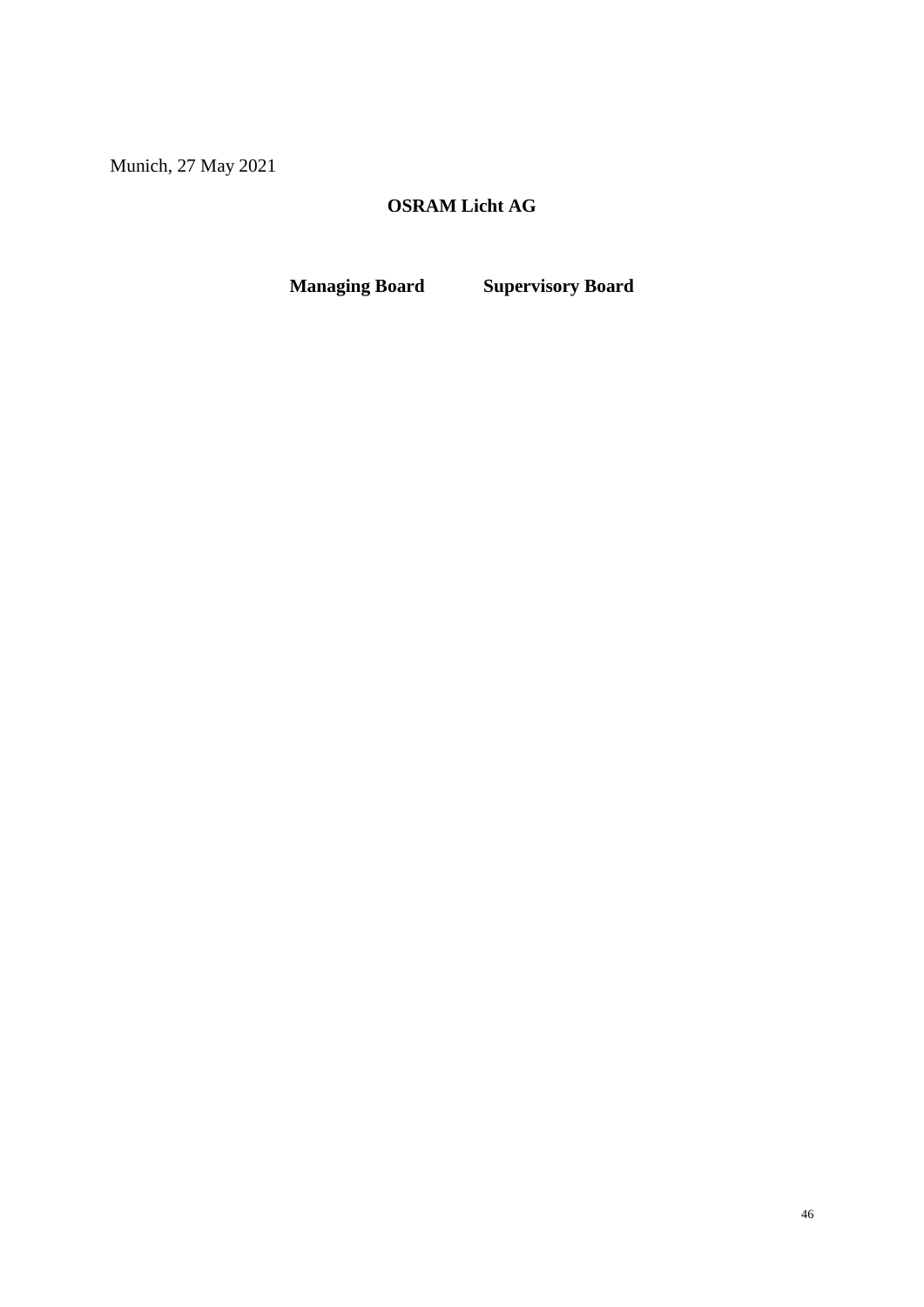**Annex** List of all subsidiaries of OSRAM Licht AG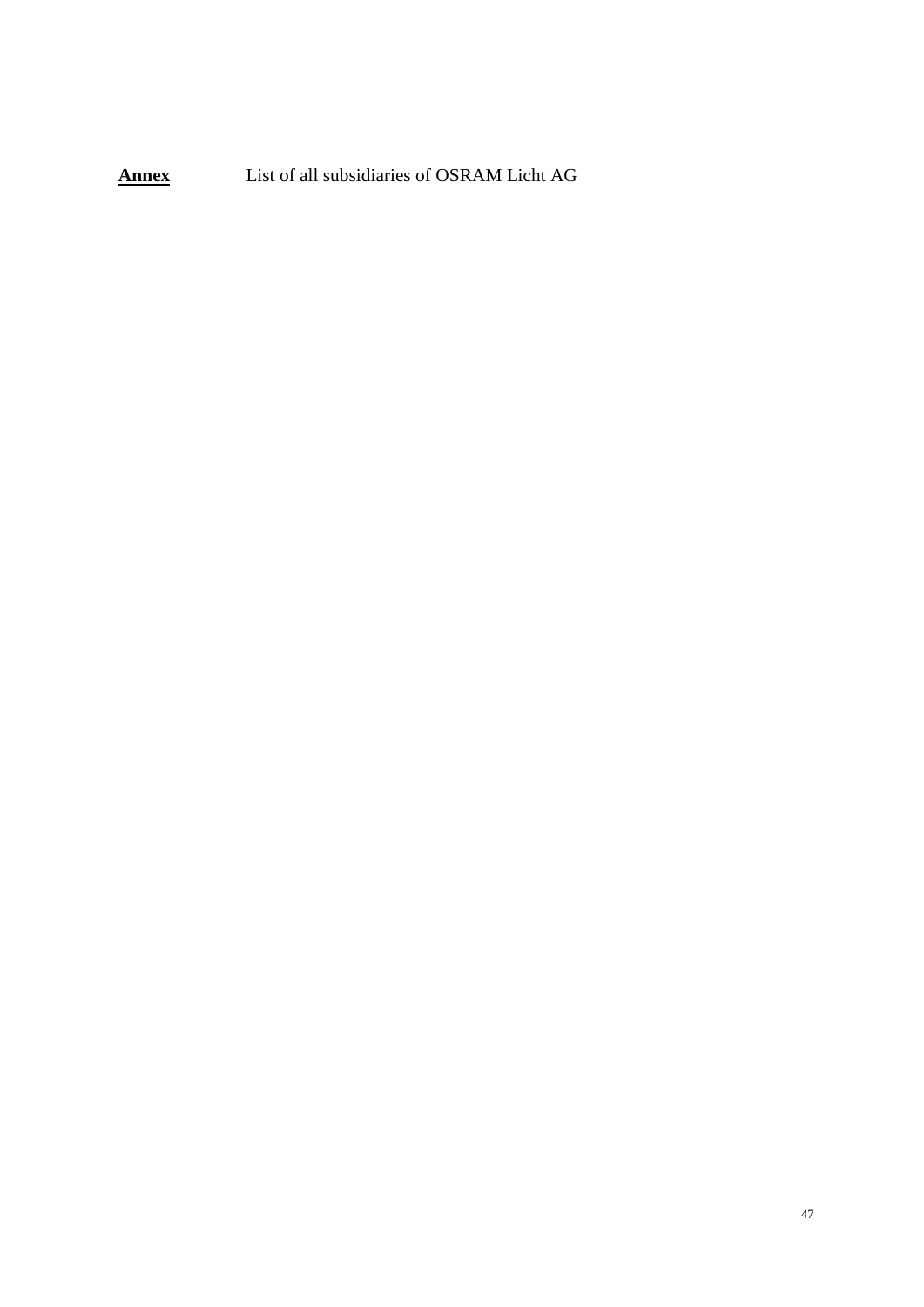# **ANNEX – SUBSIDIARIES OF OSRAM LICHT AG**

# Status: 27 May 2021

<span id="page-47-0"></span>

| <b>Name, registered office, country</b>                         |
|-----------------------------------------------------------------|
| BAG electronics GmbH, Munich, Germany                           |
| BENO 44 - Betreiber GmbH, Grünwald, Germany                     |
| BENO 44 GmbH & Co KG, Grünwald, Germany                         |
| BENO 44 Verwaltung GmbH, Grünwald, Germany                      |
| Clay Paky S.p.A., Seriate, Italy                                |
| Digital Lumens Holdings Ltd., Markham, Canada                   |
| Digital Lumens Inc., Boston, Massachusetts, USA                 |
| Fluence Bioengineering B.V., Schiphol, Netherlands              |
| Fluence Bioengineering, Inc., Austin, Texas, USA                |
| Fluxunit GmbH, Munich, Germany                                  |
| Heramo Immobilien GmbH & Co KG, Grünwald, Germany               |
| Light Distribution GmbH, Herbrechtingen, Germany                |
| OOO OSRAM, Moscow, Russian Federation                           |
| OSRAM (Malaysia) Sdn. Bhd., Petaling Jaya, Selangor, Malaysia   |
| OSRAM (Thailand) Co., Ltd., Bangkok, Thailand                   |
| OSRAM a.s. Branch Office Austria, Vienna, Austria               |
| <b>OSRAM A/S, Taastrup, Denmark</b>                             |
| OSRAM AB, Stockholm, Sweden                                     |
| <b>OSRAM AS, Lysaker, Norway</b>                                |
| OSRAM Asia Pacific Ltd., Shatin New Territories, Hong Kong      |
| OSRAM Asia Pacific Management Company Ltd., Foshan, China       |
| OSRAM Benelux B.V., Rotterdam, Netherlands                      |
| OSRAM Beteiligungen GmbH, Munich, Germany                       |
| OSRAM Beteiligungsverwaltung GmbH, Grünwald, Germany            |
| OSRAM Ceská republika s.r.o., Bruntál, Czech Republic           |
| OSRAM China Lighting Ltd., Foshan, China                        |
| OSRAM Co., Ltd., Seoul, Gangnam-Gu, South Korea                 |
| OSRAM Comercio de Solucoes de Iluminacao Ltda., Barueri, Brazil |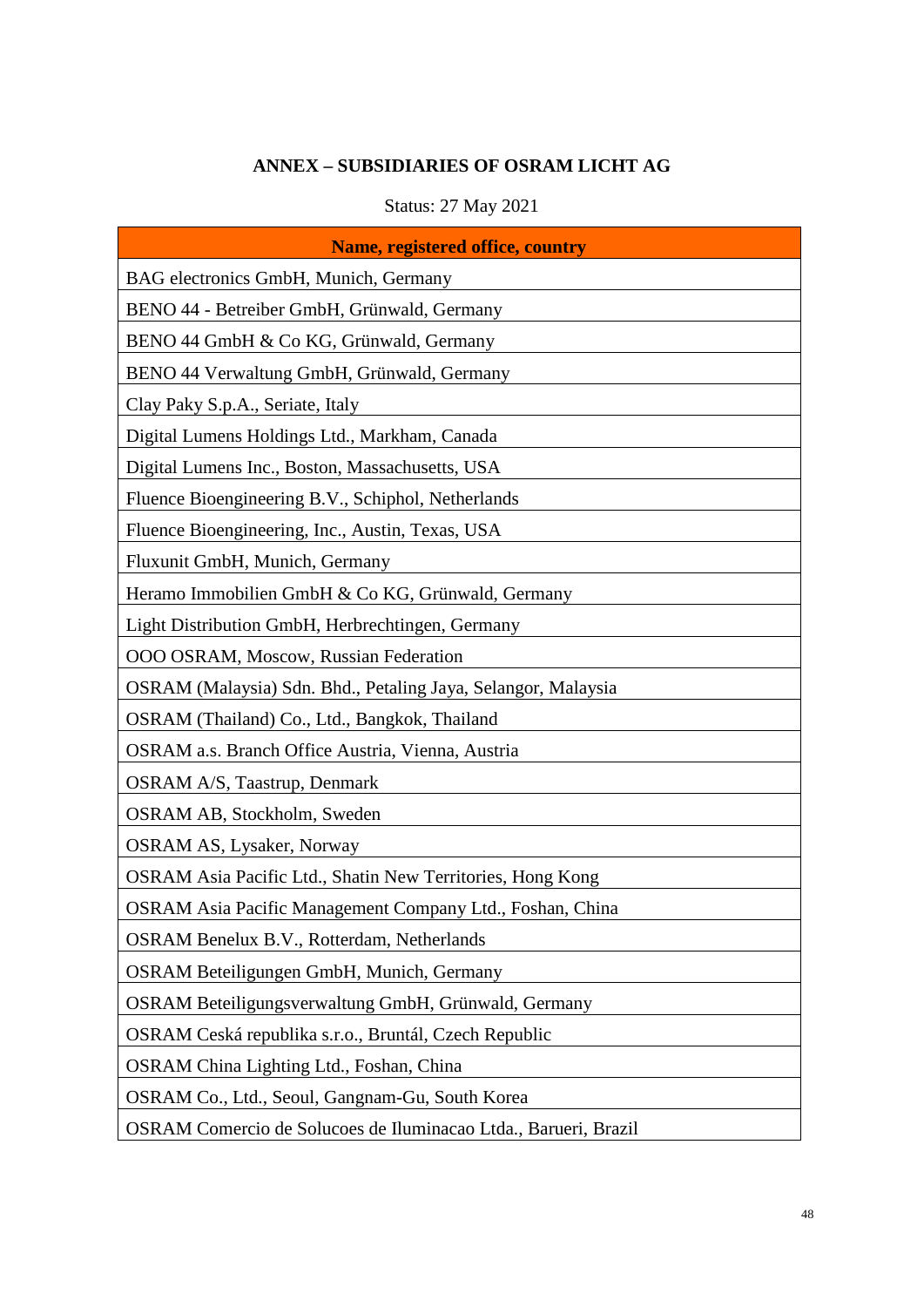## **Name, registered office, country**

OSRAM Continental (Shanghai) Intelligent Lighting Co., Ltd., Shanghai, China

OSRAM Continental Austria GmbH, Vienna, Austria

OSRAM Continental France SAS, Toulouse, France

OSRAM CONTINENTAL GmbH, Munich, Germany

OSRAM Continental Guadalajara Intelligent Lighting S de RL de CV, Tlajomulco de Zuniga, Jalisco, Mexico

OSRAM CONTINENTAL INDIA Private Limited, Bangalore KA, India

OSRAM Continental Italia S.r.l., Treviso, Italy

OSRAM CONTINENTAL Kunshan Intelligent Lighting Co., Ltd., Kunshan, China

OSRAM Continental Mexico Services S de RL de CV, Tlajomulco de Zuniga, Jalisco, Mexico

OSRAM Continental Romania S.R.L., Iasi, Romania

OSRAM CONTINENTAL USA Inc., Hendersonville, Tennessee, USA

OSRAM d.o.o., Zagreb, Croatia

OSRAM de Colombia Iluminaciones S.A.S., Bogotá, Colombia

OSRAM de México S.A. de C.V., Naucalpan, Mexico

OSRAM GmbH, Munich, Germany

OSRAM Guangzhou Lighting Technology Limited, Guangzhou, China

OSRAM Innovation Hub GmbH, Munich, Germany

OSRAM Kunshan Display Optic Co., Ltd., Kunshan, China

OSRAM Lighting (Pty) Ltd., Midrand, South Africa

OSRAM Lighting AG, Winterthur, Switzerland

OSRAM Lighting Middle East FZE, Dubai, United Arab Emirates

OSRAM Lighting Private Limited, Gurgaon, India

OSRAM Lighting Pte. Ltd., Singapore, Singapore

OSRAM Lighting S.A.S.U., Molsheim, France

OSRAM Lighting S.L., Madrid, Spain

OSRAM Lighting Services GmbH, Wipperfürth, Germany

OSRAM Ltd., Reading, Berkshire, United Kingdom

OSRAM Ltd., Markham, Canada

OSRAM Ltd., Yokohama-shi, Japan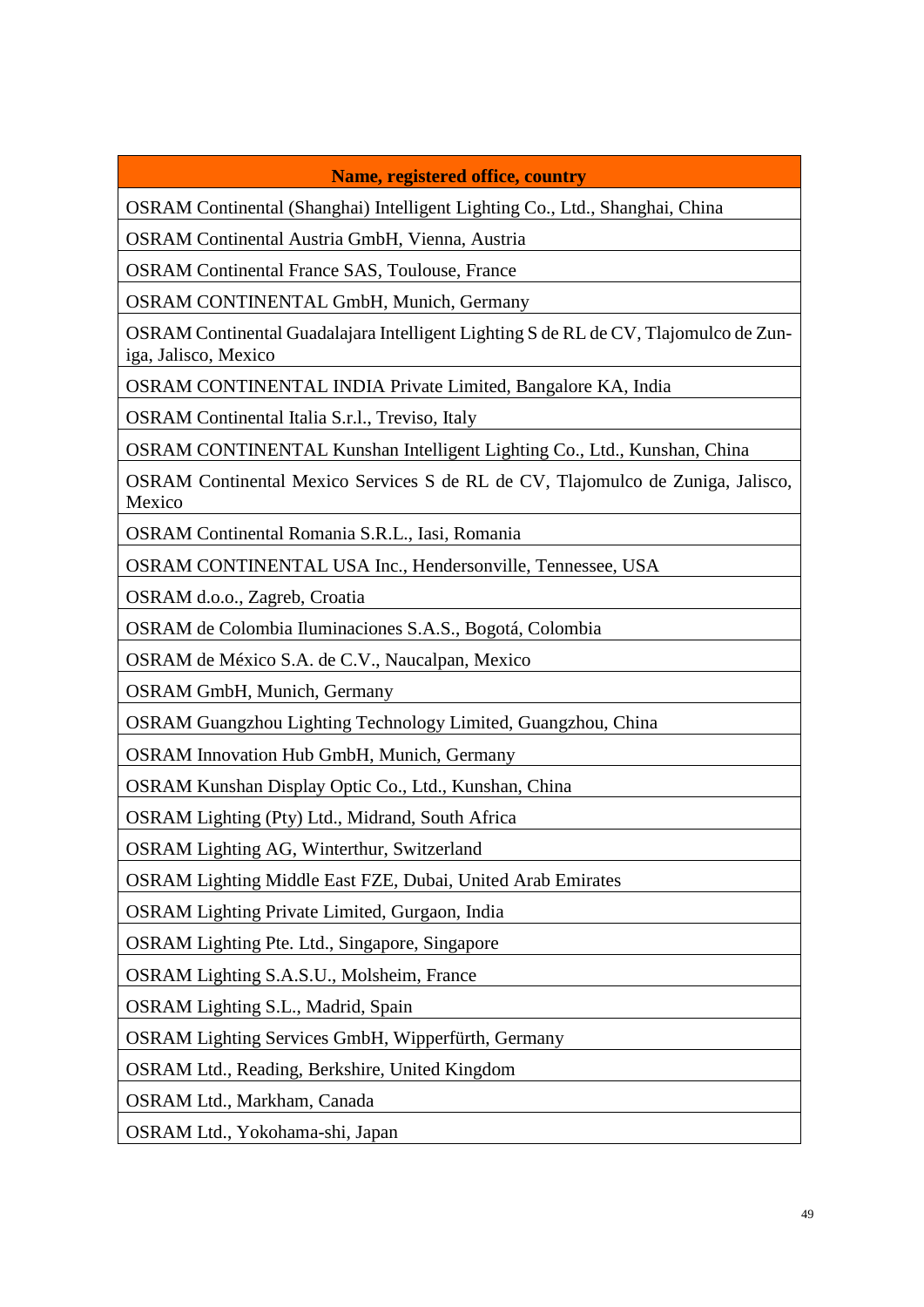## **Name, registered office, country**

OSRAM OLED GmbH, Regensburg, Germany

OSRAM Opto Semiconductors (China) Co., Ltd., Wuxi New District, China

OSRAM Opto Semiconductors (Japan) Ltd., Yokohama, Japan

Osram Opto Semiconductors (Malaysia) Sdn Bhd, Penang, Malaysia

OSRAM Opto Semiconductors (Taiwan) Ltd., Taipei, Taiwan

OSRAM Opto Semiconductors Asia Ltd., Hong Kong, Hong Kong

OSRAM Opto Semiconductors GmbH, Regensburg, Germany

OSRAM Opto Semiconductors Korea Ltd., Seoul, South Korea

OSRAM Opto Semiconductors Trading (Wuxi) Co., Ltd., Wuxi, China

OSRAM Opto Semiconductors, Inc., Sunnyvale, CA, USA

OSRAM Oy, Vantaa, Finland

OSRAM Pty. Ltd., Baulkham Hills, NSW, Australia

OSRAM Romania S.R.L., Bucharest, Romania

OSRAM S.A. de C.V., Naucalpan, Mexico

OSRAM S.A., Buenos Aires, Argentina

OSRAM S.p.A. - Società Riunite OSRAM Edison Clerici, Milan, Italy

OSRAM Sales EOOD, Trud, Bulgaria

OSRAM SBT GmbH, Munich, Germany

OSRAM Servicios Administrativos, S.A. de C.V., Naucalpan, Mexico

OSRAM SL GmbH, Munich, Germany

OSRAM Sp. z.o.o., Warsaw, Poland

OSRAM SYLVANIA INC., Wilmington, Massachusetts, USA

OSRAM Taiwan Company Ltd., Taipei, Taiwan

OSRAM Teknolojileri Ticaret Anonim Sirketi, Istanbul, Turkey

OSRAM, a.s., Nové Zámky, Slovakia

OSRAM, Lda, Carnaxide, Portugal

P.T. OSRAM Indonesia, Jakarta, Indonesia

RGI Light (Holdings) Limited, Leeds, United Kingdom

RGI Light Limited, Leeds, United Kingdom

Ring Automotive Limited, Leeds, United Kingdom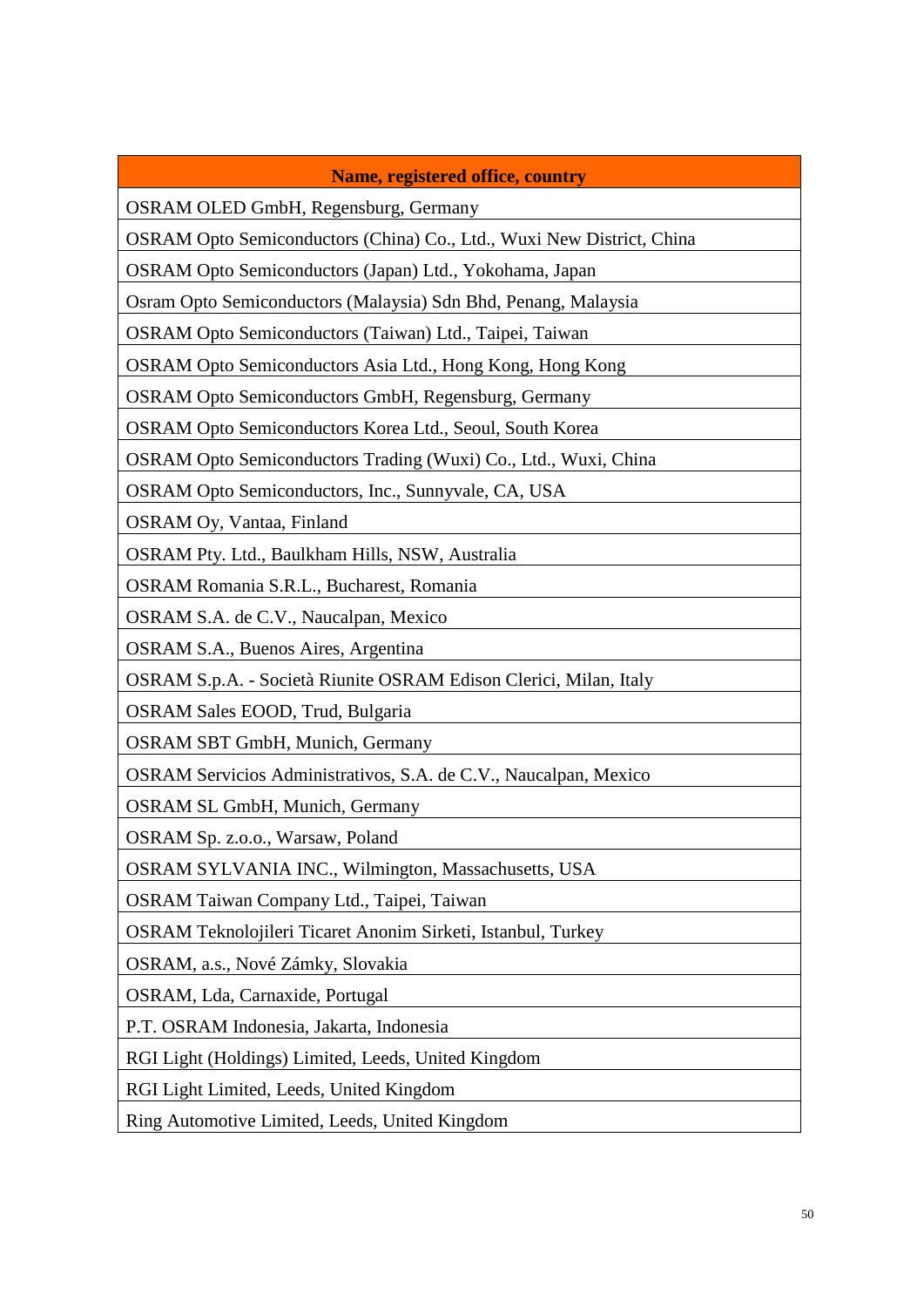## **Name, registered office, country**

Sylvania Lighting Services Corp, Wilmington, Massachusetts, USA

Traxon Technologies LLC, Wilmington, Massachusetts, USA

Traxon Technologies Ltd., Shatin, Hong Kong

Vixar, Inc., Plymouth, Minnesota, USA

Yekta Setareh Atllas Co. (P.J.S.), Tehran, Central Part, Iran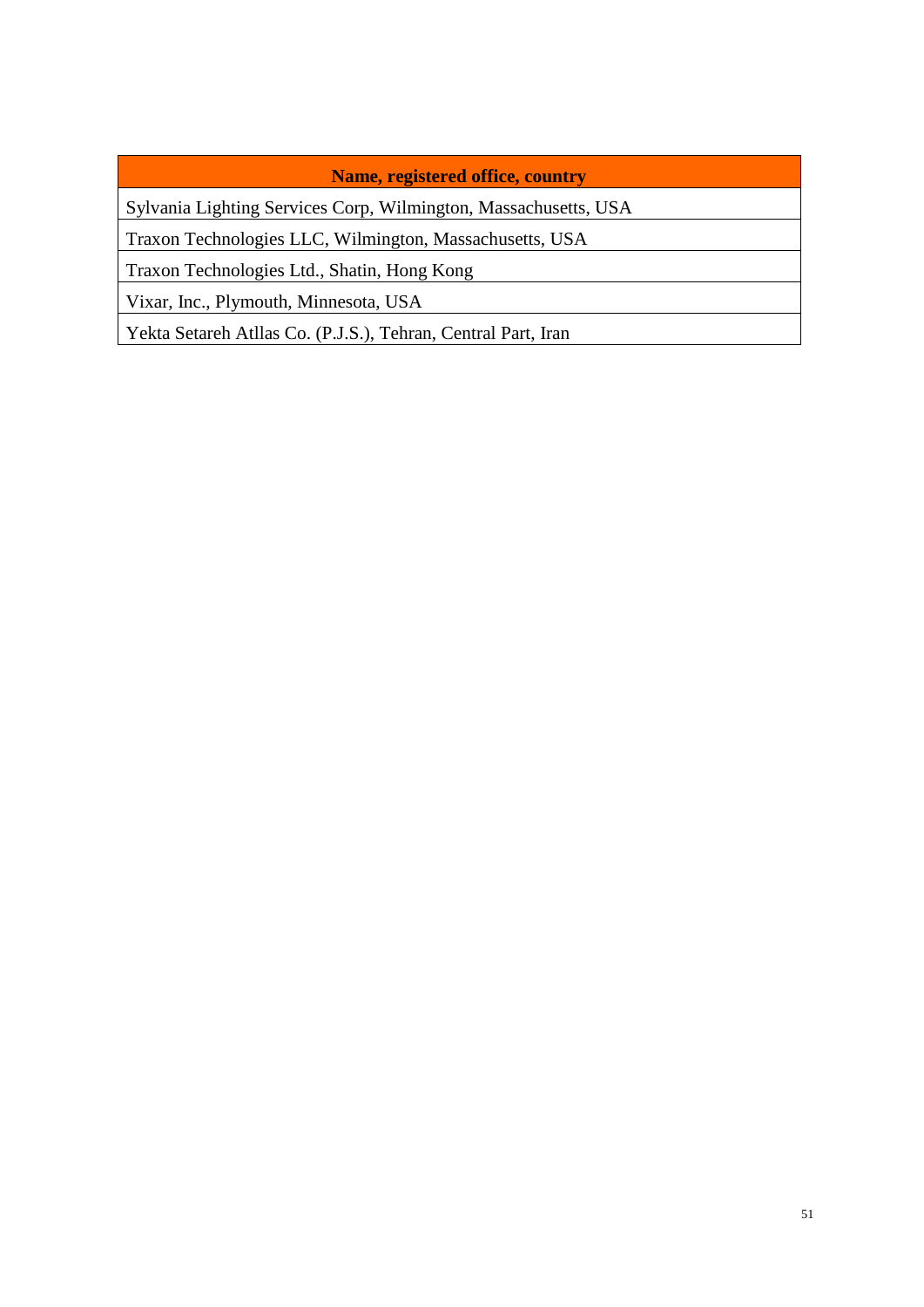## <span id="page-51-0"></span>**STATEMENT OF THE GROUP WORKS COUNCIL OF OSRAM LICHT AG AND THE GENERAL WORKS COUNCIL OF OSRAM GMBH**

(attached pursuant to Section 27 para. 2 WpÜG)